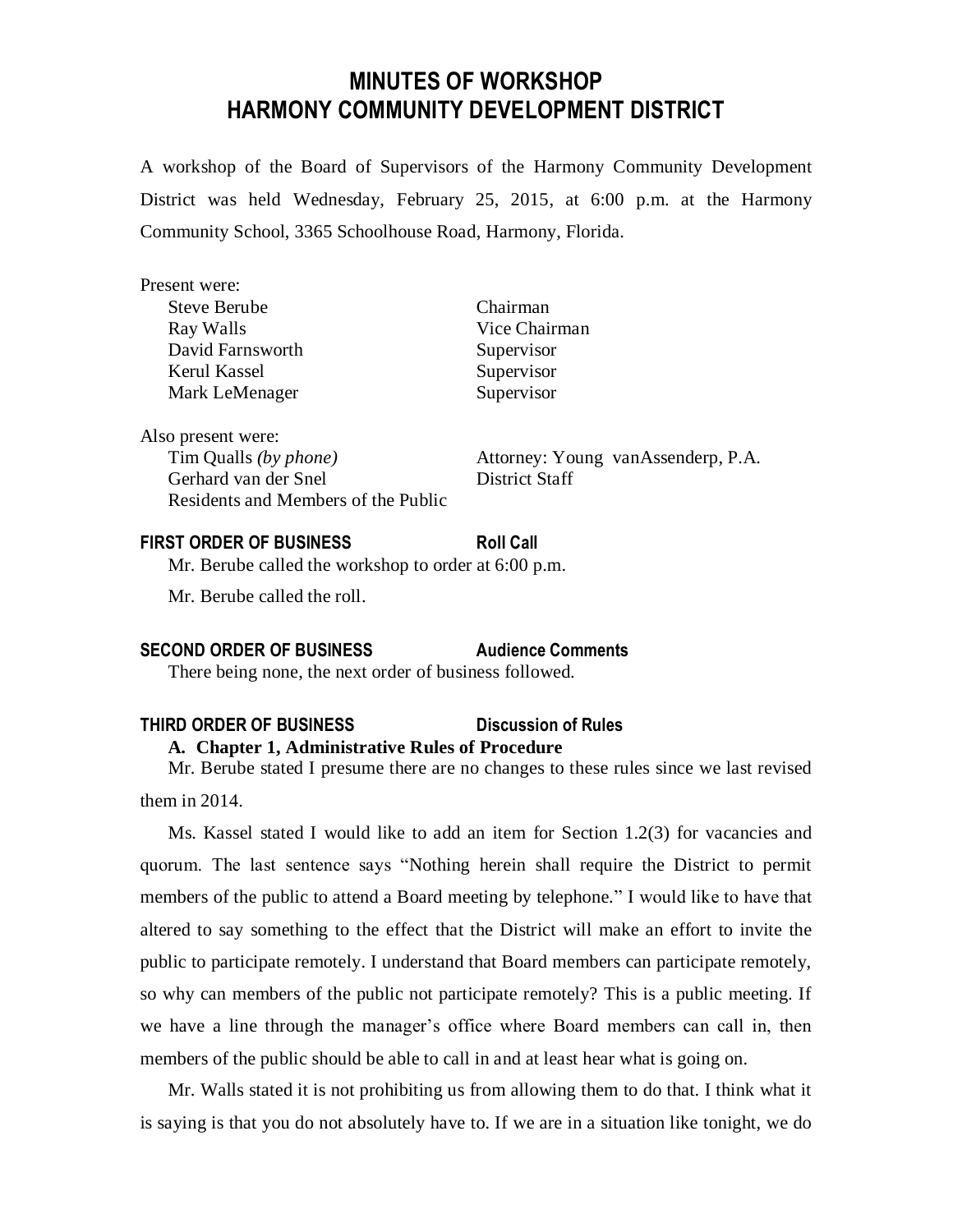not want to give people the expectation that they can call in for every meeting and a phone will be available. I think the reason the wording in the rule is included is because there is not an expectation that the public can do that for every meeting, but there is a possibility that you could call in. The rule is not preventing that.

Ms. Kassel stated we have never allowed that before. I just felt that it would be more public-friendly to say the District will make an effort to invite the public to participate remotely, but nothing herein shall require that we do that.

Mr. LeMenager stated my concern with tweaks like this is that we pay Mr. Qualls \$175 per hour. I am not sure we really want to tweak rules that allow for it if we want to at that cost.

Mr. Berube stated to expand on Mr. LeMenager's point, we have never had a demand for it. I do not know that we should change something that no one has asked for to anticipate what may be the future. If someone wanted to know how they could call into a meeting, give them the number.

Mr. LeMenager stated Ms. Patrice DeNike asked me years ago if we were ever thinking of broadcasting our meetings on the internet.

Mr. Farnsworth stated that would be more practical than having them call in. I think there is a limit to the number of people who can call in when you set these up.

Ms. Kassel stated that is fine. The room has a capacity limit, too.

Mr. Walls stated you would have to set it up in a manner where people who call in from the public could only listen but not speak, but then other people who call in, such as staff, would need to listen and speak. That dynamic needs to be worked out.

Mr. Farnsworth stated a webcast would be better than a call in.

Mr. Walls stated this is an operational procedure. I do not see it as a rule issue, if we decide that we want to make it available.

Ms. Kassel stated my opinion differs, in that, it is nothing that we have done before, so it is simply saying to the public, because these are rules that pertain to the public, we will try to do that. We have not tried in the past. I am saying to keep the last sentence as a preface to the next sentence, "While the District will make an effort to invite the public to participate remotely, nothing herein shall require the District to permit members of the public to attend a Board meeting by telephone."

Mr. Berube asked why not just remove the last line?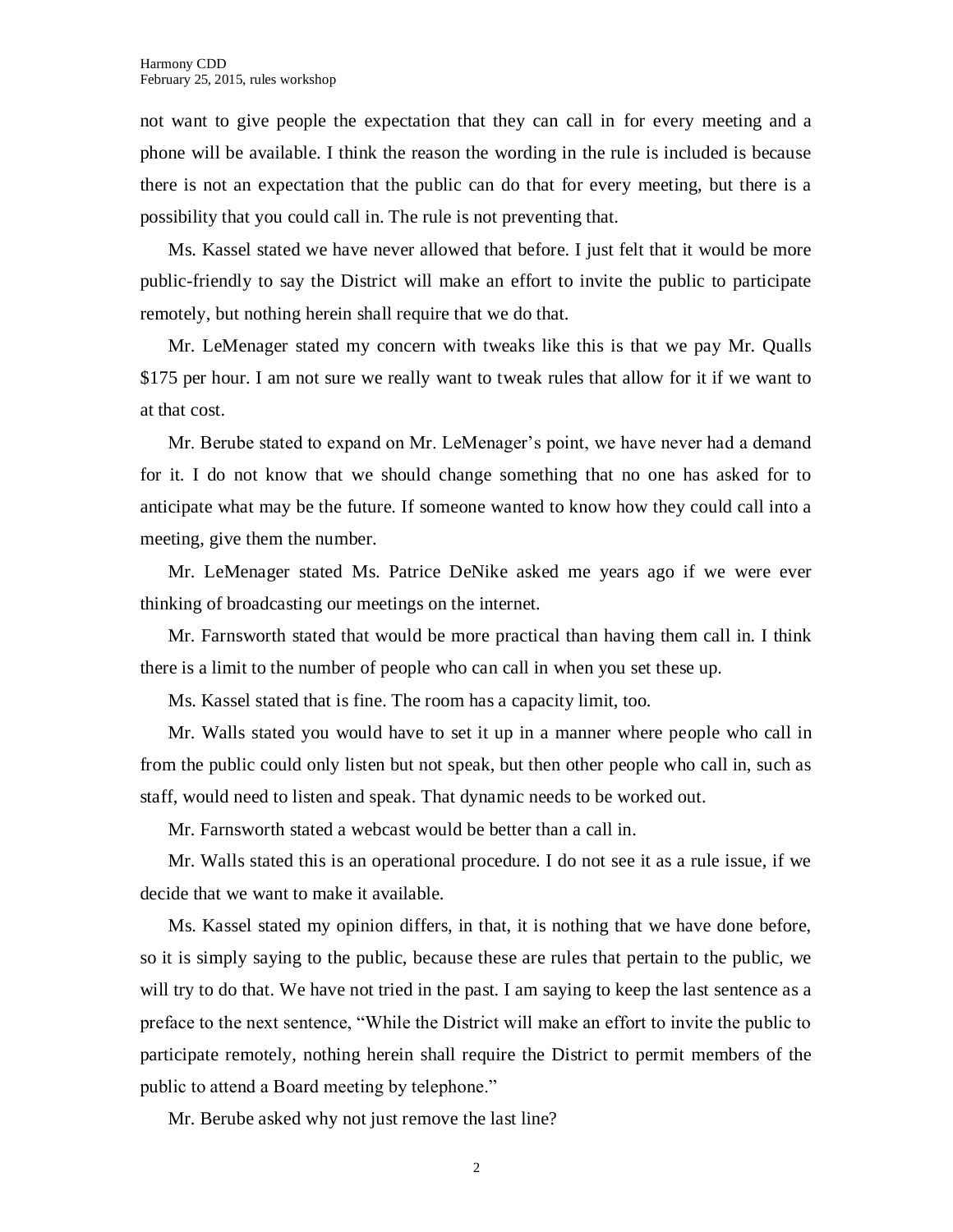Mr. Walls stated the last line is good to keep. I want people to be able to attend meetings and to hear what we have to say and to share their comments. The last line takes away the expectation that a phone line will be available at every single meeting because it might not be.

Mr. Qualls asked is the question whether or not the public is entitled to call into a meeting?

Mr. Berube stated yes.

Mr. Qualls stated I would mirror what Mr. Walls said, which is that you want to be very careful giving an expectation that the public can call in by phone and have access in every instance. When you do that and the public tries and cannot call in, you have opened up a lot of potential challenges to actions you take in the future. I would advise keeping the rule right along what the law requires at this point. Without opening up the rules, you can always try to invite the public and have a call-in number or whatever you want to do, but it would not be required.

Ms. Kassel stated in Section 1.7(4) for competitive selection, I wanted to make sure that our selection sheet that we have is reflected here fully because I would not want that to cause problems later. Mr. Gary Moyer has us use a ranking sheet where we can compare all of the bidders with a number of different criteria. I just want to make sure all the criteria on the sheet he provides are also here in the rules. If we are using a ranking sheet that has additional things that are not in the rules, it is possible that someone could have some kind of issue.

Mr. LeMenager stated item 7 on this list was not on the previous ones we have done.

Mr. Berube stated I think our previous ranking sheets covered everything except 7. I am not sure that it was not there, but I just did not pay attention to it. When we get into competitive bids, we will have to follow that.

Mr. Qualls stated I agree with Ms. Kassel that the ranking sheet should be consistent with what is in the rules, and it should all be together.

Ms. Kassel stated I think there are things on the ranking sheets that are not included in the rules, and there are one or two things in the rules that are not on the ranking sheet. We need to ask Mr. Moyer to check into that since he provides that to us. When we do a competitive bid, we need to make sure the rules match the ranking sheet.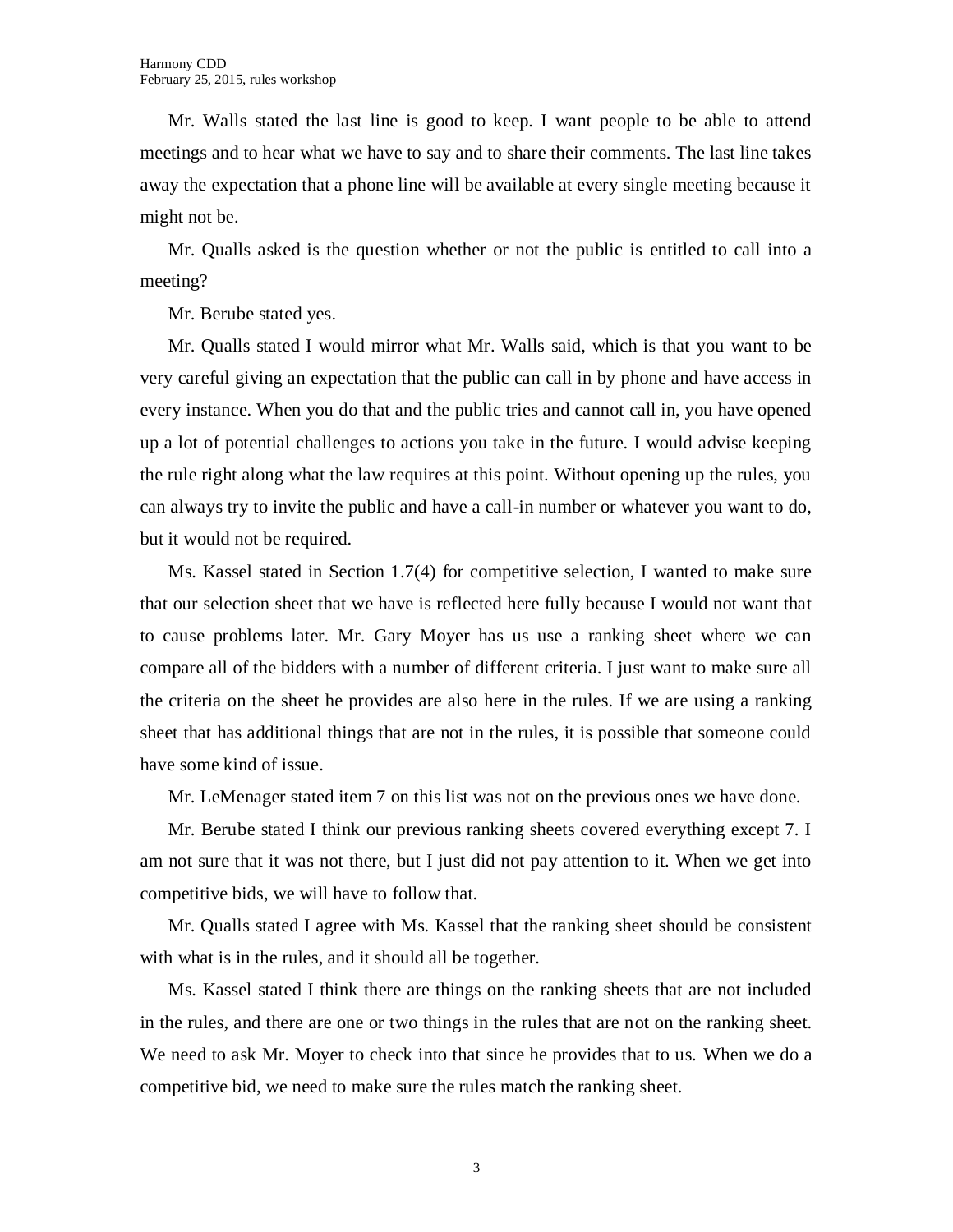Ms. Kassel stated we have a ranking sheet that we have been using, and it is an excellent sheet. A number of criteria on there are really good. I just want to make sure Mr. Moyer interfaces with Mr. Qualls to make sure they match each other.

#### **i. Amendment 1, Continuing and Full Disclosure of Public Financing**

Mr. LeMenager stated I would like to delete Section 1.1-008 through the end of that amendment. If you look at the timeline of this, I am not sure what the logic was in 2000, but those sections do not reflect reality. It is a list of things we have never done, that I am not sure anyone ever thought of. I would be interested to know what the history was and where they came from.

Ms. Kassel stated it is probably a Florida Statute requirement.

Mr. LeMenager stated I doubt that.

Mr. Berube stated right now, I know we provide some sort of certification about public financing every year, and Mr. Moyer does that. There is some form that goes with that.

Mr. LeMenager stated this is talking about brochures for prospective purchasers and things like that, which we have never done. Why is it in the rules? These were some wonderful ideas in 2000, long before they ever started selling homes.

Ms. Kassel stated I do not think so. I know when I bought my home, there was a document given out. It was general and explained how the District is financed and there are bonds to pay off. That information was given out.

Mr. Walls stated this may be a requirement of State law. I cannot imagine it would have been included in the rules for any other reason.

Mr. Berube stated I agree in keeping these rules on public financing because we do something with it every year. Mr. Moyer handles something for it. The one piece that I agree with Mr. LeMenager that needs to be deleted is 1.1-015, which is the provision for a three-day waiting period.

Ms. Kassel asked would Mr. Qualls confirm if these rules are required by Florida Statute?

Mr. Qualls stated yes, I will. There is a requirement, I believe in Chapter 190, Florida Statutes, to disclose some things to potential buyers.

Ms. Kassel stated the rule references Section 190.011(15), Florida Statutes.

Mr. Qualls stated I am pulling all that up and will review it now. I am not ready to opine on all of these.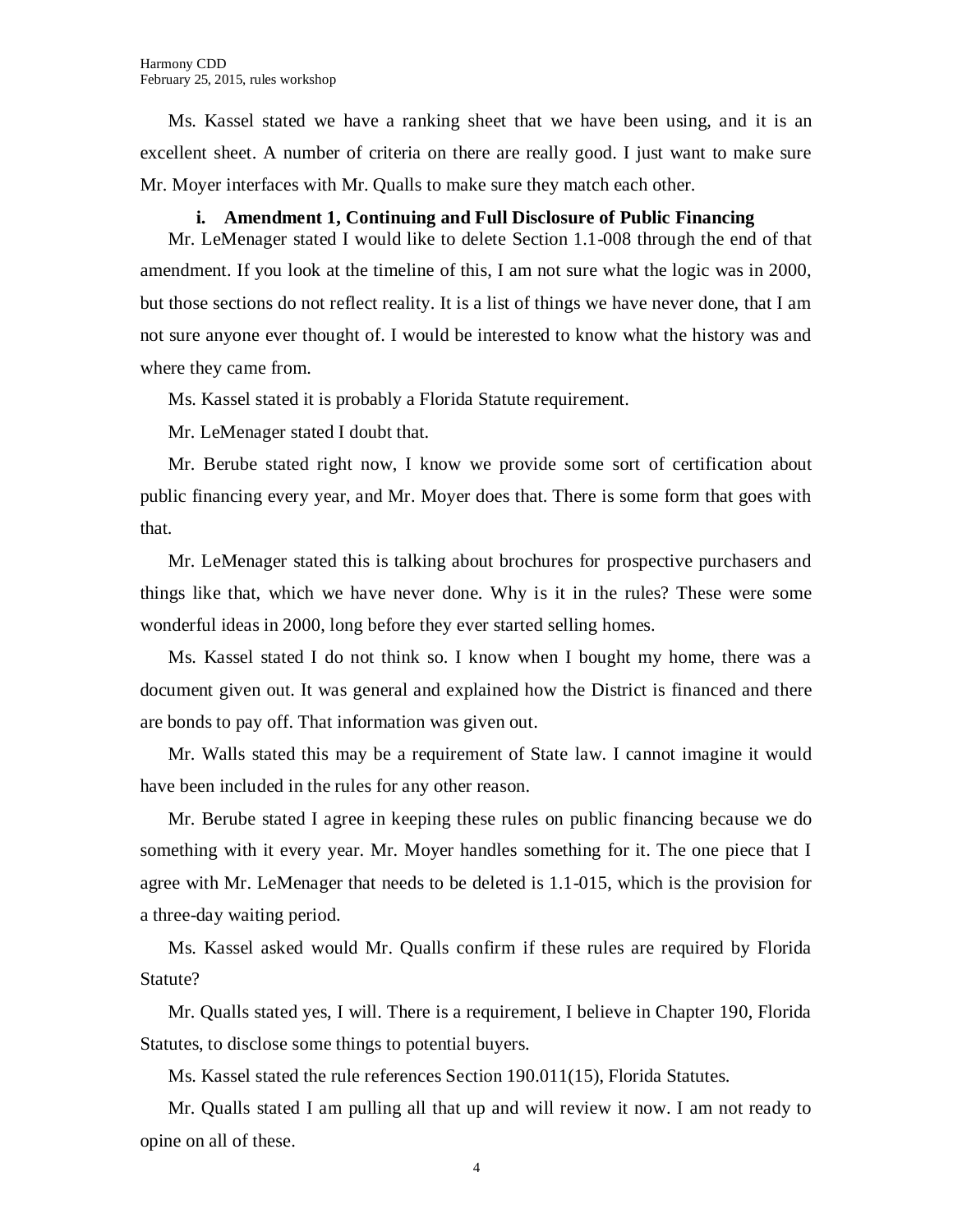Ms. Carole Greenwald stated I had an occasion at a luncheon to sit next to the individual who is the principal partner of the law firm BakerHostetler. I mentioned to him this three-day clause, and I asked him if it was a clause that we should be concerned with. He responded yes, absolutely. He said that was put in the rules at the request of Mr. Jim Lentz and himself in drafting the documents. He said it does pertain primarily to the developer and builders. He said it does not apply with regard to resales, but it absolutely should be included in all new home and development sales. As a standard, I can tell you that the Board of Realtors has a clause that I attach to all contracts that I write, which is an addendum addressing the District in accordance with that, even though he said as realtors, we do not have to do it. We are still complying with it. The question is, for new home contracts, does that contract reference the District in compliance with that clause?

Mr. LeMenager stated absolutely not.

Ms. Greenwald stated I totally agree with you.

Ms. Kassel asked how does the District enforce that?

Mr. LeMenager stated we do not.

Mr. Berube asked then why do we have the rule?

Mr. LeMenager stated someone was supposed to sign contracts when the builders came in and decided they wanted to build here. I laugh thinking if you would ever get Lennar to agree to something like that. No one would come here and build.

Mr. Berube stated that is correct. No one would give you a three-day right of rescission on a house. Mr. Lentz wrote this.

Ms. Kassel stated it might be Florida law.

Mr. Farnsworth stated I was under the impression that it was a legal requirement.

Mr. LeMenager stated when you sign a contract to buy anything other than a condominium, the instant both sides have signed the purchase and sale contract, you have a deal. You do not get out of it, period. We explain this to our clients. There is no free "look" period. The only free "look" period is for condominiums. Once you sign a contract on a house and give them your money, you have a deal and you cannot back out. There is no waiting period in Florida.

Ms. Kassel stated Mr. Qualls will look into this requirement for now.

Mr. Qualls stated I am reviewing this, and I see where there is specific authority for this rule. My first step will be to read those provisions, which is probably included in the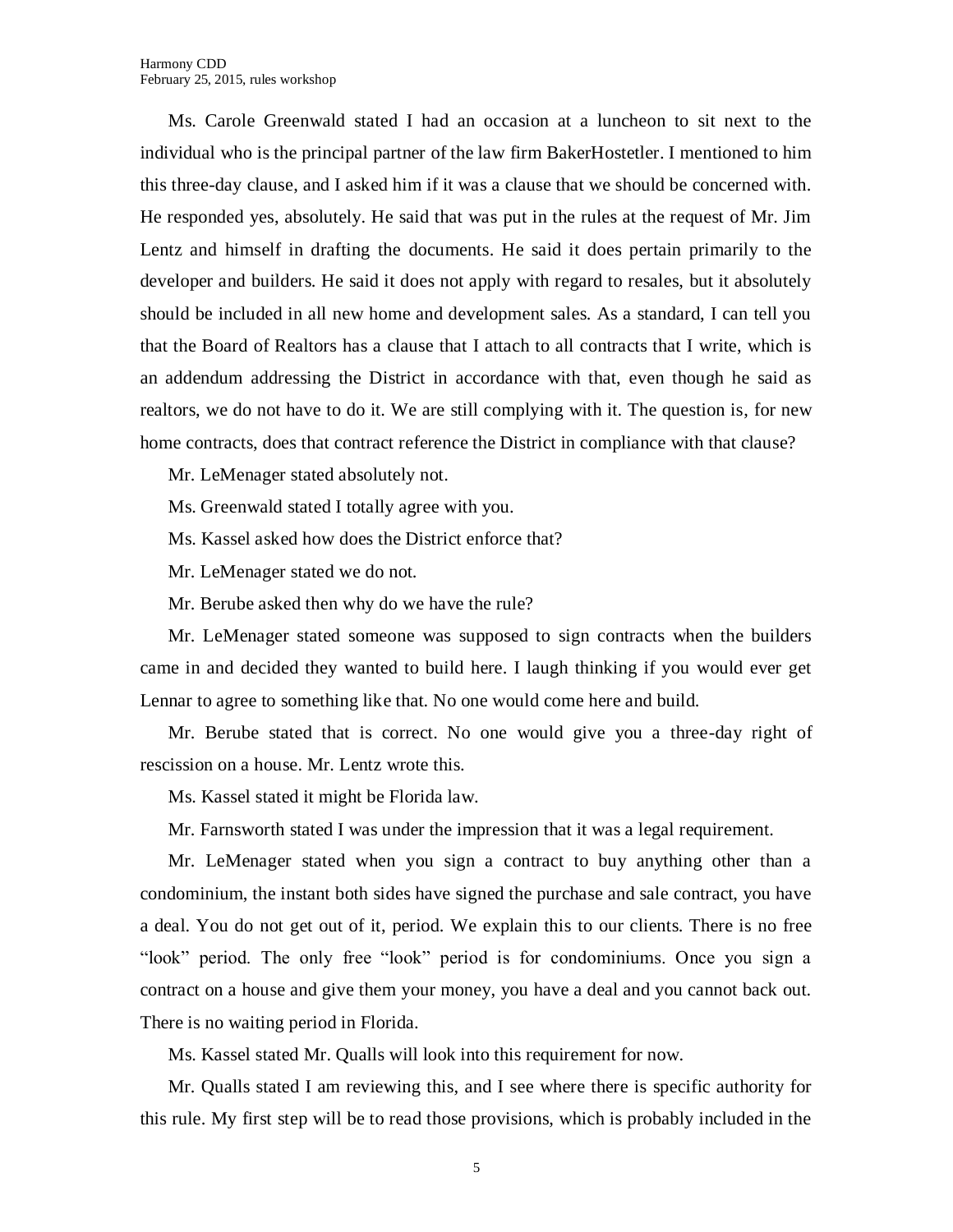general powers of the District. I will see what the law says. It will not take but just a moment to provide you with the answer you need.

Mr. Berube stated the difference is to know if we *can* do this or if we *must* do this. If we must do it, then we need to know how to enforce it.

Ms. Kassel stated we need to at least know the extent of our obligations for this particular provision.

Mr. LeMenager stated this amendment talks about reporting requirements and other things that we have never done. We actually far exceed what is in here because it is on the website every month, including the financials. We do not need to provide a six-month report.

Mr. Berube stated we do report the public financing. If Mr. Moyer was here, he would explain what we do about that. We do put a public financing document out there, and it becomes part of the package. It is probably like a consent agenda item and is done once a year that has to do with public financing. It must be to satisfy at least part of this.

Mr. LeMenager stated I want to get rid of 1.1-008 through 1.1-015. I do not see any need for them.

**ii. Amendment 2, Vendor Purchase Policy**

Mr. LeMenager stated this looks fine as is.

**iii. Amendment 3, Three-Day Right-To-Rescind Purchase Contract**

Mr. LeMenager stated I do not see any need to keep this amendment.

Mr. Berube stated we have a realtor at this meeting who says these three pages are not included in any sales package.

Ms. Greenwald stated I have not seen it in any new home contract.

Mr. LeMenager stated we all bought houses here. Have you ever seen this?

Mr. Berube stated no.

Mr. LeMenager stated I bought mine in 2004, and I never saw it.

Ms. Greenwald stated it was only until the attorney who wrote it said that it still absolutely should be complied with.

Mr. LeMenager stated it is interesting he said it was Mr. Lentz and him because obviously Mr. Lentz was the developer in 2004, and he evidently did not sign any contracts to that effect with builders.

Ms. Greenwald stated the point is, if it is included in the rules, then it should be followed. It is not up to just our opinion. I agree that we need to get to the bottom of it.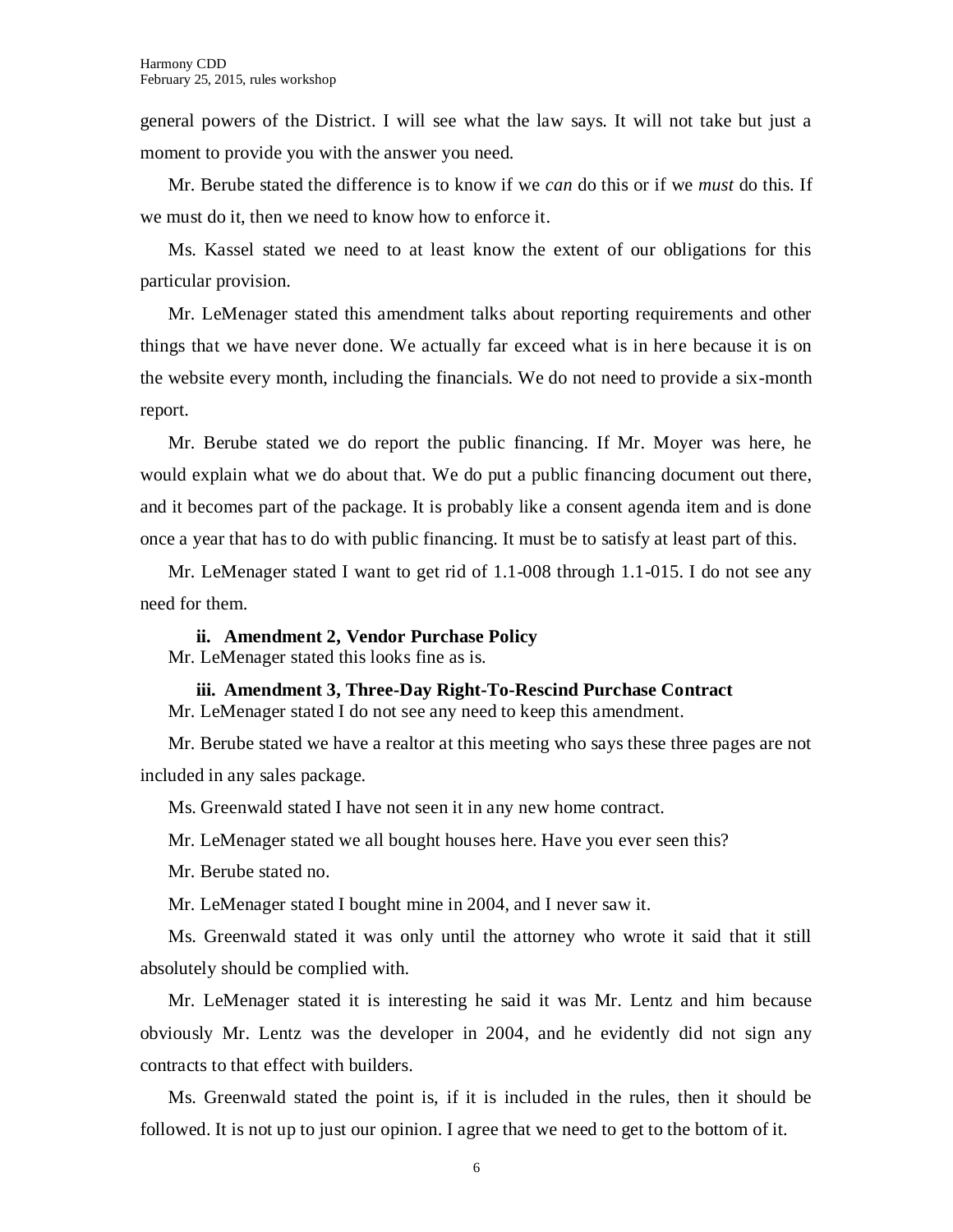Mr. Berube stated the signatures on this amendment were Mr. Lentz and Mr. Gregory Butterfield, who was the Chairman at the time. I am in favor of eliminating whatever we cannot enforce.

**iv. Amendment 4, Procedural Rules on Animals, Habitat, and Wildlife** Mr. Walls stated I thought we struck this provision, but apparently not.

Ms. Kassel stated for members of the audience, this particular amendment requires that the District and the HOA meet with the companion Animal, Habitat, and Wildlife Committee ("Animal Committee"), which is a committee that is empowered through the declarations, covenants, conditions, and restrictions, which is an HOA document that everyone is supposed to get when they buy a house here. They are a set of guidelines and rules for residents and owners. This amendment says that once a year, the District and the HOA along with the Animal Committee will get together to make sure that they are coordinating things. This coordination shall be either by an annual joint meeting or by coordination of the District manager. A written policy shall be adopted, which may be modified at least annually, by reference to this amendment. The written policy shall address any specific implementing details coinciding with those certain general and specific powers of the District with the HOA Harmony rule on residential properties restrictions, guidelines, and goals concerning animals, habitat, and wildlife, including the activities of the HOA Animal Committee. The committee has not really been active for a number of years. I do not think this annual meeting with the District and the HOA around these issues ever happened. I do not know if we need to strike it. The committee is being revived and may have a slightly different role. The committee may have an advisory role to the HOA management company. I think it is premature to strike this rule.

Mr. LeMenager stated I would like to strike exhibit A, which talks about implementation and different colors and shapes for dog tags and specifying the actual registration card.

Ms. Kassel stated yes, we are not there yet.

Mr. Berube stated I sit on the Board for the District as well as the HOA. I was on the Animal Committee, as well. The more people you have with opinions, the more opinions get wide and segregated. Then everyone gets mad at each other, and it drops off. My thought is that the District has really never been able to manage the animal issues, specifically the dog parks with the tags and registration, simply because we do not have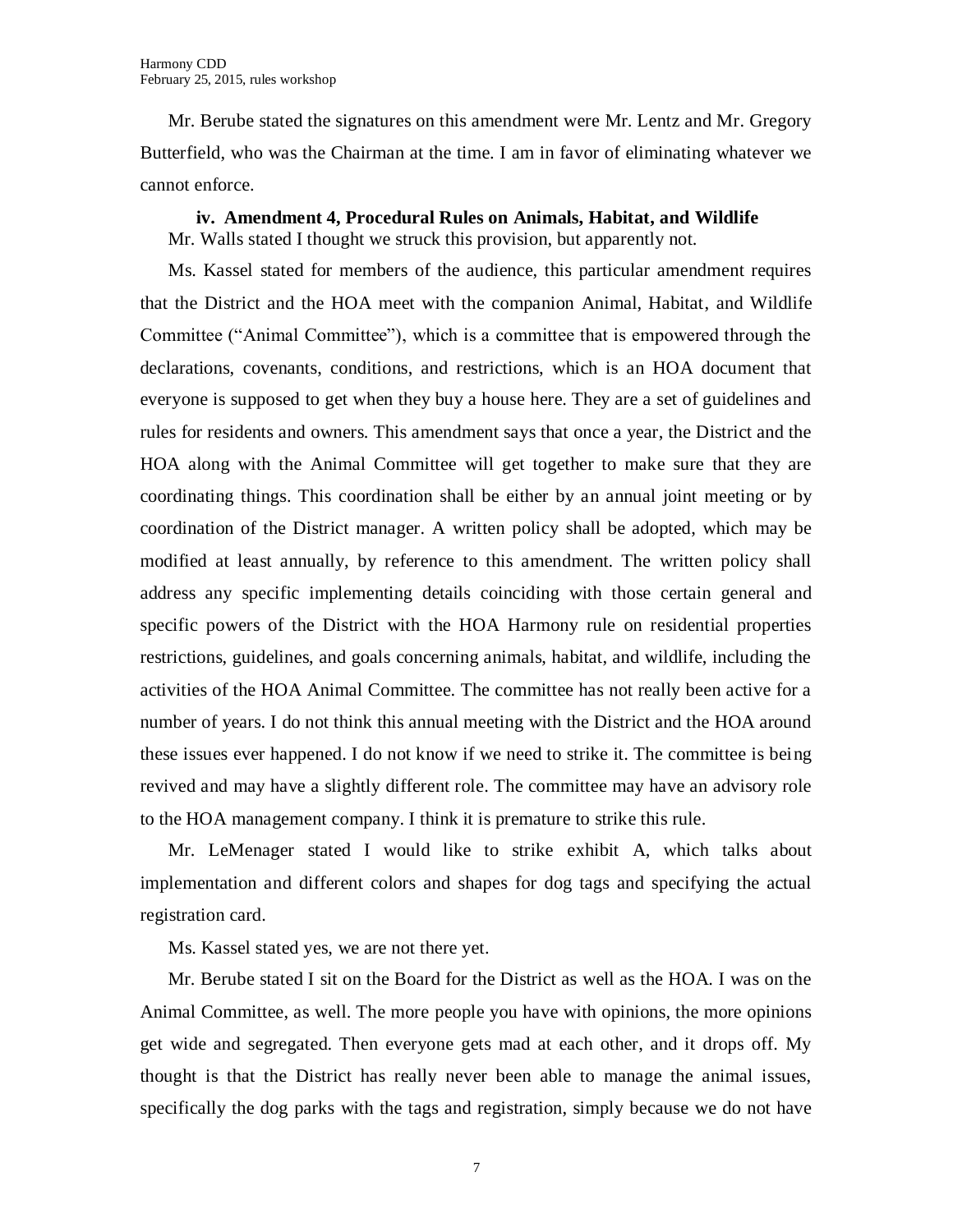the resources. That does not necessarily mean money; it just means devoting people and a little money.

Ms. Kassel stated it was never the District's role. It was going to be the Harmony Institute's role to do all this.

Mr. Berube stated that is correct.

Ms. Kassel stated Harmony Institute was doing it for a while, but it dropped off. The Animal Committee was going to take that over, but the people taking it over moved away. It fell by the wayside. That does not mean it cannot be reinstituted. It does not mean that it even should be, but that does not mean that we strike this annual meeting with the HOA Board and the District. Maybe we invite them to one of our meetings to have this discussion, along with representatives of the Animal Committee.

Mr. LeMenager stated my concern is, we have a very specific role as to what this Board is responsible for, which is maintenance of infrastructure.

Ms. Kassel stated our role is not just that.

Mr. LeMenager stated yes, it is.

Mr. Berube stated yes. Chapter 190, Florida Statutes, is pretty clear on that.

Mr. LeMenager stated it is. When we start talking about coordinating things with the HOA, I am not really sure it is legal. That was the question I had, if exhibit A is even legal.

Mr. Walls stated for me, this is an operational issue. If you want to invite the HOA to have a joint meeting, we can do that. Nothing prevents us from doing that. We do not need it in the rules.

Ms. Kassel stated it is already a rule; it is not like we are making a new rule.

Mr. Berube stated we are trying to clean up things that we cannot do much about. We have proven that we cannot do much with animals.

Ms. Kassel stated no one is saying the District is doing something with animals. This is to coordinate with the HOA about issues related to animals, habitat, and wildlife. No one is saying the District will take on new responsibilities regarding animals.

Mr. Walls stated we can take it upon ourselves to do that. I am not saying we can or that we should not. I do not know if it needs to be a rule.

8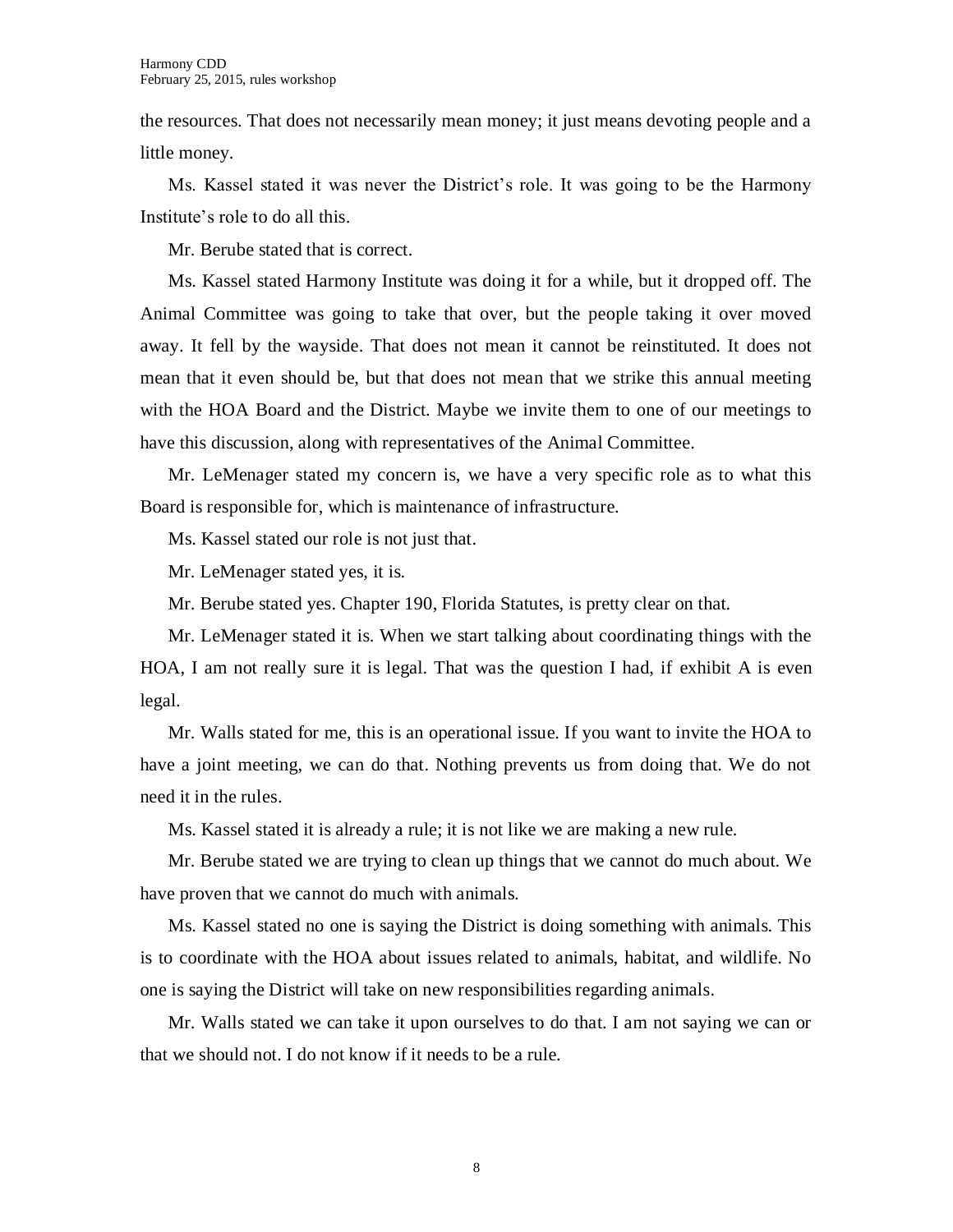Mr. Farnsworth asked what coordination are we actually doing with the HOA? Even if we were having meetings, what exactly are we coordinating with them? It sounds like a task that belongs to them, not to us.

Mr. Berube stated until the Animal Committee is formed and is operational.

Ms. Kassel stated it is formed and it is operational.

Mr. Berube asked what is it doing?

Ms. Kassel stated any number of things. Shall I list them now?

Mr. Berube stated no. This ought to be with the HOA. We should take this amendment completely out. If there is some coordination that needs to be done, that is fine, but we do not need to devote 12 pages to these issues. I am in favor of striking it. If we need to revisit it at some point as the Animal Committee rises up and has a need for coordination with us, that is fine. Right now, we have a rule that we have not done anything with in almost 10 years.

Ms. Kassel stated that is not true. If you look at page 51 of the workshop agenda package, Section 1.3.4 says "the special powers of the District provide for: (1) conservation areas, mitigation areas, and wildlife habitat, including the maintenance of any plant or animal species, and any related interest in real or personal property under Section  $190.012(1)(g)$ , Florida Statutes; (2) unique, specialized transportation facilities under subsection  $190.012(1)(d)$ , Florida Statutes; (3) parks and facilities for such diverse but appropriate indoor and outdoor uses for recreation, culture, and education under Section 190.012(2)(a), Florida Statutes; and (4) precedent-setting and innovative projects to coincide with the powers of the HOA to help facilitate, maintain, and enhance the special purpose and character of the Harmony Community."

Mr. Berube stated section (4) to me says that the HOA should be the lead. They should come to us for help, use of District lands, or whatever the case, but the HOA should take the lead, based on the language "to coincide with the powers of the HOA."

Mr. LeMenager stated we do not coincide with the powers of the HOA.

Ms. Kassel stated we have not been.

Mr. LeMenager stated we do not, period.

Mr. Walls stated coordination is a good thing. It is good to get together to make sure everyone knows we are all on the same page, but we do not need a rule for that. We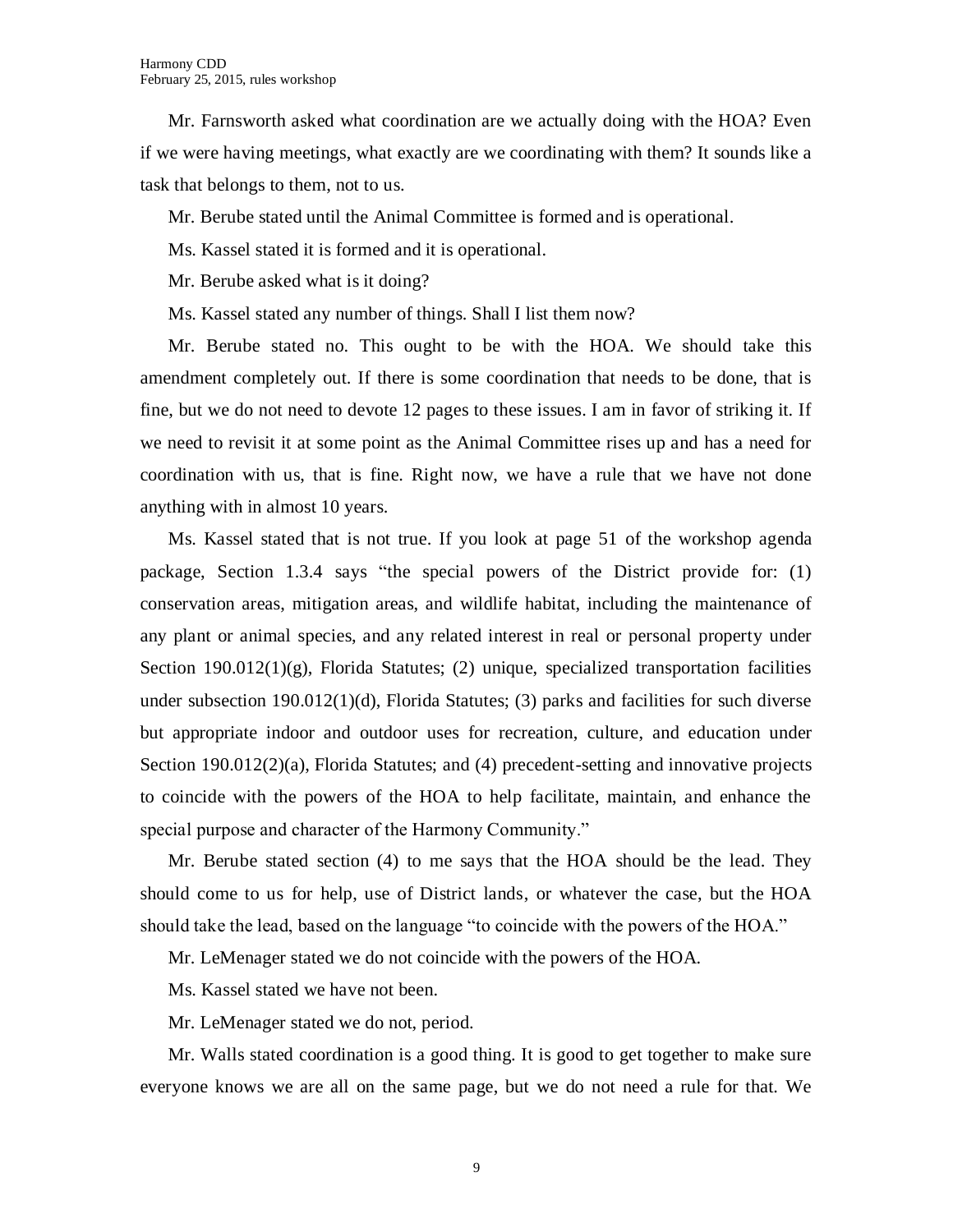should just do it. The same thing will happen in two or three years when one committee goes away. If we have it in this rule and the committee is gone, then what do we do?

Ms. Kassel stated if you take the rule out, it will never happen.

Mr. Walls asked why not? We sit on this Board. We can decide what does happen.

Mr. Berube stated Ms. Kassel can make things happen since she sits on the Animal Committee as well as this Board. She is very persuasive and could encourage this Board to do things that it may not otherwise want to do. I would suggest that someone makes a motion about dropping this amendment.

Mr. Farnsworth stated before you do that, there are items in there regarding dog park instructions, tag forms, and so forth.

Ms. Kassel stated those need to go.

Mr. LeMenager stated I think we are all in agreement that we can get rid of exhibit A.

Ms. Kassel stated I disagree.

Mr. LeMenager stated exhibit A includes all those things.

Ms. Kassel stated that is not all exhibit A is. It includes dog park rules.

Mr. Farnsworth stated in the package we received, something about exhibit A was repeated before and after.

Ms. Kassel stated yes, it was.

Mr. LeMenager asked do we not have dog park rules?

Mr. Qualls stated this includes something very interesting. See how the habitat and policies have "draft" across the page?

Mr. Berube stated it was never adopted.

Mr. Qualls stated I think this is just a draft, and it is not even a rule now. As far as having joint meetings with the HOA, what you want to consider is that those meetings still have to be in the Sunshine. You will have to advertise it, so it will be a Board meeting plus an HOA meeting. Nothing prohibits you from doing that. Nothing says you should not do it. It is probably a good policy, but anything after page 1 says "draft," so I am not sure that this is an official rule.

Ms. Kassel stated perhaps we can find out before we move to strike it.

Mr. Berube stated the reason it says "draft" is because it was never adopted.

Mr. Qualls stated you may not have to strike it if it is a draft.

Mr. Berube stated there are not even any signature lines.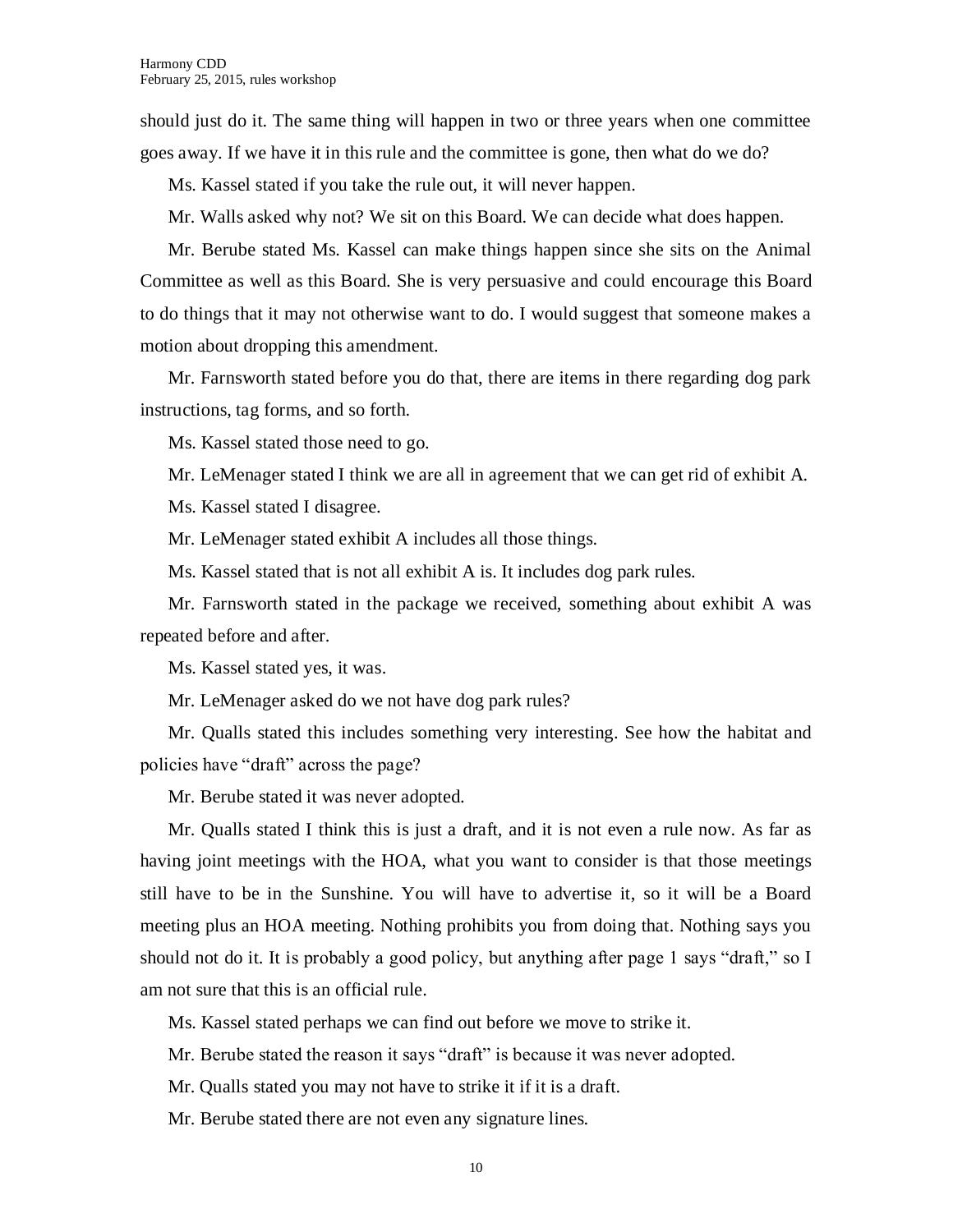Ms. Kassel stated it may just not have been a clean version provided.

Mr. Berube stated this is our whole rules package.

Ms. Kassel stated yes, but if it is our rules package, then it was probably adopted and never taken out of draft format.

Mr. LeMenager stated everything else has the date of adoption on it. This one does not have that any place on it.

Mr. Berube stated that is exactly right.

Mr. Walls stated it does not really matter to me. I just do not see the need for it either way. Can we take a voting action in a workshop?

Mr. Qualls stated no.

Mr. Walls asked we just take a consensus?

Mr. Qualls stated this workshop is to put the rules together. Then you will have to advertise an intent to adopt whatever changes you make at a Board meeting. That is when you make all the changes based on the workshop discussions. That is when you make the rules package official.

Mr. Berube stated we have a difference of opinion from one Supervisor versus four wanting to make a change to this rule. We are at an impasse. How do we make that decision without taking a vote?

Mr. LeMenager stated we did not take votes at any previous rules workshops.

Mr. Qualls stated I do not think you need to make that decision. We need to research whether or not these were ever actually adopted. If there was not a motion at a meeting to adopt these specific rules that are marked "draft," then all of this becomes a moot point. If it turns out that the Board did adopt it, you cannot make a decision to rescind rules outside of an advertised meeting of an intent to adopt or to change the rules. This meeting is just a workshop. It is a good question, and I have a note to confirm that. Ms. Brenda Burgess will look into it, also if we can find the minutes where this was adopted. At this point, it all says "draft." It is not a rule as far as I am concerned. It is on the website, but I do not think that makes it a rule.

Mr. LeMenager stated with respect to Ms. Kassel's comment on page 59 of the document for the dog park rules, I think we should move that to Chapter 4. I do not think it belongs in Chapter 1.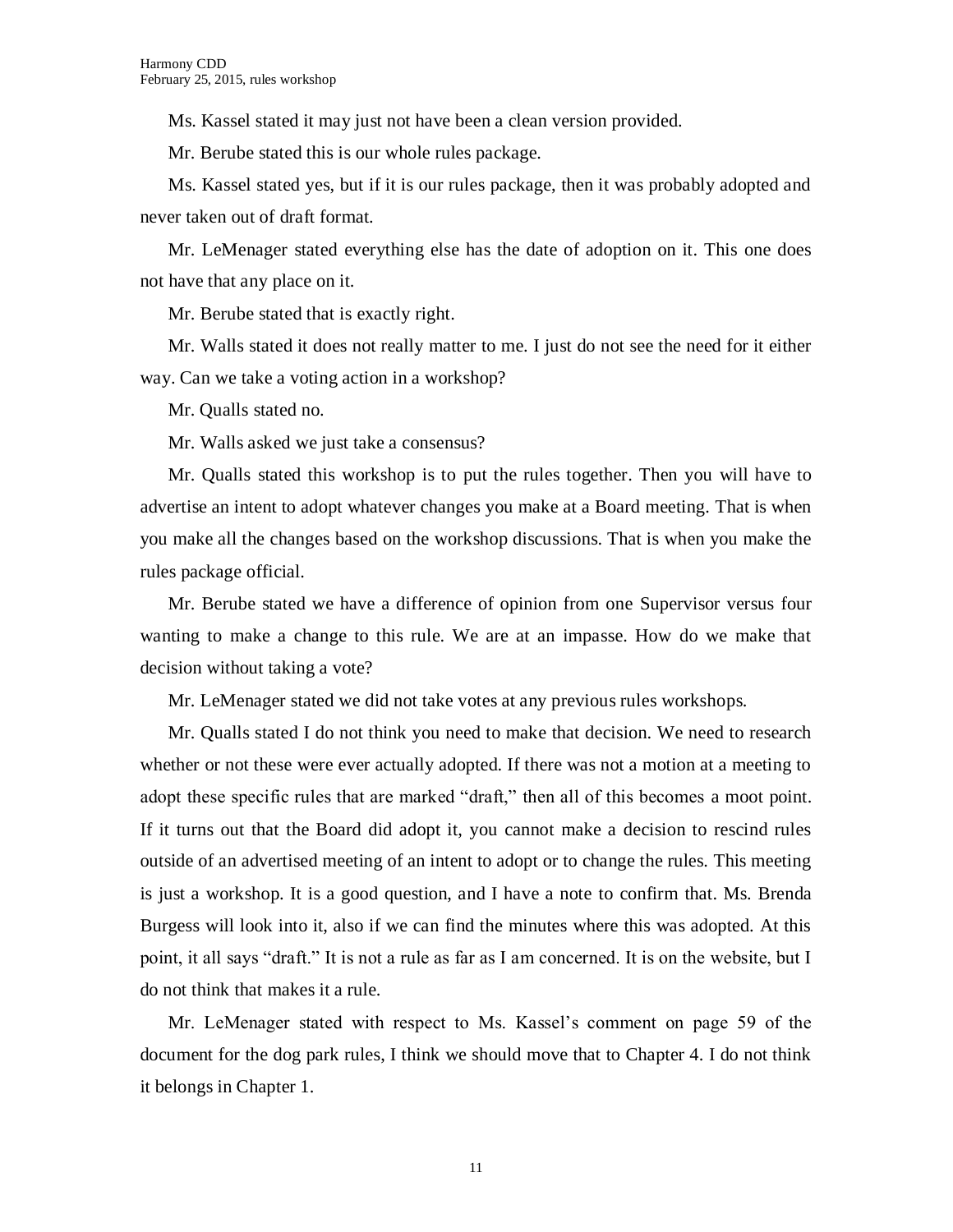Ms. Kassel stated that is fine. On the dog park rules, items 2 and 11 should be removed. Item 2 is not valid, and item 11 needs attention. Item 2 talks about dogs being registered with the Town of Harmony and dogs need to have the appropriate tags on their collars. We do not have tags, so that item should be stricken.

Mr. LeMenager stated this should be moved to Chapter 4, so some of the introductory language for this rule should be amended slightly so that it fits with the way we have written Chapter 4.

Ms. Kassel stated unless this is not just a draft and we end up keeping some of it.

Mr. LeMenager stated I would still put it in Chapter 4.

Mr. Walls stated I agree, and we would insert it in Chapter 4. We can put the language the way we want it to be.

Mr. Qualls stated this just does not look like a formally adopted rule. It is a different format. I have never seen this before.

Ms. Kassel stated I have seen it many times.

Mr. Qualls stated I need to confer with Mr. Moyer and Ms. Burgess.

Mr. Berube stated we wrote this and there is another page that goes with it titled Harmony Dog Park Non-Resident Permit Application. They have been floating on the website, as well. When there was a lot of talk years ago about what was going on at the dog park, we put these rules together.

Ms. Kassel stated no, these rules have been in existence since before 2004. At that time, Harmony Institute was having people register their pets, and these dog park rules applied then.

Mr. Walls stated we need to take what is applicable here and put it in Chapter 4.

Mr. LeMenager stated I agree.

Mr. Qualls stated that is no problem. We will make sure they are consistent.

Mr. Farnsworth stated this seems applicable to the HOA.

Mr. Berube stated that is what I am saying. I am in favor of dropping all the animal rules.

Ms. Kassel stated no, because we have dog parks.

Mr. LeMenager stated the dog park rules should be included in Chapter 4. We have rules for how to use the boats and soccer fields.

Mr. Farnsworth stated yes, for usage.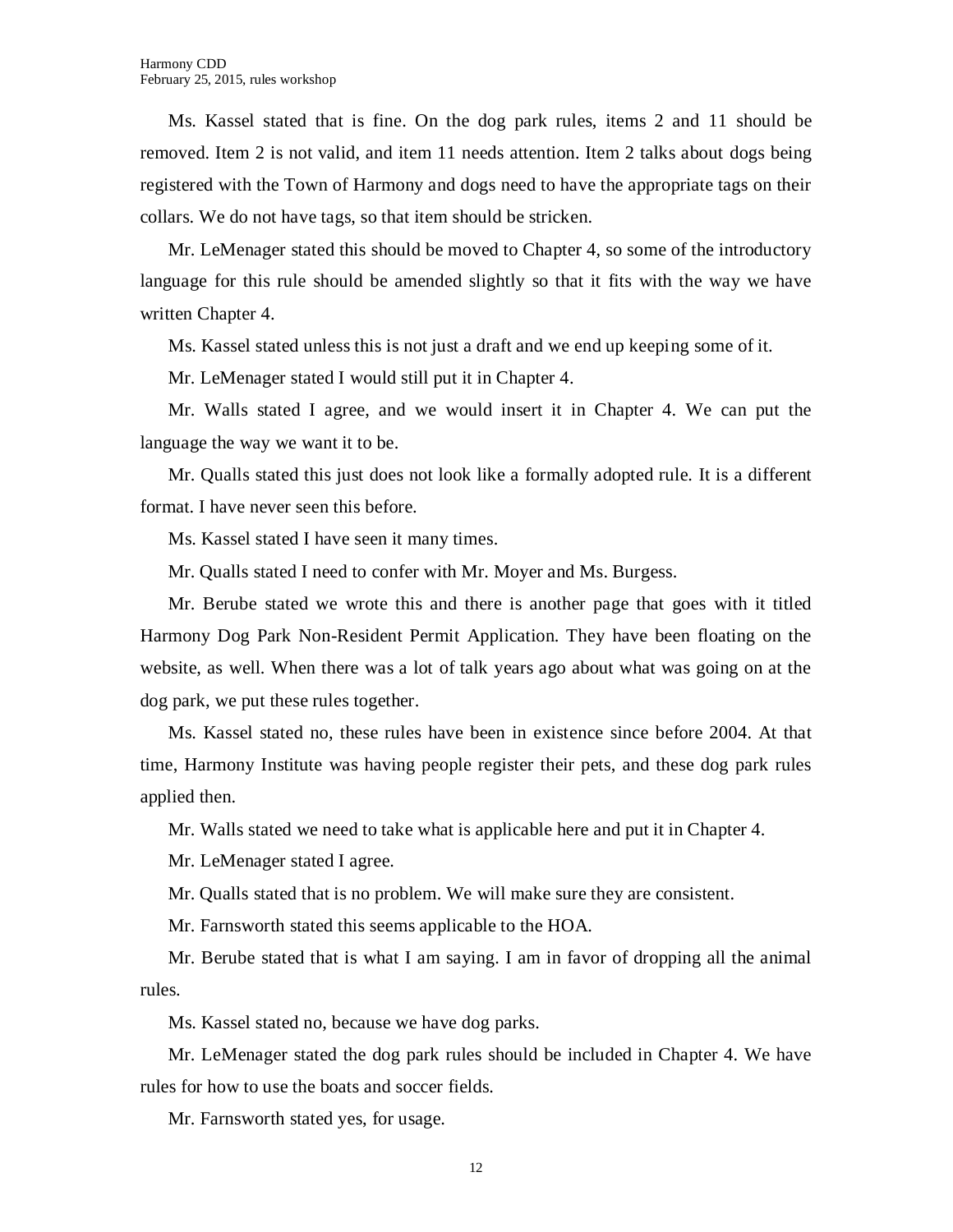Mr. LeMenager stated that is what these rules are for, usage.

Mr. Farnsworth stated that is fine, but not the other material.

Mr. LeMenager stated I agree. We do not need that in our rules. I agree with Ms. Kassel that we need to keep the rules for use of the dog parks.

Ms. Kassel stated item 2 needs to be stricken. Item 11 says "Children eight years old and younger are not allowed in the off-leash dog areas. Handlers must be 16 years of age or older unless supervised by an adult." That is impractical.

Mr. Walls stated we can strike it.

Ms. Kassel stated I do not know if we can strike it, but perhaps we should say children under 12 years of age should be supervised by an adult. Dogs get into dog fights, and an eight-year-old child cannot pull their dog off another dog that is either being fought with or that is doing the fighting. I would like to amend that to say "Children under 12 years of age should be supervised by an adult at the dog park."

Mr. Berube asked how do you enforce that?

Ms. Kassel asked how do we enforce this current rule?

Mr. Berube stated we do not, and that is the problem.

Ms. Kassel stated we do enforce it, in that, the people at the dog park make comments to other people, so it is enforced that way.

Mr. Berube stated item 10 says "No dog less than four months of age is allowed outside the small dog area unless carried by its handler."

Ms. Kassel stated that is questionable, too. The purpose of that rule is to prevent dogs that have not been fully immunized from being exposed to the diseases of adult dogs or diseases that adult dogs may carry.

Mr. LeMenager stated the idea is to give this rule to people and say these are the good rules for how you should use the dog parks, and you hope they follow them.

Ms. Kassel stated these rules are posted in both dog parks.

Mr. LeMenager stated that is why we do not have people coming to meetings saying their dog died, like happened once.

Mr. Berube stated the problem becomes, which we have had before, certain people read the rules and want them enforced. If we cannot enforce it, then we should not have it. That is a problem. People in this room have raised that point to me: we have this rule and how do we enforce it. I respond by saying that we do not.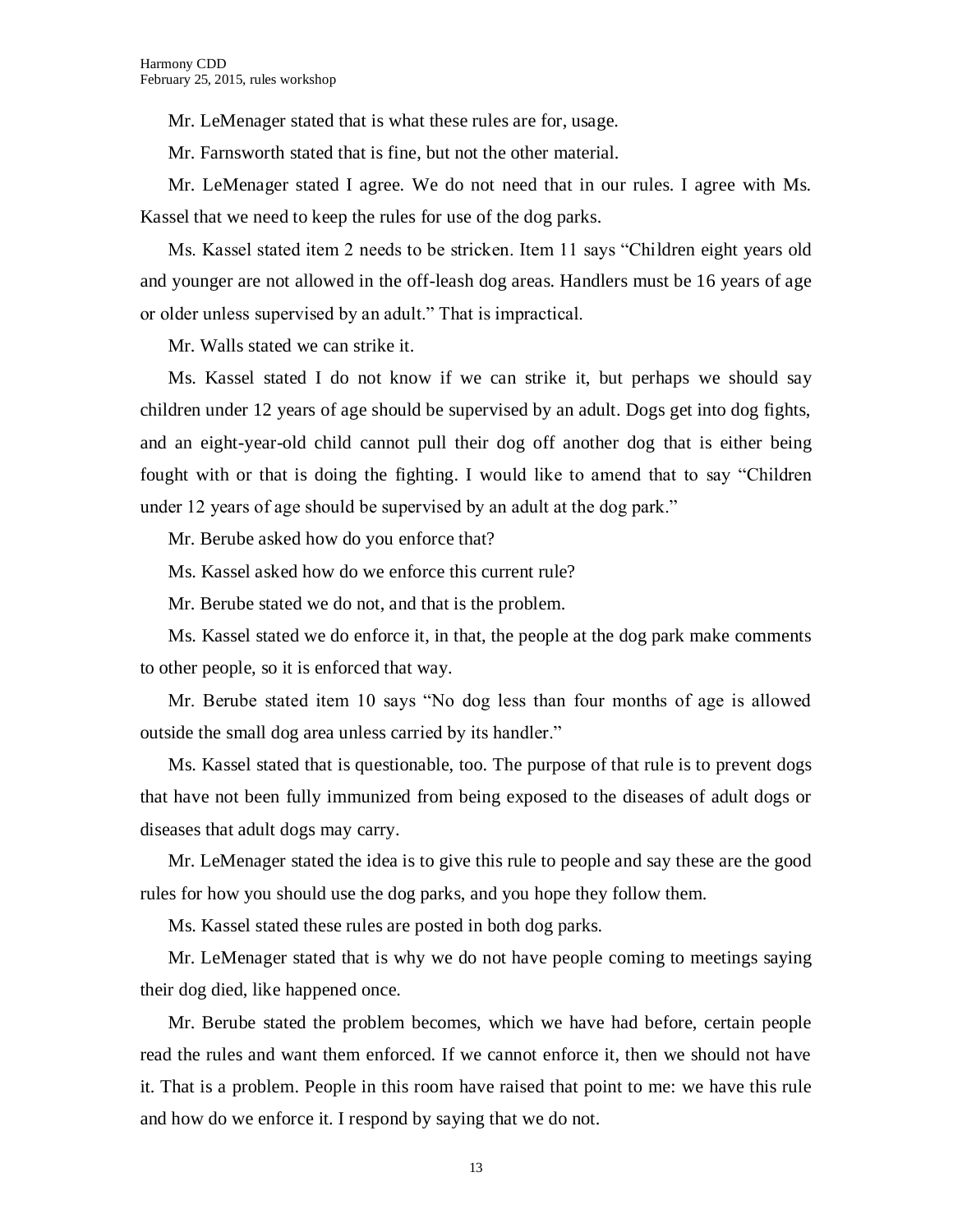Mr. Farnsworth asked is there anything wrong in calling them guidelines?

Mr. LeMenager stated we send Mr. van der Snel to address it with them. He does a great job at that.

Mr. Berube asked are we leaving item 10 as is?

Ms. Kassel stated we could amend it to say "Until a dog is fully immunized, it should not be allowed inside the dog parks."

Mr. Farnsworth stated unless there was an incident and someone brought in a dog that was not fully immunized, you would not even know it.

Mr. Berube stated again, it is the question of how to figure it out.

Ms. Kassel stated dogs get immunization shots at six weeks old and 12 weeks old, maybe 16 weeks, as well. That is why this is included.

Mr. Berube stated we can leave 10 alone. How do we want item 11 to read?

Ms. Kassel stated "Children under 12 years of age should be supervised by an adult at the dog park."

Mr. LeMenager stated to my point about putting this with Chapter 4, we have identified rules for pool use and use of the dock. Whatever ages we have for those should be consistent with this rule.

Mr. Walls stated they are different for both.

Mr. Berube stated the age for pools is 16 years old without supervision, and the age for the docks is 12 years old. Anyone younger than that has to be supervised. Ms. Kassel suggested age 12 for the dogs, which is consistent with the docks.

Mr. LeMenager stated that works.

Mr. Walls stated the pools and the dock are enforced by the access card restrictions. I almost think you need something at the top that says it is incumbent on users to selfenforce and do not ask us to go police it.

Ms. Kassel stated I do not see why our District field staff cannot enforce these things like they enforce at the dock or at the pool if a resident contacts them.

Mr. Walls stated with an access card, they can verify if a person is too young or whatever the case. With the dog park, no access card is required.

Mr. Berube stated it is a public area.

Mr. Walls stated I could bring my dog, which is four months old. But how will you know?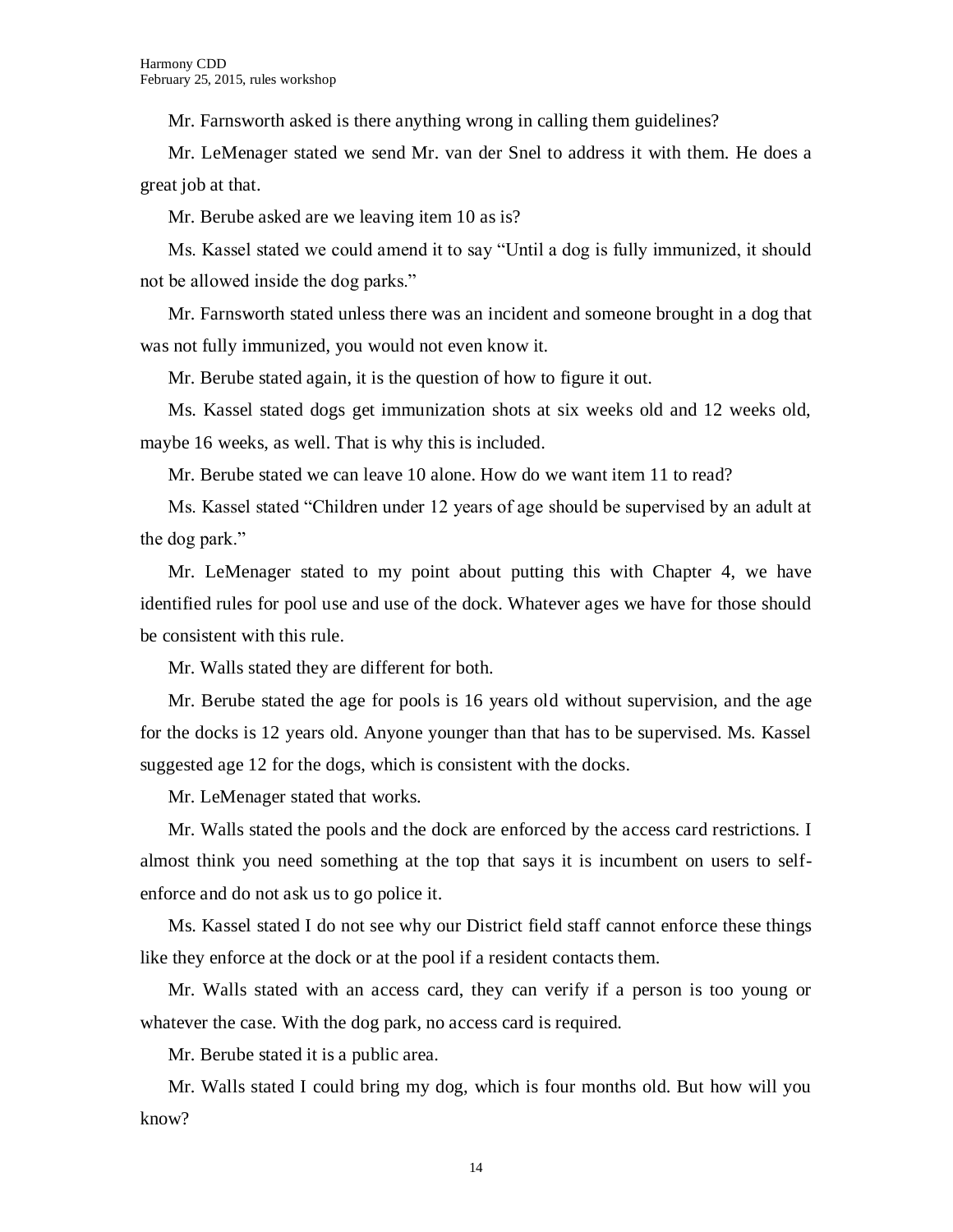Ms. Kassel stated I can age a dog pretty well.

Mr. Walls stated I am not that good at it, but I think there needs to be some language that says these are guidelines.

Mr. LeMenager asked do we register dogs and make sure they wear collars?

Mr. Berube stated no.

Ms. Kassel stated that is why Section 2 needs to go.

Mr. LeMenager stated so there is no dog registration now.

Mr. Berube stated correct.

Ms. Kassel stated it does not matter if they have an access card or not. Generally how anything is enforced, whether it is at the pool or the dock or the dog park, if someone has a complaint, they contact Mr. van der Snel. A District field staff member goes to that location and addresses the issue.

Mr. Walls asked if someone says that a dog is too young for the dog park and Mr. van der Snel goes down there, how will he verify that?

Mr. LeMenager stated no one is going to say that.

Mr. Walls stated that is what I am saying. Why have a rule, then?

Mr. Berube stated that is right.

A Resident stated it is a suggestion to protect your animal's health.

Mr. Walls stated that is correct, but it is not a hard-and-fast rule that we can enforce.

Mr. Berube stated every so often, people read these rules and take them very literally, and it puts us in a bind. We need to avoid being in a bind.

Mr. LeMenager stated not really. I disagree with that. It does not put us in a bind.

The Resident stated it does not put you in a bind; it protects you. If you are already putting it out there that they need to follow these rules and someone does not, then you are not liable.

A Resident stated that is what it comes down to. These are rules to protect you. You put them out there whether anyone follows them or not.

A Resident stated you have covered yourself with the rule. If they have not read them, it is their problem because it is public knowledge on a public website. They should have read it and understood it.

Mr. Walls stated just like we have people coming here and telling us to trespass people from the ponds, but we cannot do it. There was an incident last night when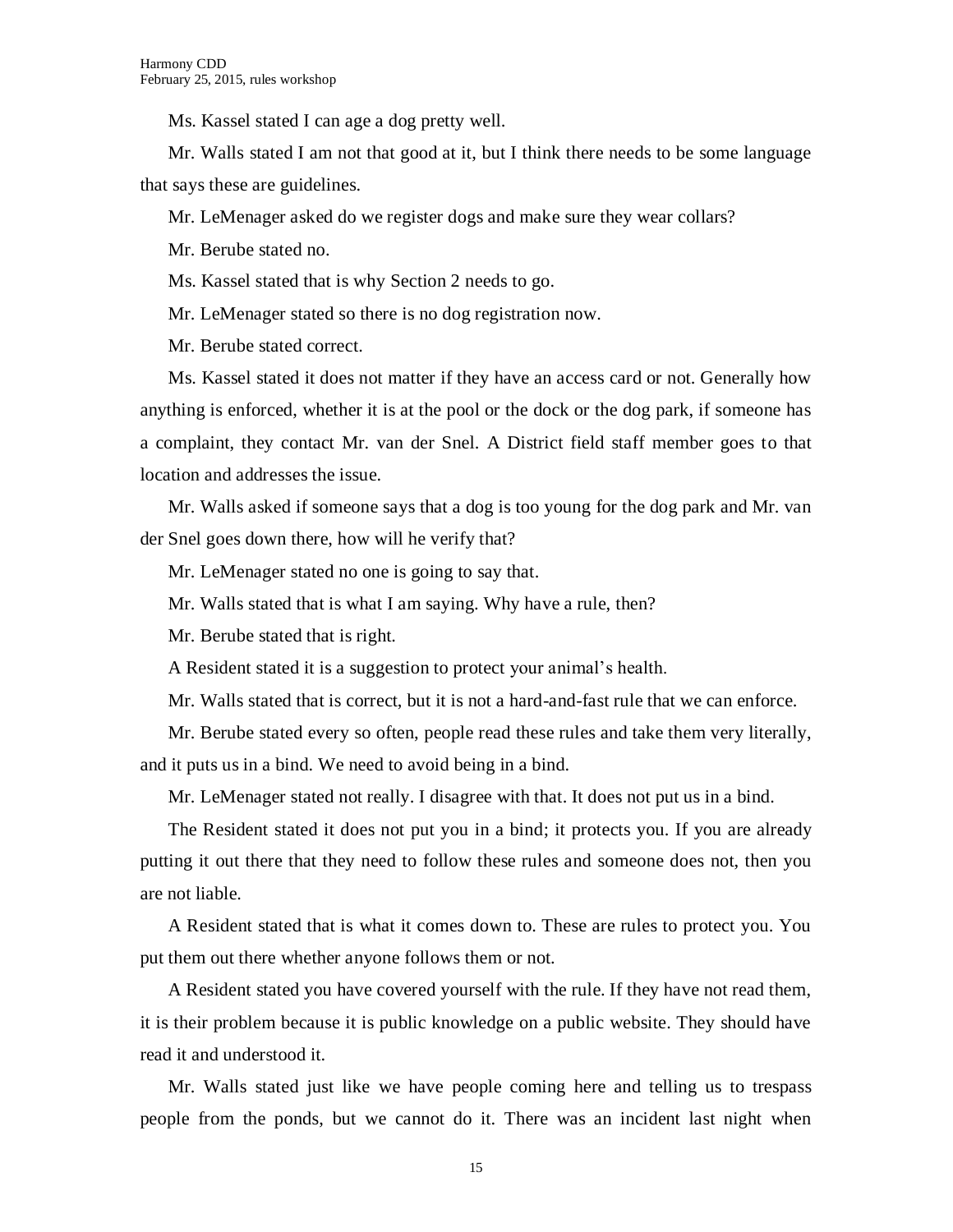someone tried to call law enforcement. They came out and said they could not do anything because no one was breaking the law.

Ms. Kassel stated the signs are being removed.

Mr. Walls stated the signs are there, which is why the residents called the sheriff.

Mr. Berube stated we replaced the signs.

Mr. Walls stated the sheriff's office came out and said they were not going to do anything. We create these situations where people think we can enforce things, but we cannot.

Ms. Kassel stated we need to have Mr. Moyer or someone contact the sheriff's department and talk with them about enforcement.

Mr. Walls stated the sheriff's department has been talked to many times.

Mr. Berube stated over and over. Depending on how you phrase the question to anyone from the sheriff's office might get you the answer you want, but not every time.

Mr. Walls stated the other night when the deputy came out, he told the person who called that they could be charged with a crime for interfering with someone who is legally fishing.

Ms. Kassel stated several years ago when we had the *No Fishing* rule and we did a lot of research to put the signs up, we paid Mr. Qualls a lot of money to do some research about those signs. Is that legal or not? Is it enforceable or not?

Mr. Qualls stated I knew the issue of fishing would come up tonight. We provided that research to you, and that memorandum speaks for itself. It is good law. Regarding questions of enforcement, any government that has the ability to adopt rules and impose laws has to wrestle with enforcement issues. Your job, as a policy-setting Board, is to say what you think the appropriate rules are, and you are spot on regarding the maintenance of infrastructure, which is the pinpointed, sustained maintenance of District facilities. That is your job, to make rules to that effect. Whether or not they are enforced is a good question, and you have to consider that. It is difficult to draft a rule that is going to be enforced every time. If people are going to bend the rules, then they are going to bend the rules, but that does not mean you stop setting rules. As far as fishing in the ponds, you can adopt rules concerning the long-term maintenance of those ponds. It is your job to maintain those ponds. You have the ability to adopt rules, but they need to be in furtherance of maintenance of the ponds. It needs to be a rule to that effect. You had the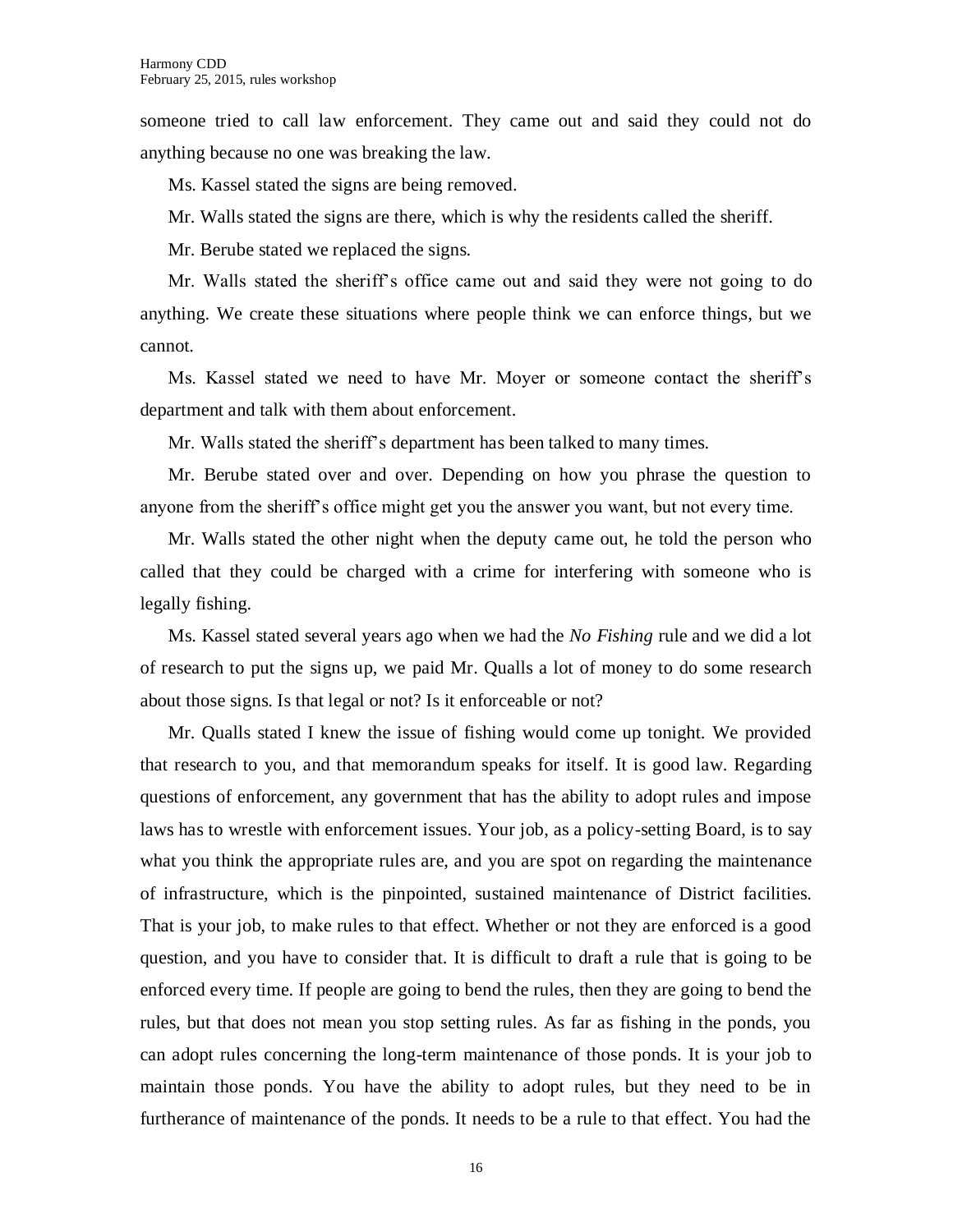signs, and I believe there is good health, safety, and other reasons for what a previous Board did when they adopted that rule. But this Board has since changed that rule. You have precedent of doing it either way, and I think this Board, as the policy-setting arm, has the ability to either try to prohibit that or not prohibit it if it is furtherance of your single purpose, which is maintaining District infrastructure.

Ms. Kassel stated a translation of what Mr. Qualls said is to not be so concerned about enforcement since our purpose is to set the rule, not to enforce it, so we should not be so concerned about enforcement. Is that accurate?

Mr. Qualls stated no, not exactly.

Mr. LeMenager stated I heard it that way.

Mr. Berube stated no, he is saying you cannot always consider enforcement.

Mr. Qualls stated one principle of any rule you set is, can it be enforced. If it will cost a lot of money and resources to enforce a particular rule, then you do not have to do that. I am not at all saying not to be concerned about enforcement. I am saying the purpose of a rule workshop is to look at sound public policy in furtherance of carrying out our single purpose. If you are changing a rule, then you need to understand why a rule was adopted in the first place and why it was changed. You need to think all those things through. I am not at all saying not to be concerned about enforcement. I am saying the purpose of this workshop is to try and set policies. You will always have to deal with the question of how to better enforce the rules that you have. It is almost a separate subject altogether.

Mr. Berube asked are we keeping Section 10 as it currently reads?

Ms. Kassel stated it is confusing as it currently is, "No dog less than four months of age is allowed outside the small dog area unless carried by its handler." That does not make sense. It really should say, "No dog less than four months of age should be allowed on the ground in either dog park."

Mr. LeMenager stated Ms. Kassel is correct that it makes no sense. These are the rules of the dog park, and it is trying to refer to some action outside the dog park.

Mr. Berube stated no, the small dog area is the little, closed air space.

Mr. LeMenager stated no, it means the small dog park.

Ms. Kassel stated that is correct.

Mr. Berube stated but it says "area."

Mr. Walls stated now we have multiple dog parks.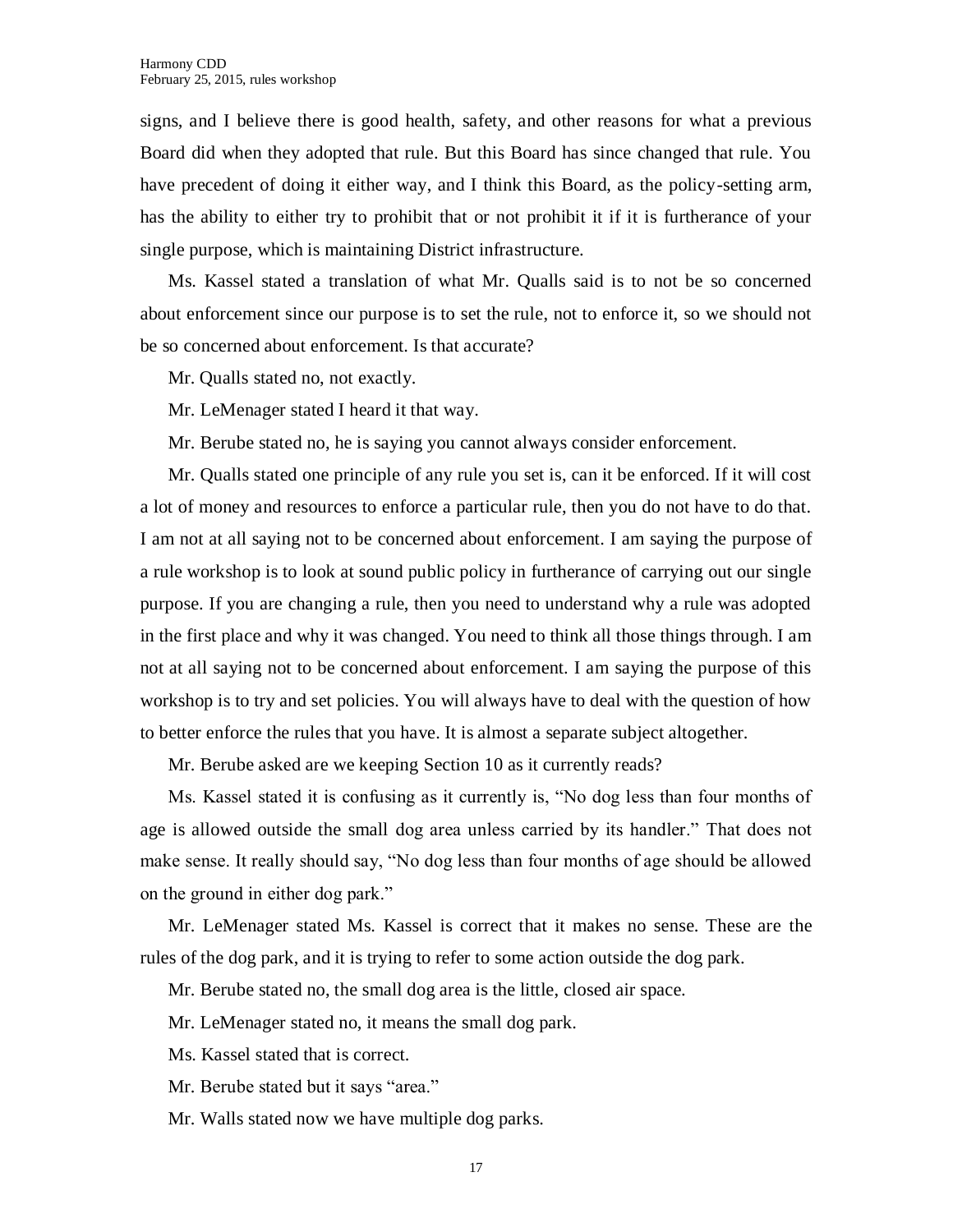Mr. Berube asked why else would you say that?

Mr. LeMenager stated it means the small dog park.

Ms. Kassel stated it should just say "No dogs younger than four months of age are allowed in the dog parks unless fully vaccinated." We can even say "No unvaccinated dogs in the dog parks."

Mr. LeMenager stated that works. That is even easier.

Mr. Berube stated rule 11 will be children under 12 years old instead of eight.

Ms. Kassel stated it should say "Children under 12 years old should be supervised by an adult."

Mr. Qualls stated "should" is permissive.

Ms. Kassel stated then substitute "must" for "should."

Mr. Qualls stated I am not saying you cannot include "should" in the rule, but it is almost a suggestion at that point.

Ms. Kassel stated everything else says "must," so this one will, too. Pages 57 and 58 are the same as pages 63 and 64, which is part of exhibit A.

# **B. Chapter 3, Membership Rates, Fees, and Charges for Use of Recreational Facilities**

Mr. Berube stated we will probably discuss fees as part of the discussion for Chapter 4, but this rule already addresses it.

Mr. LeMenager stated this rule is for people who do not live here. If a non-resident actually wants to use the facilities, they have to pay \$1,000.

Mr. Berube stated the title indicates that it is for everyone.

Mr. Farnsworth stated I agree.

Ms. Kassel stated it is for non-residents.

Mr. Berube stated the heading does not say that.

Ms. Kassel stated Section 1.03 addresses rates, fees, and charges for non-resident use of recreational facilities, which shall be an annual non-resident membership fee of \$1,000.

Mr. Berube stated I agree with you, but the heading of the rule does not say it is for non-residents. It looks like a fee schedule.

Mr. LeMenager stated it is, for people who do not live here. It does not need to be fixed.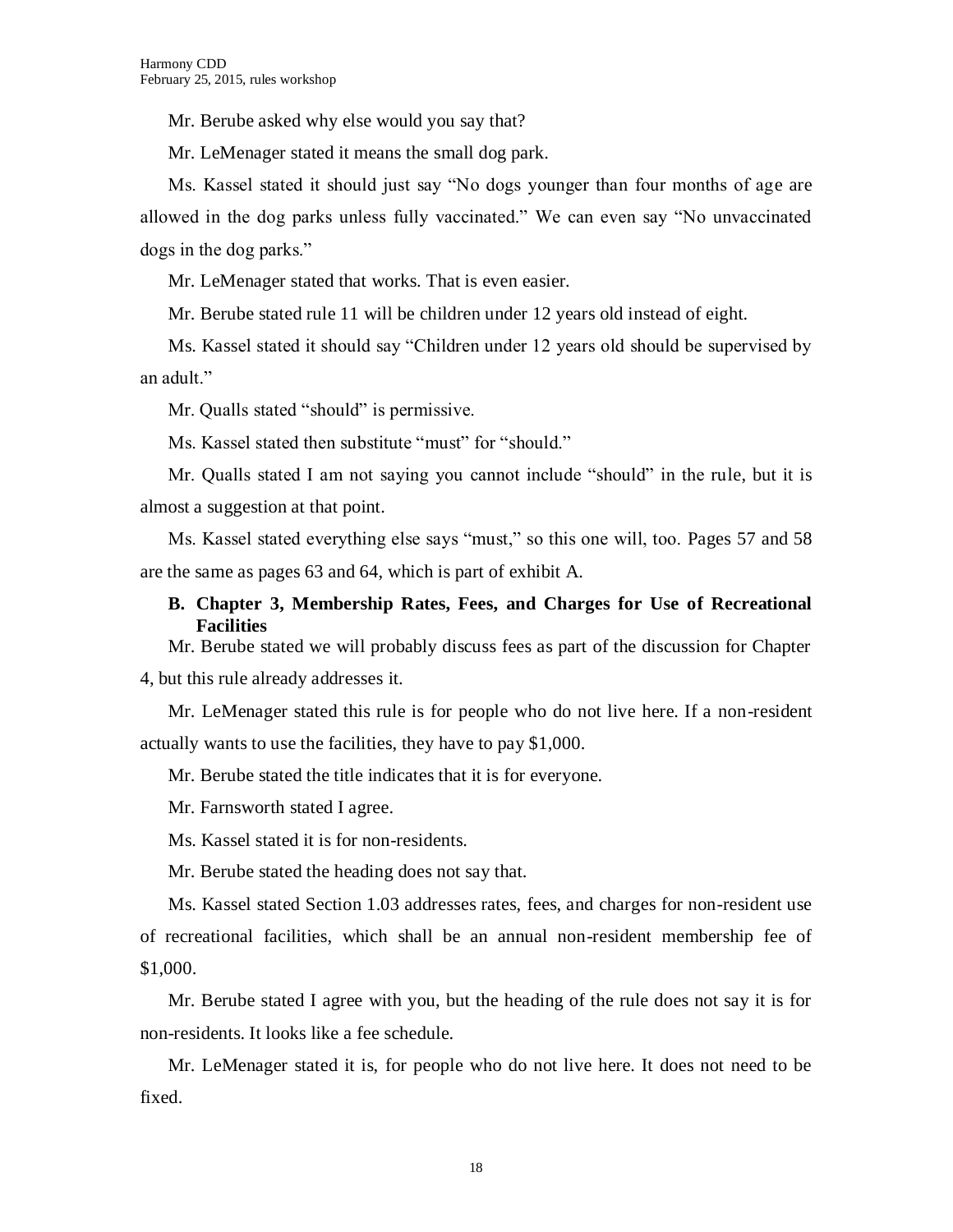Mr. Berube asked where are we going to list the fees? On that page or a different page?

Mr. LeMenager stated it goes in the back.

Mr. Walls stated it can be a section in Chapter 4.

Mr. Farnsworth stated but Chapter 4 refers to Chapter 3.

Mr. Berube stated yes, it does.

Mr. Walls stated in terms of the \$1,000 fee.

Mr. Farnsworth stated no, it refers to the fee schedule.

Mr. Walls stated I do not think it specifically says Chapter 3, though.

Ms. Kassel stated no, it refers to another fee schedule that the Board decides at their discretion.

Mr. Berube stated that is correct, and Chapter 3 is the only fee schedule that we have.

Mr. LeMenager stated yes, you are correct.

Ms. Kassel stated the idea was not to put a fee schedule in the rules but to have a policy about a fee schedule that we would change from time to time.

Mr. LeMenager stated no, if we are going to have fees, they should be in the rules.

Mr. Walls stated I disagree because then you cannot change them.

Mr. Farnsworth stated you can, but you cannot do it quickly or arbitrarily.

Mr. Walls stated we would have to do it at a meeting, and it has to be voted on. If it is in the rules, then we have to go through the whole rulemaking process, including a workshop like this and a public hearing. It does not make sense.

Mr. Berube stated we are going to designate a fee schedule, but we need to decide where it will be and if it is going to be a rule or a policy.

Mr. LeMenager stated Section 8.6 is for fees and charges.

Mr. Walls stated yes, and it references a fee schedule.

Ms. Kassel stated right.

Mr. LeMenager stated not Chapter 3.

Ms. Kassel stated I recall Mr. Moyer and perhaps Mr. Qualls telling us that we do not want to put the fee schedule into the rules; we want to keep them separate. We have a fee schedule, and the rules refer to the fee schedule. The fee schedule should not be part of the rules.

Mr. Berube stated okay.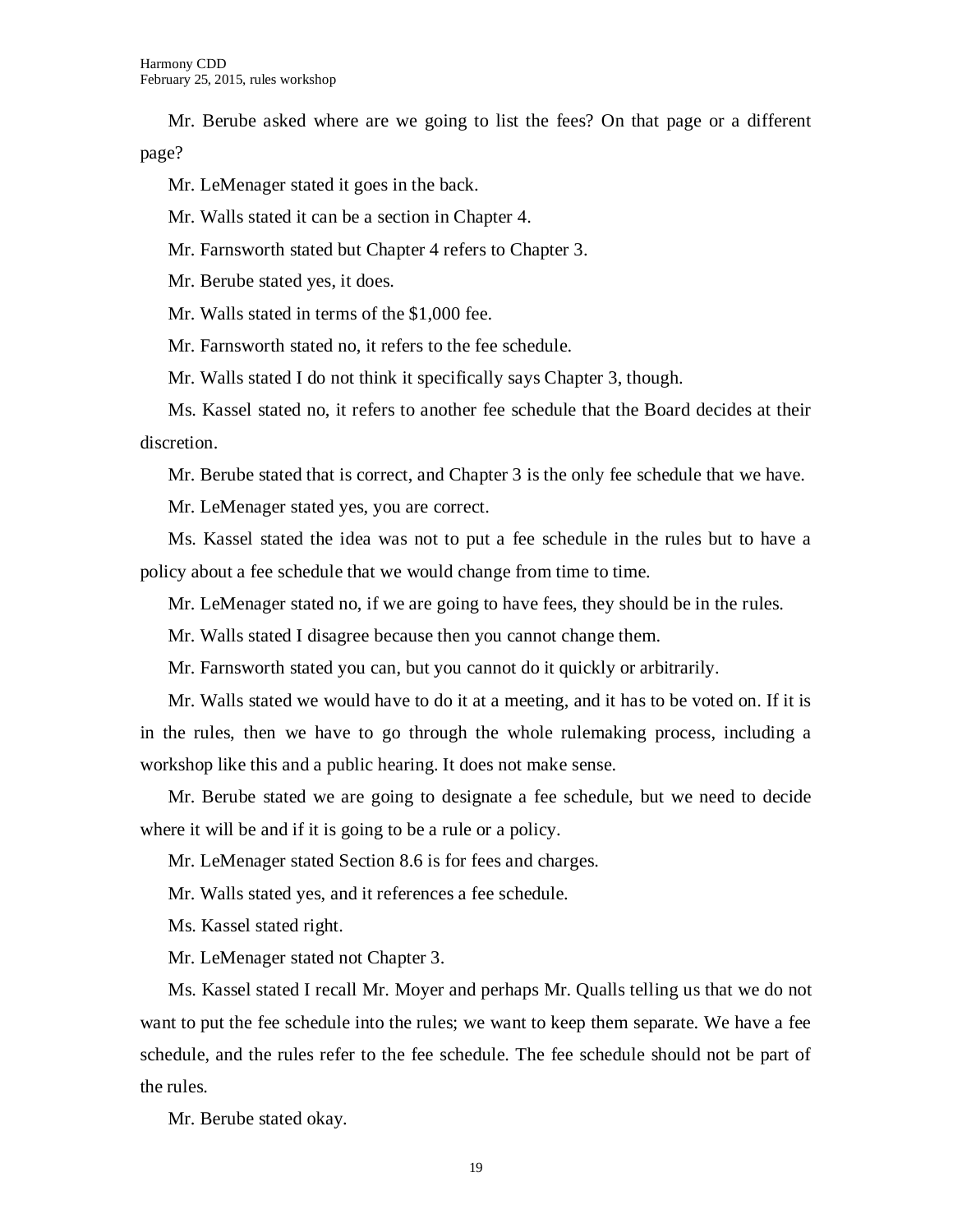- Section 1.01, Purpose and Effect: *no change*
- Section 1.02, Necessity: *no change*
- Section 1.03, Schedule of Rates, Fees, and Charges: *no change*
- Section 1.04, Effective Date: *no change*

# **C. Chapter 4, Parks and Recreation Facilities Rules**

Mr. LeMenager stated we spent a lot of time on this chapter last year. The only thing

I thought we would discuss is the fee schedule. Otherwise, I am totally happy with

Chapter 4.

- Section 1.1, General Use: *no change*
- Rule 1.2, Special Event: *no change*
- Section 1.3, Organizer: *no change*
- Section 1.4, Dock Master: *no change*
- Section 1.5, District: *no change*
- Section 1.6, District Office: *no change*
- Section 1.7, District Manager: *no change*
- Section 1.8, District Swimming Pool Facilities: *no change*
- Section 1.9, District Buck Lake Dock and Boat Facilities: *no change*
- Section 1.10, District Park and Playground Facilities: *no change*
- Section 1.11, District Recreation Facilities: *no change*
- Section 1.12, A District Resident Includes: *no change*
- Section 1.13, Family: *no change*
- Section 1.14, Guest: *no change*
- Section 1.15, Non-Resident Owner: *no change*
- Section 1.16, Lease Agreement: *no change*
- Section 2.1, Violation and Reporting: *no change*
- Section 2.2, Enforcement and Penalties: *no change*
- Section 2.3, General Policies: *global change for operating hours to be 30 minutes before sunrise to 30 minutes after sunset except for pools and boats*

Ms. Kassel stated I would like rule 2.3.1 to say "Swimming and fishing are prohibited in all District-maintained ponds."

Mr. Berube stated I do not agree.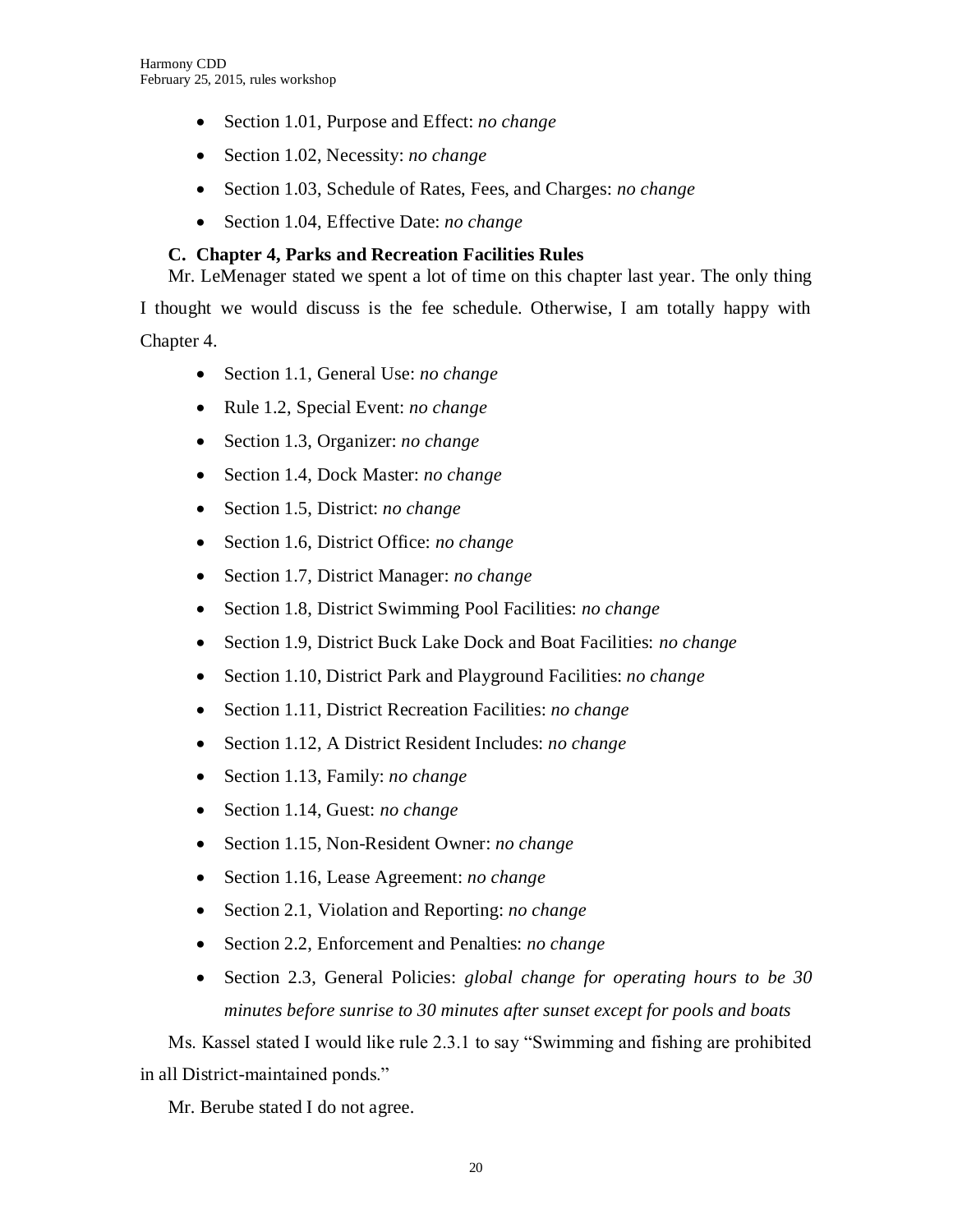Mr. LeMenager stated we did it before, and the community voted incredibly loudly that they were happy with the decision.

Ms. Kassel stated I know the pool hours have to be 30 minutes after sunrise to 30 minutes before sunset. But going out on the dock or using the parks or dog parks, I do not understand why those hours cannot be 30 minutes before sunrise to 30 minutes after sunset.

Mr. Berube stated they can be anything we want.

Mr. LeMenager stated not the dock. We have an agreement with a separate organization for the dock.

Mr. Berube stated that organization does not care when we use that dock.

Mr. LeMenager stated we still need to check to make sure what was in the original agreement between the parties, and I am guessing the hours are 30 minutes after sunrise to 30 minutes before sunset.

Mr. Walls stated we paid for that dock, so I am sure they would be willing to negotiate. I agree with Ms. Kassel, and I would even be fine with sunrise and sunset.

Ms. Kassel stated people want to go see the sunrise. They do not want to get there at sunrise because it is too late already.

Mr. Berube stated I checked it today, and 40 minutes before sunrise was light enough to see safely. For most of an hour after sunset, it is still bright enough where safety is not an issue.

Mr. LeMenager stated unless it is a day like today when it is foggy.

Mr. Berube stated yes, even today.

Mr. Walls stated I am in favor of the new times at the lake and the parks. It would not apply to the boats, just the dock.

Ms. Kassel stated it would not include the boats or the pools.

Mr. Berube stated it is addressed in only place in the rules, so it is easy enough to fix. I read through them because I wanted to find where the rule was. Officially, all District facilities are open 30 minutes after sunrise until 30 minutes before sunset.

A Resident stated the park next to the boat dock is supposed to be closed at dusk, which does not make a lot of sense. I live on Bracken Fern and if I want to see someone on Primrose Willow, I am not supposed to be walking through there.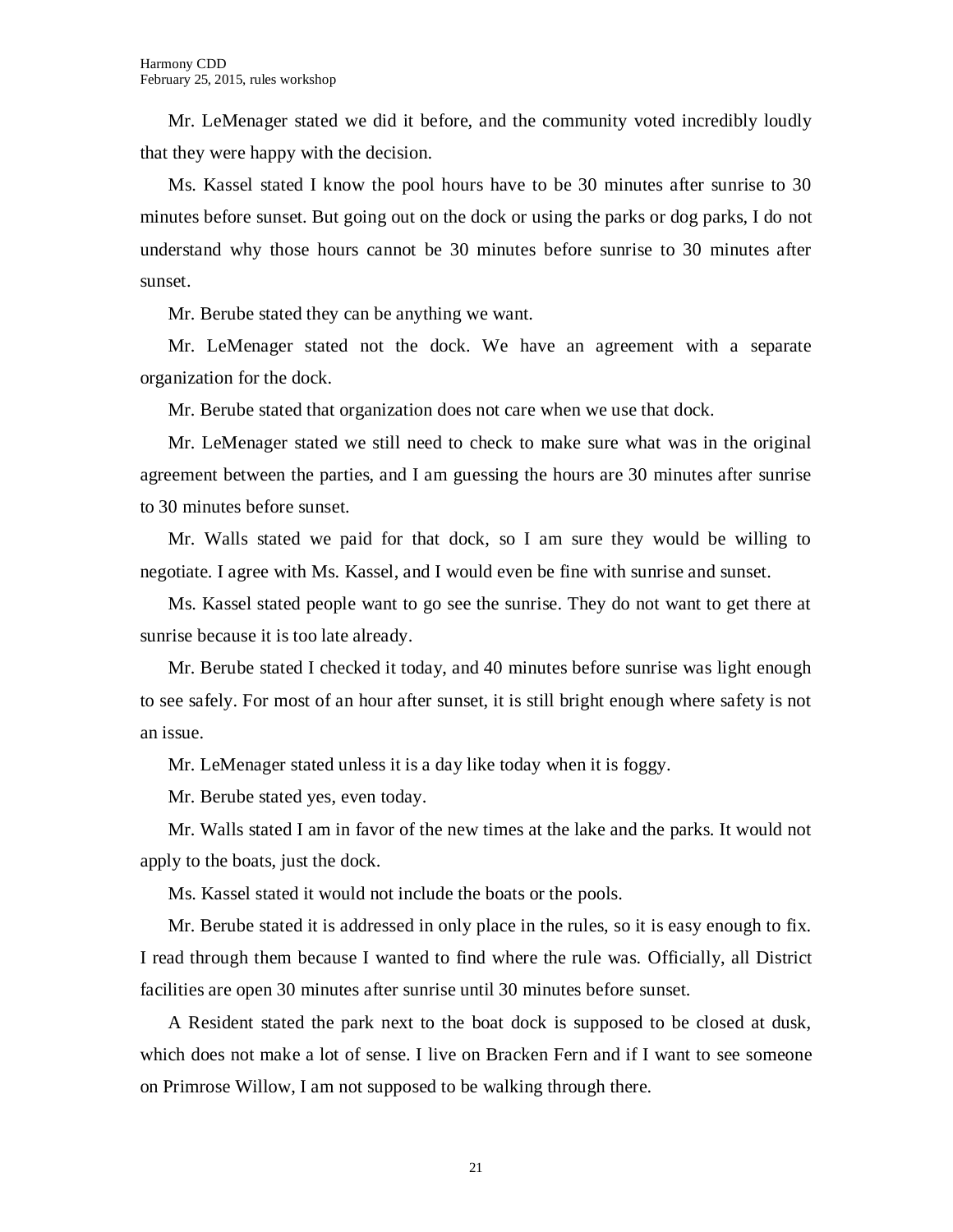Mr. LeMenager stated you can walk down the path with a flash light. No one will care. All we are saying, though, is if you trip and fall, it is not our fault because you were there after hours.

Mr. Walls stated we need to add language for the new hours for the Buck Lake section. We can direct staff to go through and find any section that references the hours and add language to section 5 for operating hours from 30 minutes before sunrise to 30 minutes after sunset.

Ms. Kassel stated include the dog parks.

Mr. Berube stated it will be for all facilities except the pools.

Ms. Kassel stated and except for boats.

Mr. Berube stated we do not need to adjust the boats because the reservation system will not allow it.

A Resident asked when is the earliest we can use the boats?

Mr. van der Snel stated 7:30 a.m. until 5:00 p.m.

The Resident asked can a boat be reserved twice in the same day? I do not know if the batteries can handle that. We can reserve them in four-hour blocks.

Mr. van der Snel stated if the bass boat is reserved from 7:30 a.m. to 11:00 a.m., it cannot be used again until after 1:30 p.m. so we can recharge the batteries. One time, a resident wanted to use the bass boat for the entire day, and that cannot happen because we have to recharge the batteries, which takes about 2.5 hours.

- Section 3.1, Picture Access ID Cards: *no change*
- Section 3.2, District Manager Discretion: *no change*
- Section 3.3, Non-District Residents: *no change*
- Section 3.4, Guest Access Cards: *no change*
- Section 3.5, Contracts for Execution Prior to Use of District Recreation Facilities: *moving to section 5*

Mr. Walls stated as a matter of housekeeping, this rule references the boat use agreement, but it is not in the boat section. Despite what it says at the top, this is about the boat use agreement, which should probably go in section 5.

Ms. Kassel stated so move this point to somewhere in section 5.

Mr. Walls stated yes.

Mr. LeMenager stated I agree.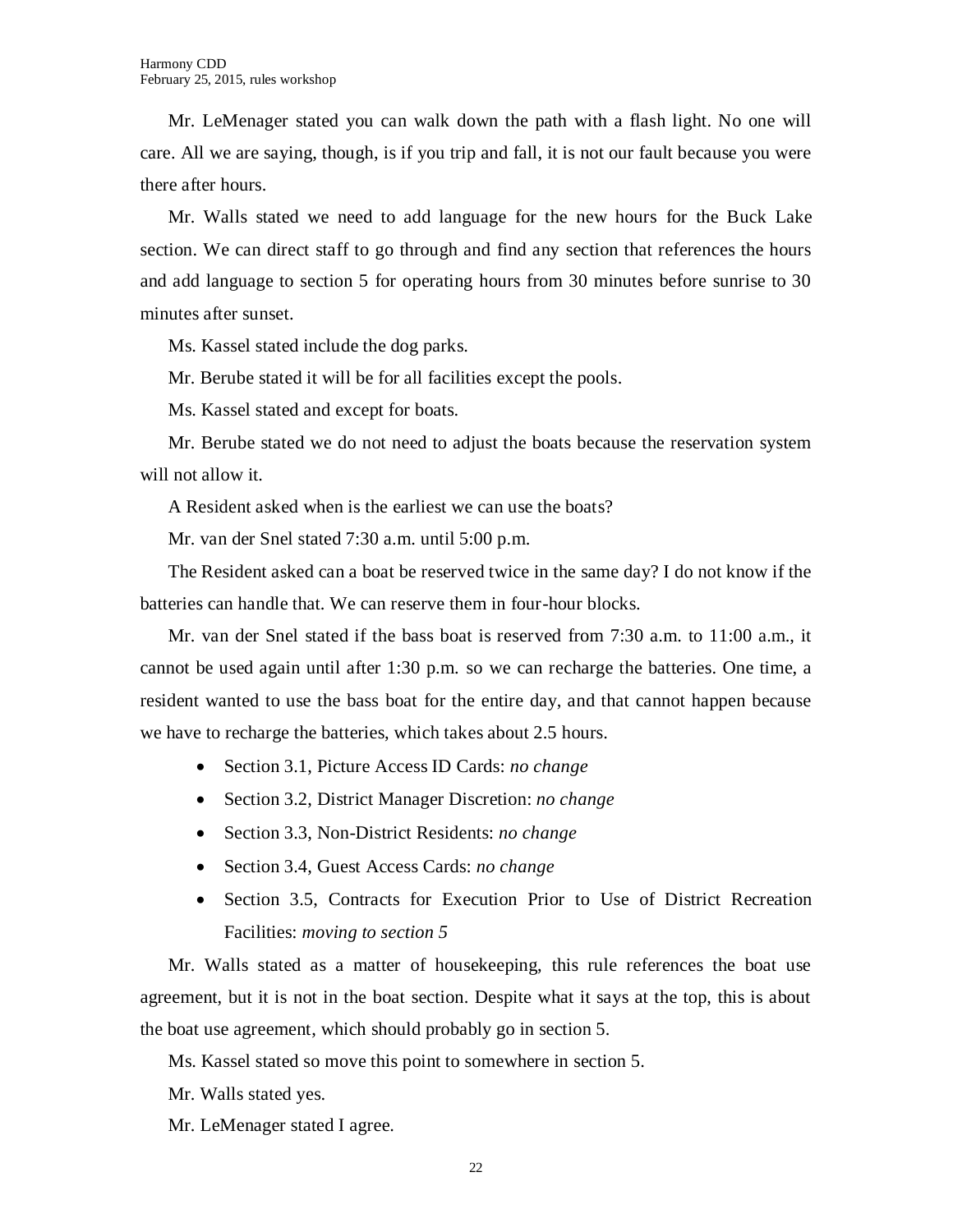Mr. van der Snel asked should the boat use agreement also be adjusted for the \$250 deposit no longer required?

Mr. Walls stated not yet.

Ms. Kassel stated we have to go through the whole process of changing the rules first.

Mr. Berube stated it will be two or three months, more than likely.

Mr. LeMenager stated we have not changed anything. Tomorrow, you still require reservations 24 hours in advance. Nothing on that changes until we vote tomorrow night, and then you can do it.

Ms. Kassel stated that is not true. The 24-hour policy is a policy, not a rule.

Mr. LeMenager stated I appreciate that, but we cannot do that at this meeting.

Ms. Kassel stated yes, I understand what you are saying.

Mr. van der Snel stated we have no boat reservations for tomorrow.

- Section 4.1, Pool and Pool Facilities Condition: *no change*
- Section 4.2, Pool Hours of Operation: *no change*
- Section 4.3, Available to Registered Residents: *no change*
- Section 4.4, Children 15 and Under: *no change*
- Section 4.5, Number of Guests: *no change*
- Section 4.6, Access Privileges Suspended: *no change*
- Section 4.7, Swimming When Facility is Closed: *no change*
- Section 4.8, Alcoholic Beverages: *no change*
- Section 4.9, Smoking: *no change*
- Section 4.10, Glass Bottles: *no change*
- Section 4.11, Animals: *no change*
- Section 5.1, Age Restrictions for Use of Buck Lake Dock and Boat Facilities: *no change*
- Section 5.2, User Responsibility: *no change*
- Section 5.3, Incident Reporting: *no change*
- Section 5.4, Final Authority: *no change*

Mr. Berube stated on the subject of making the boats easier to use, Mr. van der Snel and I have had this conversation many times. We currently have the boat reservation system set up for 24 hours in advance. Frequently, boats are available. Mr. van der Snel has done the right thing in adhering to the rule that we provided him with, which says that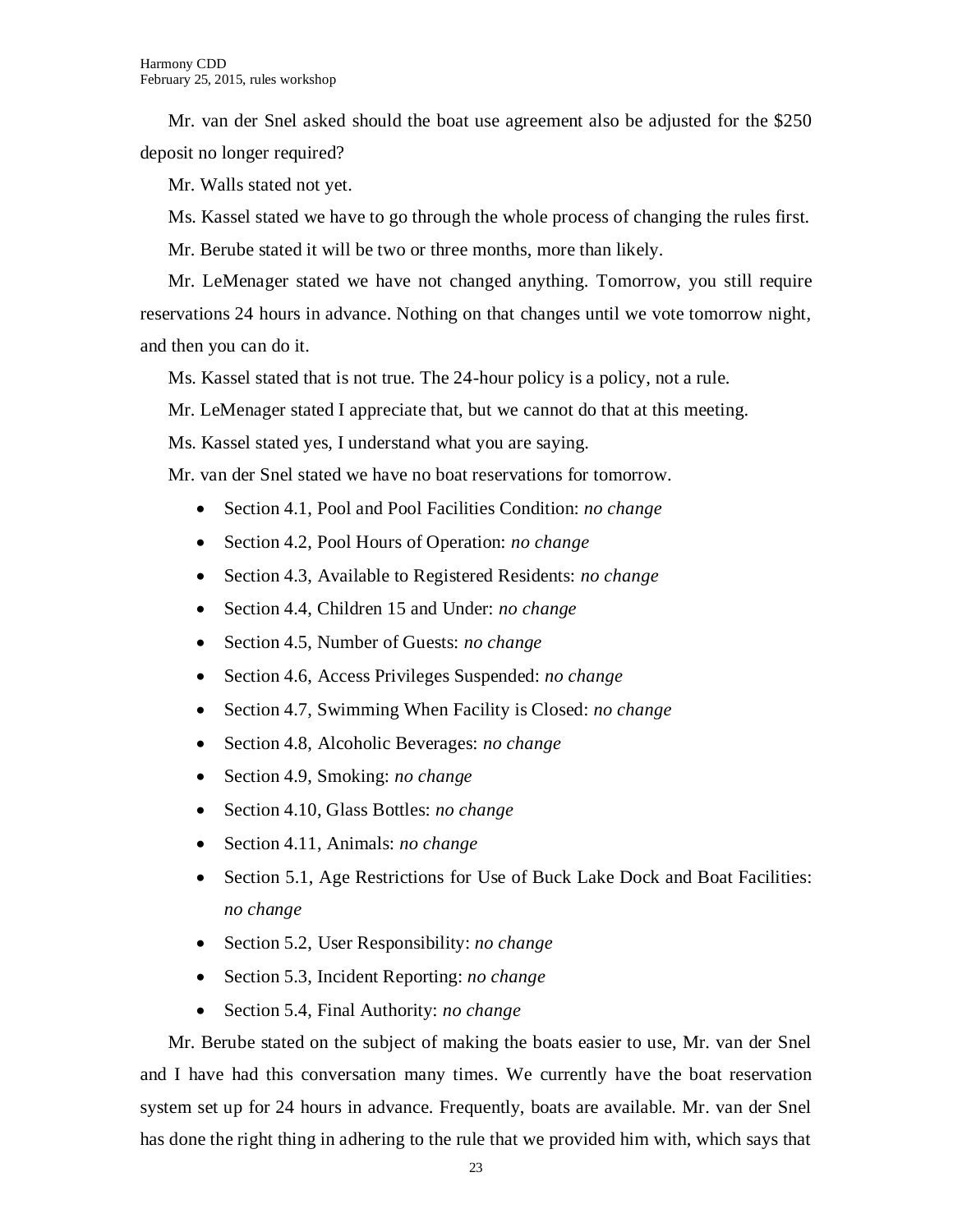if you do not have a reservation, you do not get the boat. That is frustrating to people sometimes because the boats are sitting there, but no one can go out. He is sticking with the rule that we gave him that says you cannot use the boat if you do not have a reservation. I recommend that we give Mr. van der Snel the discretionary authority to allow residents to use the boats.

Mr. LeMenager asked where in the rules does it say 24 hours?

Mr. Berube stated it does not, but it is part of the reservation system that says you need to have a reservation.

Ms. Kassel stated this is a rulemaking workshop. Do we discuss that now?

Mr. LeMenager stated no, that is a policy that we can discuss tomorrow. We cannot make any decisions tonight. Anything we decide tonight does not count. We will address it tomorrow at the regular meeting. We cannot make any motions or take any votes tonight.

Mr. Walls stated I understand where Mr. Berube is going with a last-minute request to reserve a boat. I do not know if it is a rule or not, but on the reservation system, you should only be able to have one active reservation at a time.

Ms. Kassel stated no.

Mr. Walls stated I would like to see it that way so that I cannot reserve the boat every Saturday right now for the next three months. The way the system is now, you can do that. I think it needs to be limited to one active reservation at a time to give everyone the opportunity to use the boats. If you look at the system now, which I just did on Monday for Saturday, that day is packed. We need to give everyone the opportunity to use the boats, so we limit reservations to one active reservation at a time. When that reservation is complete, then you can make another one, but you cannot stack them on top of each other.

Ms. Kassel stated one might be a little limiting, but we could make it perhaps three.

Mr. Walls stated if you look at the boat use report, there are a lot of people who use the boats but many of them are the same people. I just want to make it fair for everyone, especially on weekends, so that everyone has a chance to go out. The way the batteries work, if you have one or two trips on the boat, it is done for the day. I do not know if that is a rule or maybe more of an operational issue that we discuss tomorrow.

Ms. Kassel stated we will discuss it tomorrow.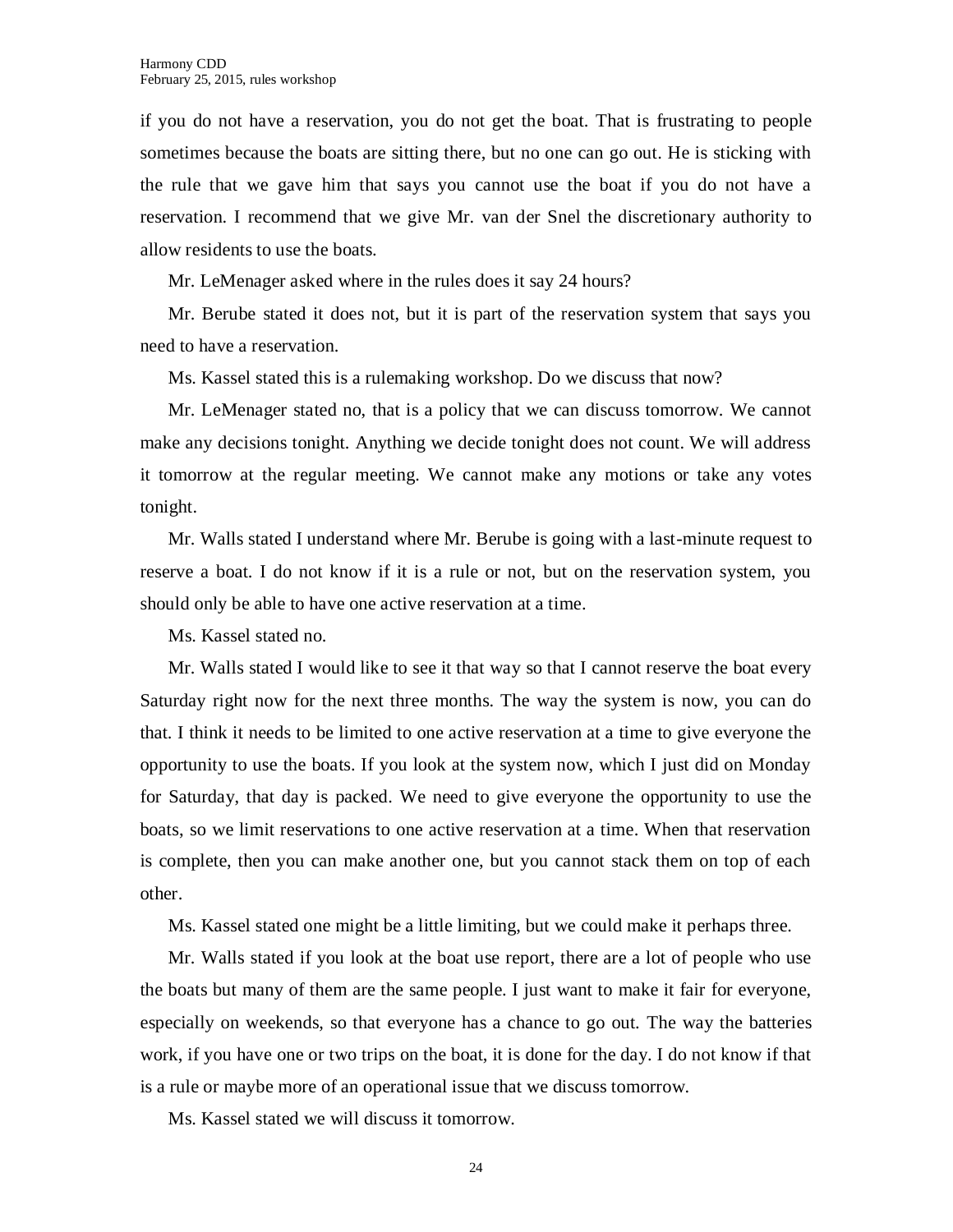A Resident stated if you are looking at the reservation system, you might want to put in a cancelation option somewhere.

Ms. Kassel stated it is there now.

Mr. Farnsworth asked so we cannot discuss what Mr. Berube suggested about the reservations?

Mr. Berube stated they are correct. We are discussing rules at this workshop, and that item is a policy.

Mr. LeMenager stated we can discuss it.

Mr. Farnsworth asked what is the difference?

Mr. Berube asked do you want to allow the boats to be used without a reservation?

Mr. Farnsworth stated if they are not already reserved. The reservation process is to guarantee that if you want a particular boat on a particular day, you are guaranteed that you have it. By the same token, if you walk down to the dock and the boats are sitting there and no one is using them, why can you not take it out? Just because you have to reserve it 24 hours in advance? No one is using it.

Ms. Kassel stated I do not think anyone on the Board is in disagreement with you.

Mr. Walls stated it has to be up to the dock master. Someone may be taking the boat out later in the day.

Mr. Berube stated right now, Mr. van der Snel goes strictly by the rules, which say that you need a reservation 24 hours in advance.

Mr. Farnsworth stated I understand.

Mr. Berube stated every single boat could have no reservation for Saturday. The boats could be completely available. Right now, if someone walks down there and requests to take out a boat, he will say no, only because he is sticking to the rules, and it is the right thing to do.

Ms. Kassel stated it is not a rule.

Mr. Berube stated it is a policy. What he is asking for, and I agree in giving it to him, is the power of discretion to release a boat, all other things being equal—attended boat orientation, has a deposit on file. For someone who has reserved boats before and comes at the last minute and requests to take out a boat, I want to give him the discretionary authority to permit that.

Mr. Farnsworth stated I agree.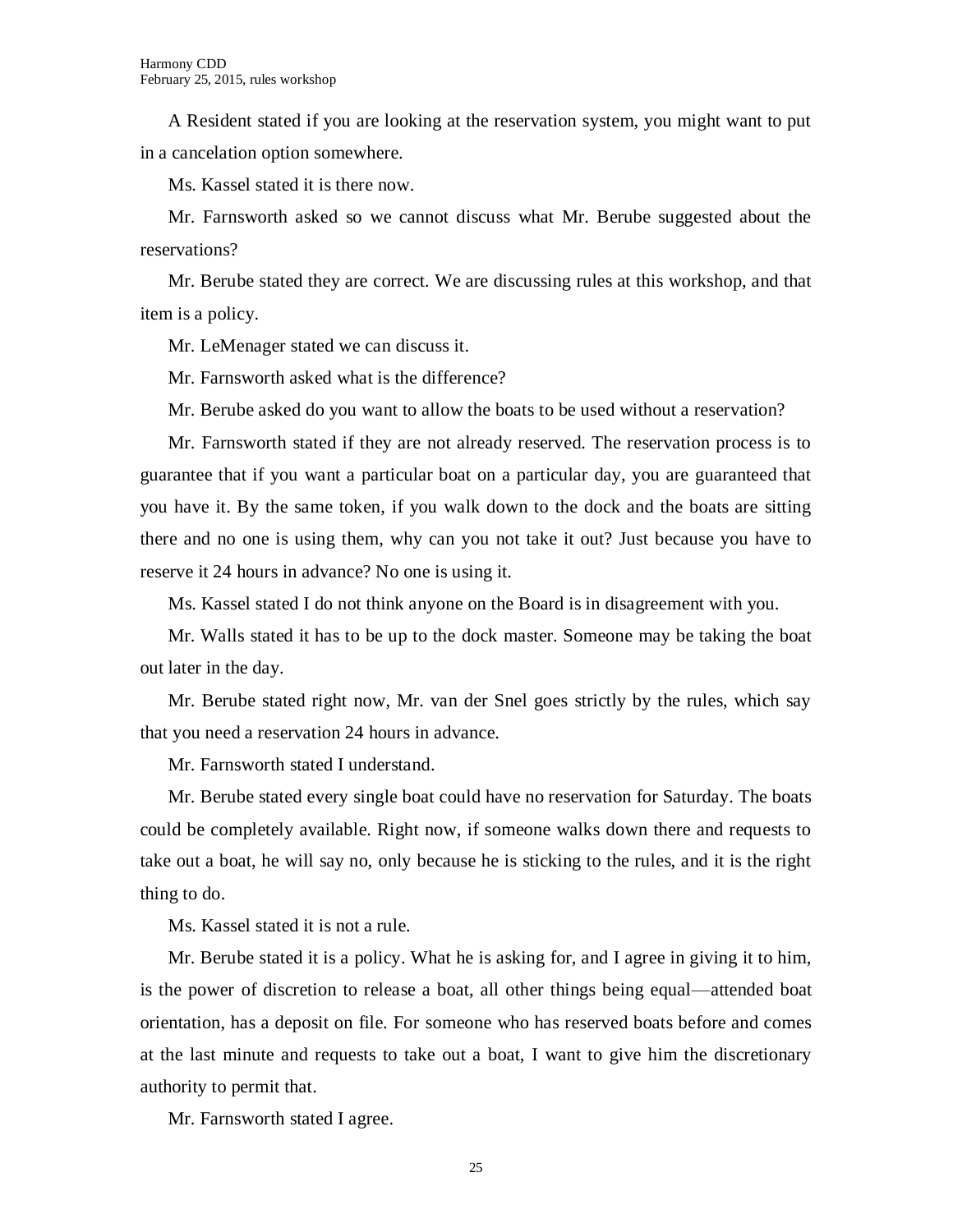Ms. Kassel stated I do not think anyone is in disagreement.

A Resident stated if no one has reserved a boat, then there is no dock master down there. He is off doing something else.

Mr. LeMenager stated that is correct.

Mr. Berube stated I understand.

The Resident stated we might have Mr. van der Snel's phone number, but he might be off that day or doing something else.

Ms. Kassel stated we can put up a sign with contact information.

Mr. Berube stated people know how to get in touch with him.

Mr. LeMenager stated my concern is that we give a significant cost advantage to an incredibly tiny number of people who want to then use our employees to forget that really important sprinkler job they are working and come to the dock to let someone use a boat. I am completely against that.

Ms. Kassel stated I disagree.

Mr. Walls stated it is completely at his discretion. If he is available, then he can come down.

Ms. Kassel stated if he is not available right then, he can say he will meet them in an hour or whenever.

Mr. van der Snel stated the only thing I get feedback from is the caller saying they want to use the boat and they do not care what I think.

Mr. LeMenager stated someone will have a sense of entitlement that our District staff member has to drop everything and come to the dock.

Mr. van der Snel stated seven days a week, we have two staff members on duty.

Ms. Kassel stated we do not have a rule; we have a policy.

Mr. van der Snel stated correct. We can accommodate those kinds of requests.

Mr. Walls stated if anyone gives you a hard time, that is when you point at the Board and say you are doing what we told you to do.

Ms. Kassel stated yes.

Mr. van der Snel stated that is where I need the Board to agree that if I say they cannot use the boat, then they cannot use the boat.

Mr. Berube stated that is a rule that says the dock master has the final decisionmaking authority about releasing the boats.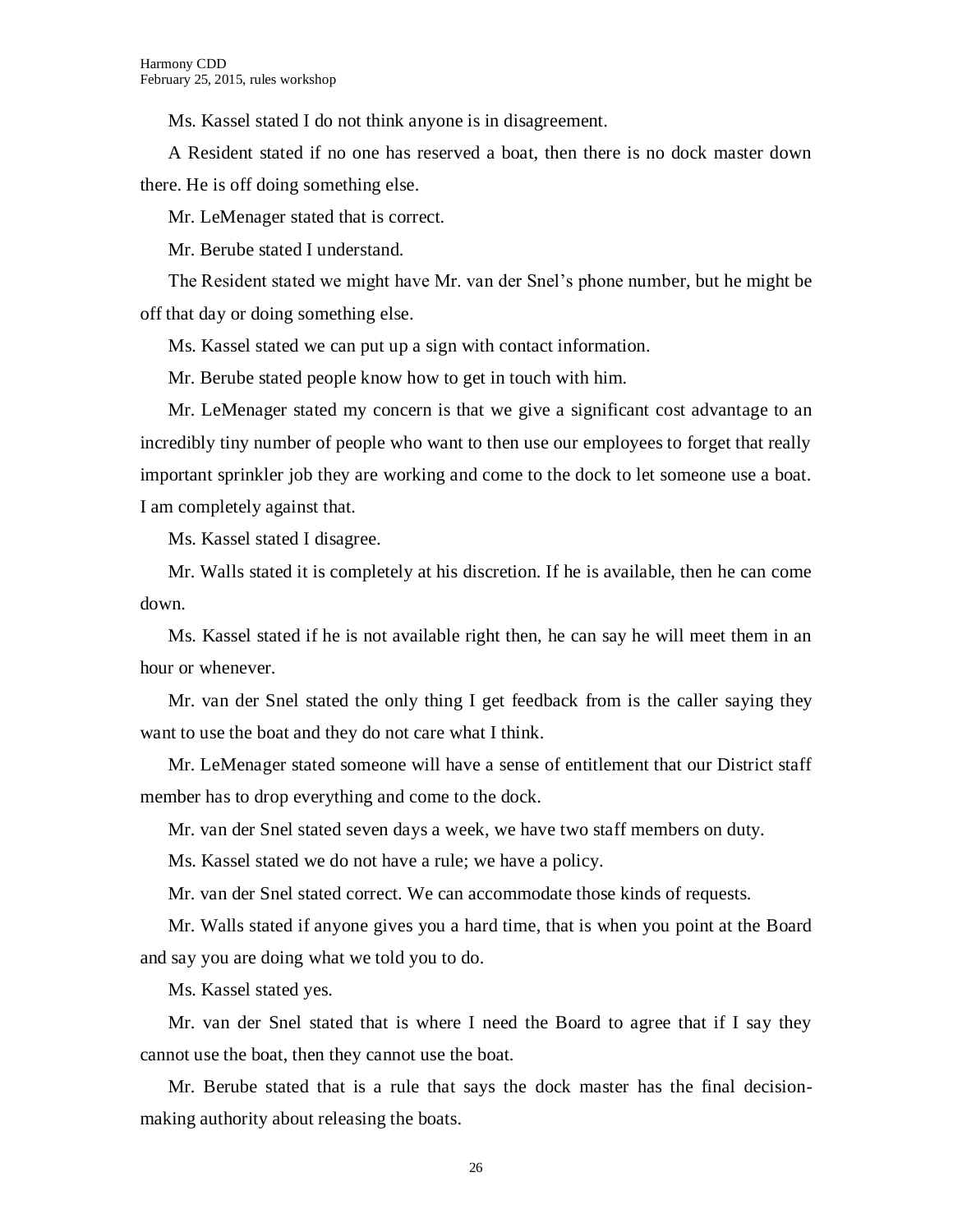Ms. Kassel stated the discretion has to be consistently applied.

Mr. Berube stated yes, that is right.

A Resident stated a pontoon boat is sitting there but it is not working, so people will argue about why it is sitting there.

Mr. Berube stated not everyone knows everything that is going on.

A Resident stated they have to realize if the boat is going out 90 minutes later, they cannot take it out for an hour because as Mr. Walls pointed out, the batteries will not last. You have to accommodate those who have a reservation first.

Mr. Berube stated that is why we do not have multiple dock masters; it all routes through Mr. van der Snel. Whether he is here or in New York, he is available by phone and he knows what is going on. He answers his phone all the time. The one person in the middle knows what is going on and makes the decisions. That way we do not have four people with one saying he can take out a boat when it is not available. That is why I suggested giving Mr. van der Snel the discretionary authority to do it.

Mr. Farnsworth asked in giving him that, do you have a way of manually or remotely entering who took out the boat? They did not make a reservation, so there must be a way of entering it in the system.

Mr. van der Snel stated I think I need to make a form saying that if you want to take out a boat, you may, but I have the affidavit they sign that says when they took the boat out.

Ms. Kassel stated we used to have those forms.

A Resident stated yes, we had to sign a waiver every time we went out.

Mr. Berube stated the inspection form incorporates that, and they have to sign for it.

- Section 5.5, Denial of Use: *no change*
- Section 5.6, Security Deposit: *remove requirement for providing \$250 deposit*

Mr. Berube stated this full section requiring a deposit will be deleted in its entirety.

Ms. Kassel stated there needs to be language, perhaps somewhere else, that says users are responsible for any damage.

Mr. Berube stated this section will just have language that users are responsible for any and all damages to the boat while in their care and custody.

Ms. Kassel stated that language will be in Section 5.9.

Section 5.7, Boat Usage Orientation: *no change*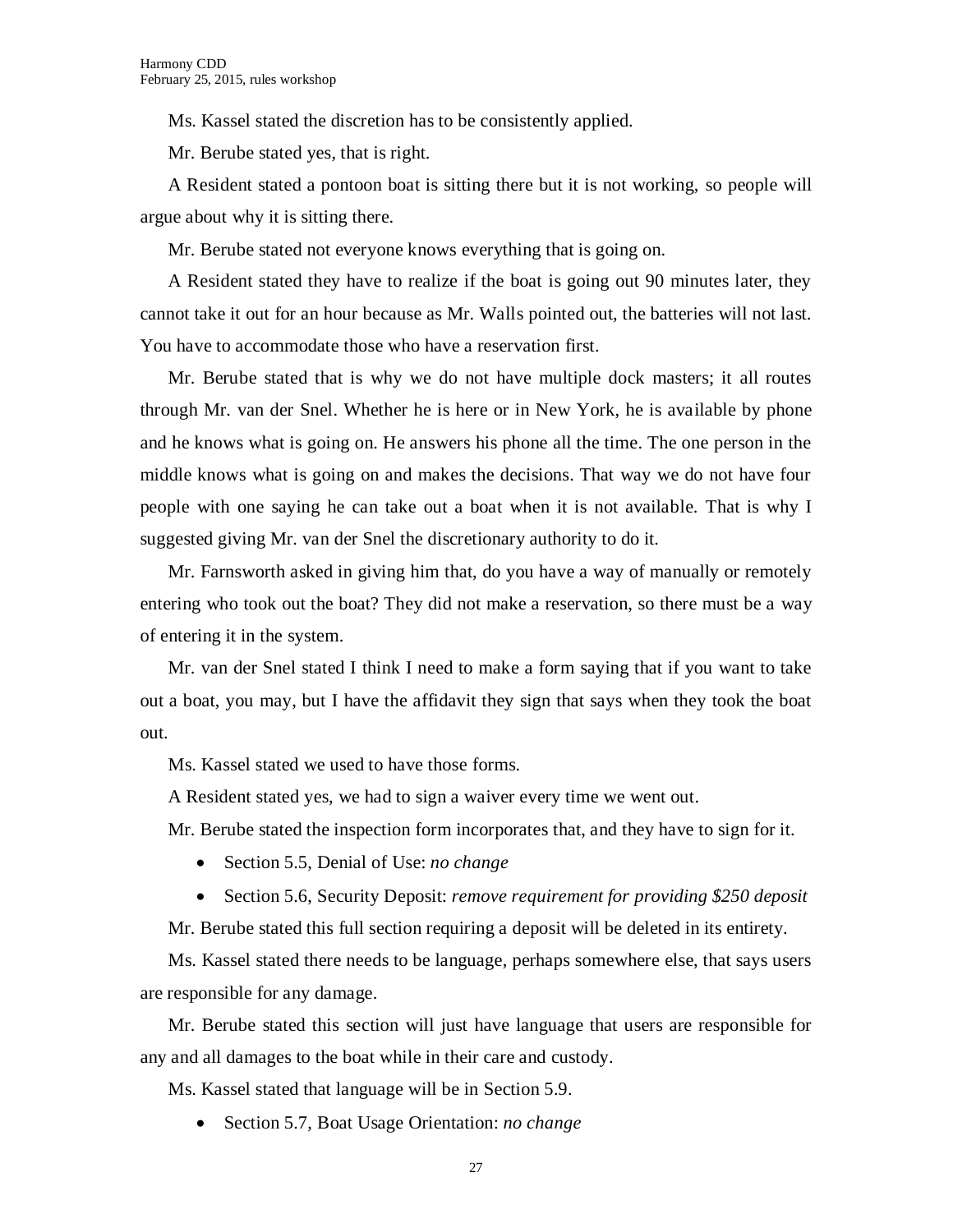Section 5.8, Inspection Prior to Boat Use: *no change*

Ms. Kassel stated for Section 5.8.1, I do not think this is done. I do not recall doing it, and I do not recall having seen it done in a while. It reads, "A Dock Master and potential boat users must inspect each boat prior to departure for prior damage and fill out the Boat Inspection Sheet, which must be signed and dated. The inspection sheet will be logged, and becomes part of the boat-use agreement. A copy of the inspection sheet is available on the District's website at [www.harmonycdd.org/public-records/rules.](http://www.harmonycdd.org/public-records/rules)" I do not think this is done.

Mr. van der Snel stated no, it is not.

Mr. Walls stated this was going to be one of my suggestions that we strike this section and also the security damage deposit. We have never used anyone's deposit. Boats have been damaged, but we have never collected for that damage, which has mostly been vandalism from unknown people or from someone who had damage accidentally.

Ms. Kassel asked why would we not enforce it if there was an accident?

Mr. Berube stated because we have never had anything of substance worth going after. Not related to this workshop, we had an incident with the sailboat earlier this month that will entail close to \$2,000 in repairs and will require a discussion on what we do with the sailboat. In that case, the \$250 deposit does not cover the amount of damages.

Ms. Kassel stated no, it does not, but this also addresses that upon return of the boat, if there is damage, the \$250 deposit goes toward any damage. If the damage is less than \$250, they receive the balance in return. If the damage is more, then they have to pay the balance within 15 days after being invoiced for the amount that is due.

Mr. Walls stated from an administrative perspective, it is difficult to manage. I think we should have language that says if someone damages the boat, then they are responsible. I provided a credit card number eight or nine years ago. I am quite certain that card is no longer valid, but I have never been asked for another one. Who is checking these items? Do we have the staff and the time to do it? No, we do not.

Mr. Berube stated the bottom line is that the boats are now 10 years old. They are maintained to a certain standard. I do not think there is any resident who would purposely take one out and damage it.

Ms. Kassel stated that is not the point.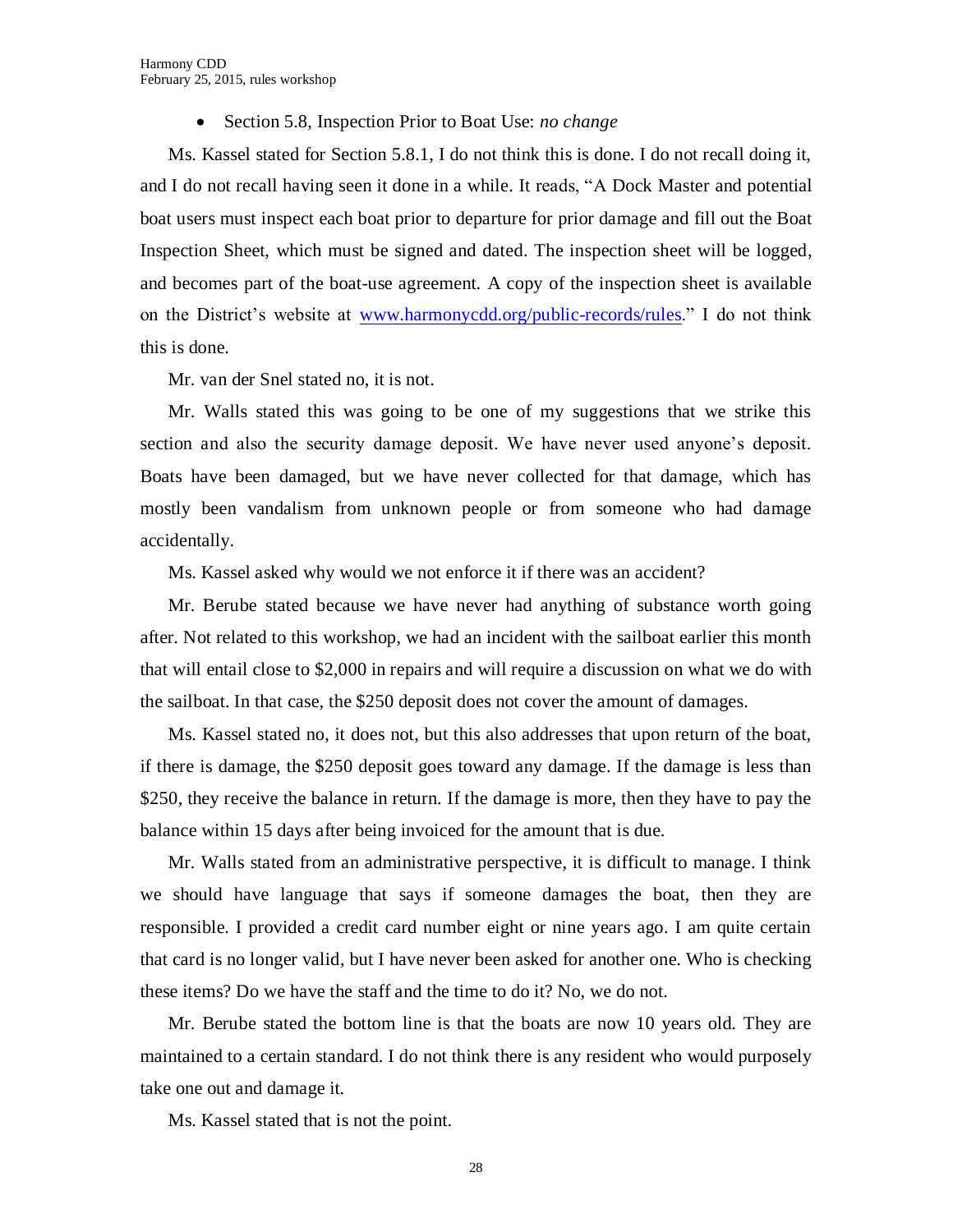Mr. Berube stated I understand, but if you have a 10-year-old boat that already has some significant wear and tear and someone damages something, the only repair we have is to put it back into new condition. The resident who is charged for that would have a reasonable response that he should not have to pay to put it back to new but only to pay to put it back to the condition that it was. We now have a problem with the sailboat, and it might bring \$2,000 if we sell it, but it has \$2,000 in damage to it. If we sell it the way it is, we will get nothing for it. If we spend the \$2,000 and decide to sell it because it requires money for maintenance all the time, we might receive \$2,000 and might break even. It puts you in a quandary in arguing with residents who already pay assessments that include these boats. Every once in a while, one gets damaged. I think administratively, the deposit requirement is a pain.

Ms. Kassel stated we do not have to do that. We pay our management company to take care of that. It is their responsibility. We really do not have anything to do with it. They have to do it, and that is their mandate. I do not really see what the problem is. What I would like to know from Mr. van der Snel is his experience with boat damage.

Mr. van der Snel stated it is not significant. We had one seat that was torn up, but that was from wear and tear. Most damage happens when there is a north wind and the pontoons hit the boat docks. That is the most damage that we get, which is not from residents.

A Resident stated we are very respectful.

Mr. Walls stated you have to look at the maximum speeds these boats can do.

Mr. Berube stated 2.5 mph.

Mr. Walls stated you can run over something, maybe, by accident, but if it is accidental, then I do not know how we can hold someone responsible for damages.

Ms. Kassel stated if you rent a car and have an accident, you are responsible for damages.

Mr. Walls stated I think we leave the responsibility with the boaters, but from an administrative perspective, get rid of the deposit.

A Resident stated in lieu of the deposit, perhaps you can have a one-time service fee. Anyone who wants to use the boat pays \$50 one time. You can create a fund that has money in it all the time.

Mr. LeMenager stated I like that idea.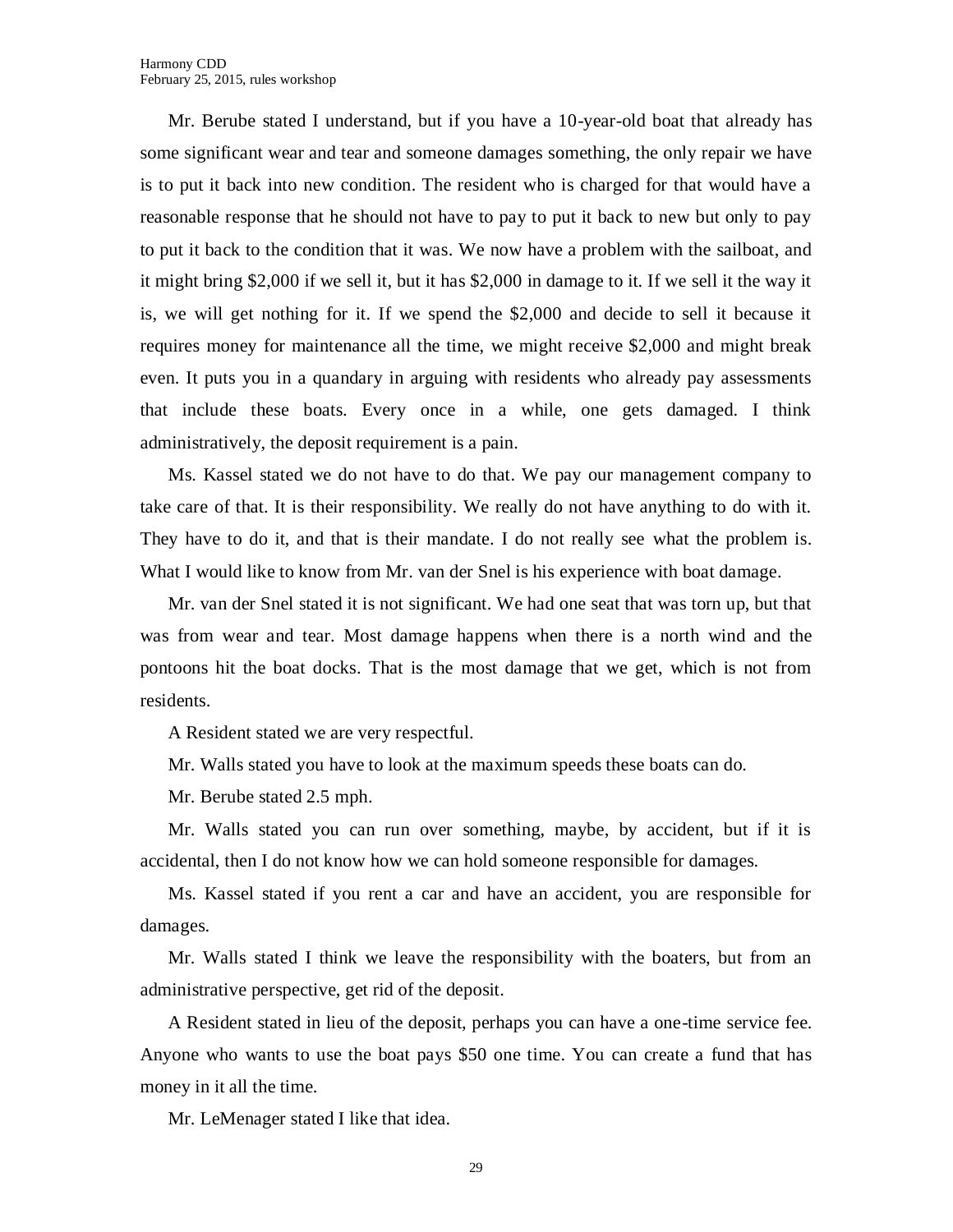Mr. Berube stated I do not know. We have money in the budget for repairs.

Mr. Walls stated everyone already pays their assessments.

Mr. Berube stated everyone already pays for the boats.

Mr. LeMenager stated that is like the argument in The Villages that you have free golf. What that means is that everyone pays for golf whether or not you use it. Free boats means that everyone pays for boats whether or not you use them. It is not free. A onetime sign-up fee to use the boats for the administrative costs of setting up your account is not a bad idea.

Ms. Kassel stated then we should do the same thing with the dog parks, the pools, the basketball courts, and so on.

Mr. Walls stated it is all part of the package.

Mr. Berube stated now you are penalizing a boat user because he uses the boats. At this point, we are penalizing everyone because there are some boat users, but that is part of the package. You should not get penalized because you want to use a boat. I am in favor of dropping the deposit requirement, also, simply because of all the bookkeeping.

Mr. Farnsworth stated I would prefer to keep the deposit.

Mr. LeMenager stated I am actually starting to agree with Mr. Walls and Mr. Berube; why bother.

Mr. Berube stated the damages to the boats are minimal. No one wants to wreck a boat because they may end up in the water.

Mr. Walls stated if you like to use the boats, you do not want to wreck one because you want to be able to use it again.

Mr. Berube stated right. The biggest damage comes as a matter of fact when the lake is a little rough and people are coming in. The pontoon boats are subject to damage, and you cannot really blame someone because the wind is blowing him into the dock. It is hard to control that with a 2.5 hp electric motor.

Mr. Walls stated I went to back out one time, and the boat shut off, so I ran right into the dock. What are you going to do?

A Resident stated when we first came here, there was one of the pontoon boats with carpet on it. I was told that someone set a fire on it.

Ms. Kassel stated yes, that was vandalism. It was not someone who signed up to use the boat.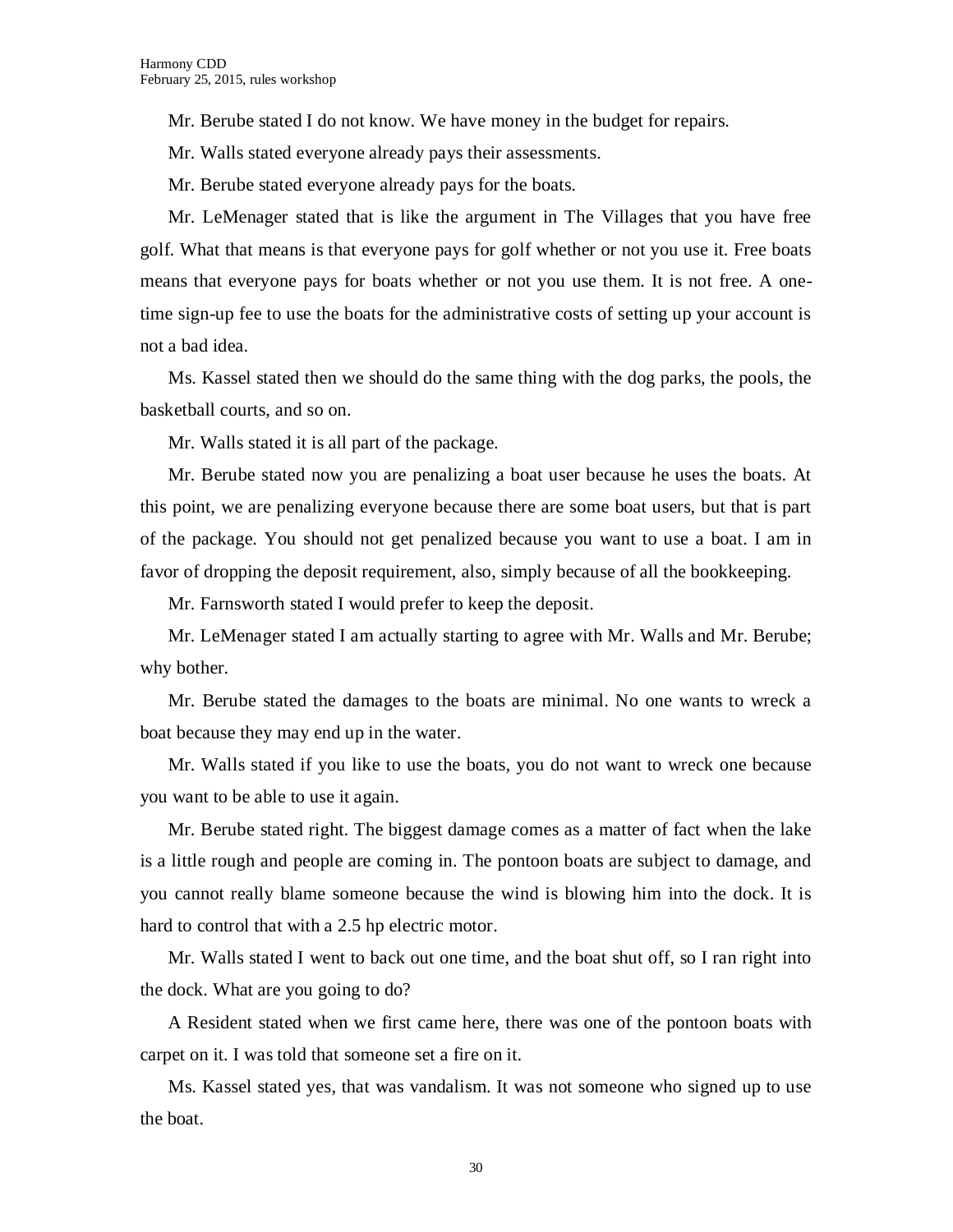Mr. LeMenager stated that is why we installed the big gate.

Ms. Kassel stated one of the requests we have had by residents is to make the whole boat use process easier. By getting rid of the deposit, we are making it easier.

Mr. Berube stated yes.

Ms. Kassel stated it is one way we are making it easier. I will be proposing other suggestions, as well.

Mr. Berube stated we are in agreement at this time to drop the deposit requirement.

Mr. Walls stated we will still leave the requirement if someone damages the boat.

Mr. Berube stated yes, they maintain financial responsibility, but no deposit will be required on an ongoing basis.

Mr. van der Snel stated the boat class agreement says that the user is fully responsible for what happens on the lake.

Mr. Walls stated we will keep that language.

Section 5.9, Inspection Upon Return of Boat: *no change*

Mr. Walls stated this reads, "A Dock Master will complete an inspection of the boat immediately following, or as close to the end of the boat use as is reasonable. Upon inspection, the Dock Master will assess the damage, if any, to the boat and will invoice the boat user for the cost of the damage and will report his or her findings to the District Board." This is all we need.

Mr. Berube stated yes.

A Resident asked who is the dock master?

Mr. LeMenager stated any employee.

Mr. Farnsworth stated it varies and is usually whoever is available.

Mr. Berube stated whoever is in charge of it that day.

The Resident stated the rules sometimes refer to a dock master and contacting an individual.

Mr. Berube stated the only individual, in general, who is available for contact is Mr. van der Snel. He may be available there, or he may have someone designated at the docks.

The Resident stated just so it is clear.

Mr. LeMenager stated anywhere the rule says "the" dock master, change that to "a" dock master.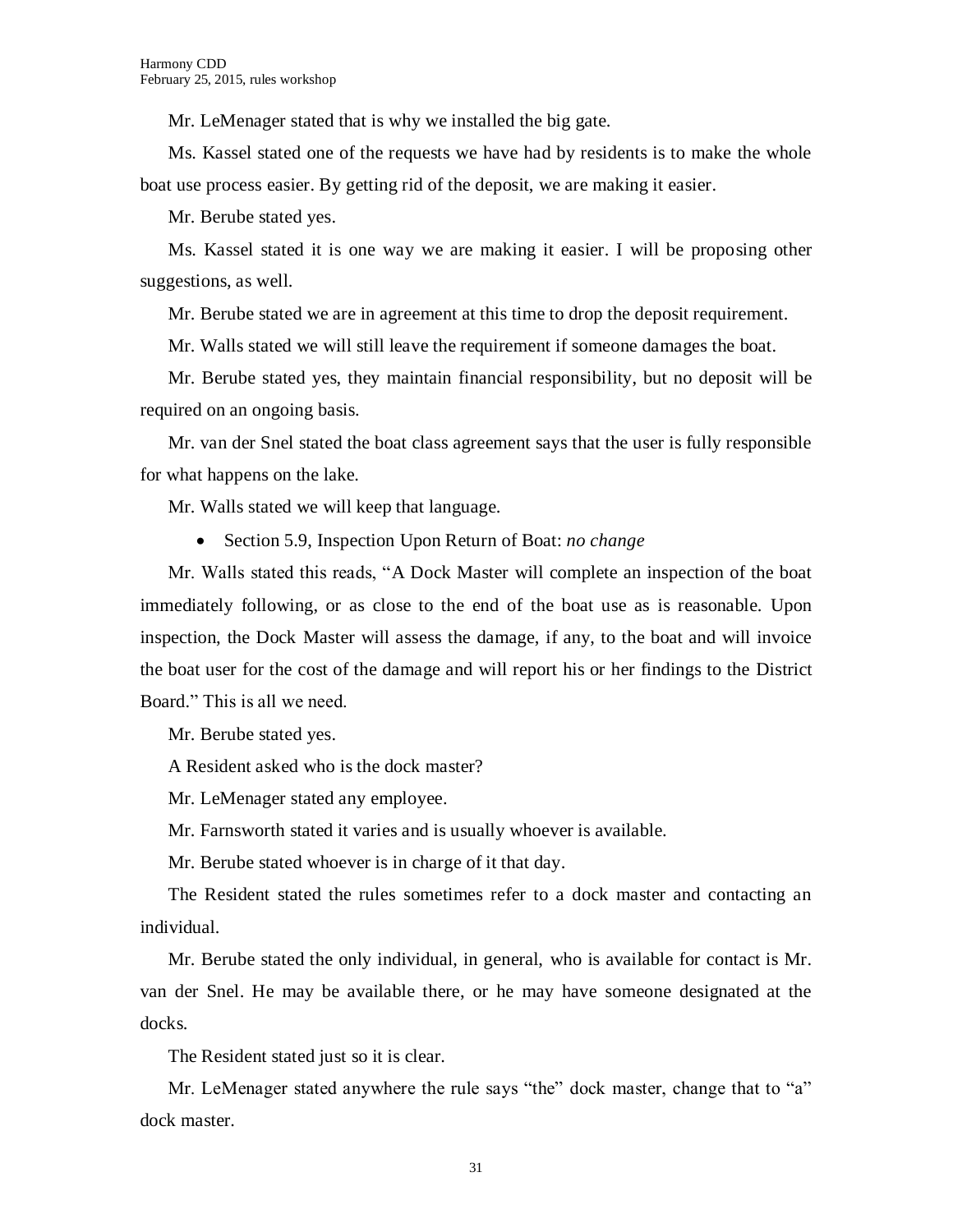A Resident stated or say District staff.

Ms. Kassel stated it can say a District staff member.

Mr. Berube stated it already says "a" dock master.

Mr. LeMenager stated some places say "the" dock master. This section has one instance that should be changed.

Ms. Kassel stated I think we can leave it; it is fine.

Mr. Farnsworth stated we do not have multiple dock masters. It does not matter which person it is.

Mr. Walls stated it is a defined term.

Mr. Berube stated it would be District staff, if you want to be technical.

- Section 5.10, State and Federal Laws: *no change*
- Section 5.11, Pets Prohibited: *no change*
- Section 6.1, General Use of Soccer, Volleyball, and Basketball Facilities: *consideration of revision relating to outside group reservations*

Mr. Berube stated we will be setting a policy for fees at some point, and I am sure we are getting to that. As you have seen, we have received a lot of requests for use of the soccer, and we receive other potentially conflicting requests at other times. Mr. van der Snel raised a problem. If someone is in the pool area that they commandeered without a reservation and another person comes in who reserved it for a birthday party but that area is full of other people, how does Mr. van der Snel get the first party out if they refuse? Obviously, the answer is to call the sheriff. We potentially have the same problem at the soccer fields. Various groups are there. Last Saturday or Sunday late in the afternoon, some older people were playing soccer, and I am pretty sure they did not have a use agreement on file. At some point, District staff will be the arbiters of whomever has a use agreement for a field or a picnic table or wherever, but they have no enforcement behind them, other than calling the sheriff.

Ms. Kassel stated no matter what, I think you will need to call the sheriff if it comes to that. I do not think it has ever come to that. We could have a sign by the playground where there is already a sign post. It could say that this facility is maintained by the Harmony CDD, usage is permitted, access only, reservations may be required, and for further information, visit our website. It would include *No Trespassing* and cite the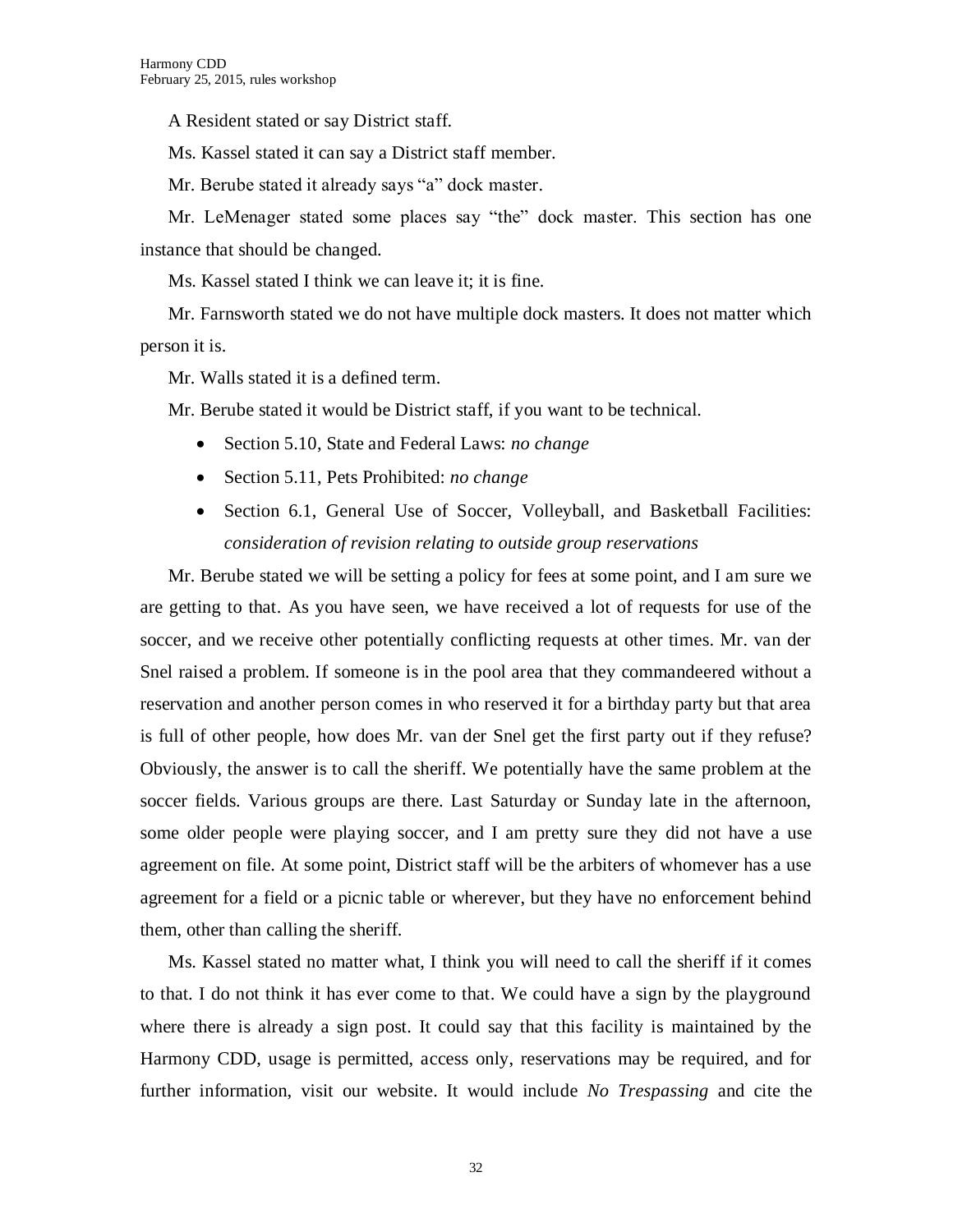appropriate Florida Statute, and include operating hours from 30 minutes after sunrise to 30 minutes before sunset.

Mr. Berube stated I am proposing one of these at each of the pool gates, one at the pavilion at Lakeshore Park, one at the entrance to the docks, and one at each end of the soccer field.

Mr. Walls stated the issue I wrestle with is, in my mind, the order of availability for all our facilities is residents first, and for people who reserved it second. If you have reserved it and we have approved it, then you get access to that facility. We have to figure out a way for residents to have first priority of use. Our rules have to address that priority, and they need to be worded in such a way that allows us to turn people down when they come to us in some cases, for instance, to allow our soccer fields to be reserved every single night and not be open to residents. I do not know if the people using it over the weekend were residents or not, but we need to keep it open for the people who want to come down to the soccer field to use it. The residents are the ones paying for it.

Mr. Berube stated I contemplated that, and the rule says that usage is by permitted access only, meaning you have to ask someone, and reservations may be required.

Mr. Walls stated yes, but I do not want that to deter individual residents who might look at that and wonder if they need a reservation.

Mr. LeMenager stated no one is going to do that.

Mr. Walls stated we want it to be inviting.

Ms. Kassel stated we can add language to 7.1, which is first come, first served. After that, we can add that residents are given priority for recreational facility usage with reserved events secondary. We could address something in that section so that at least it is stated in these rules that we are giving priority to resident usage.

Mr. Farnsworth stated be careful how you word that.

Mr. Qualls stated you want to be careful. Practically speaking, I do not know how that works. If I have reserved the field and a resident comes up and says they want to use it, then what is the point of having a reservation?

Mr. Farnsworth stated exactly.

Mr. Walls stated what I am looking for is prior to approval of any use application that we have some type of language in the rules that allows us to say that we are going to

33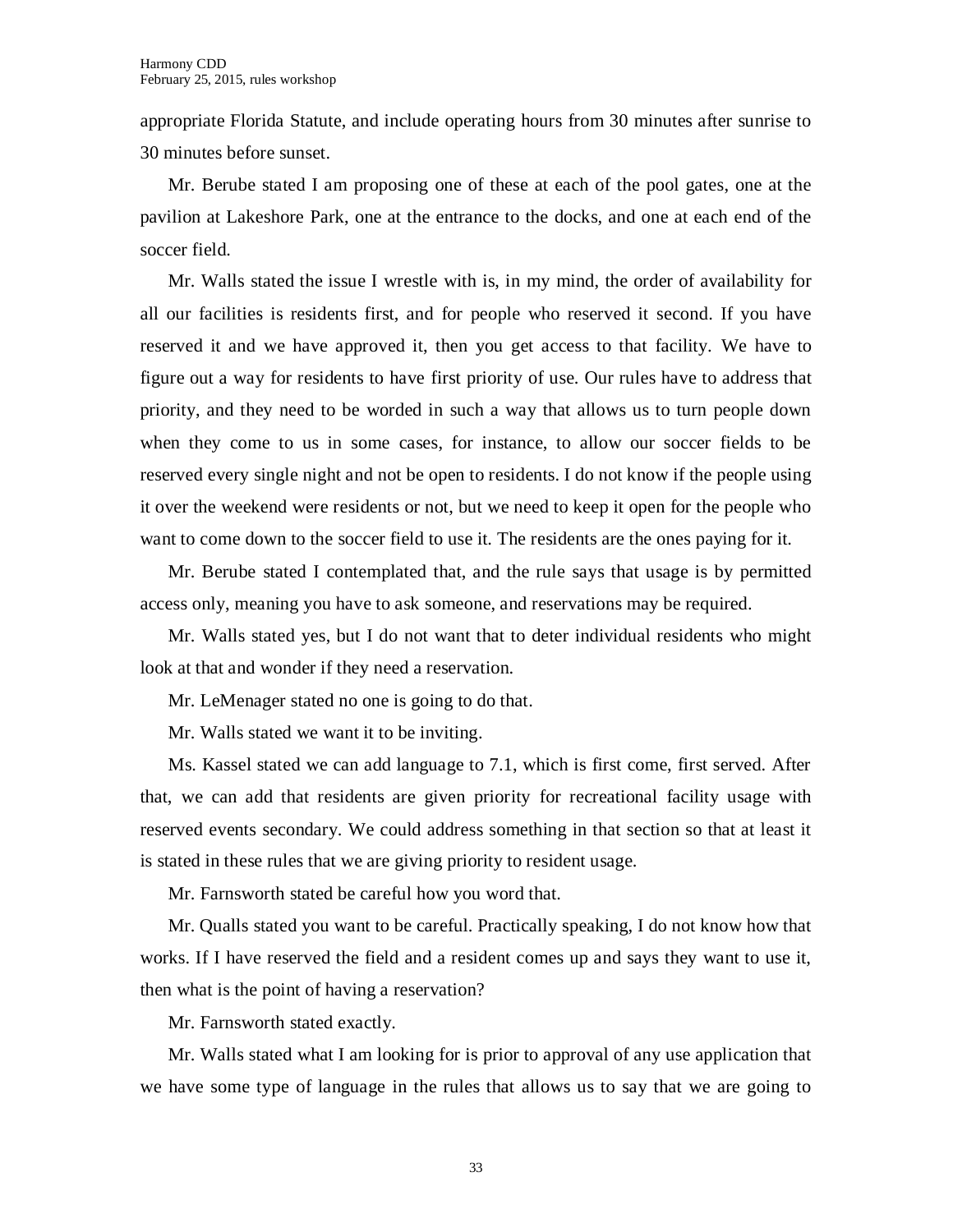deny a use application because there is not enough availability for individual residents to use the fields, something along those lines.

Ms. Kassel asked is that discretion that we give the manager?

Mr. LeMenager stated the problem we have with that is, this Board has second guessed him so often that he will not take the responsibility anymore, and he gives them all to us. We have rules that say Mr. Moyer is in charge, and yet he does not want to be in charge because he knows he will be second guessed.

Mr. Berube stated the problem is, he is on the other side of the County and we are right here. We are available to the residents when things go bad, and he is in the Celebration office. We deal with the aftermath. The bigger issue is, if someone is at any of our facilities who will not leave and staff has to call the sheriff, they will not enforce it because there is no sign. This goes back to the issue around the ponds, and it is the same Statute. This is where it is intended for, gated facilities where you can define it. Part of the problem with the pond is that you cannot define what is the public area and what is the private area because there is a 20-foot buffer with high water lines. They do not know where we are trying to trespass them: the water or the land. So the sheriff's department will not enforce trespass at the ponds. But when we have a recreational facility like we have, it is very easy to define because a gate and a fence surround the area. At the soccer field, it is very easy to know where it is. It is the same with the pavilion at Lakeshore Park. Mr. van der Snel raised the question of what to do when someone will not leave, and it is a good point. When a deputy shows up, nothing says people cannot be there.

Ms. Kassel asked have we had this problem before? Have we had to kick groups out because someone has reserved the facility?

Mr. van der Snel stated we had some usage of the pavilion area. I called Ms. Rosemary Tschinkel, and she did not have a reservation on file. The woman there showed me her reservation, and I looked at the date. It was probably an old one. They got all set up, and there was nothing I could do at that point.

Ms. Kassel asked someone had a reservation to use it?

Mr. van der Snel stated no. But what if someone else did?

Ms. Kassel stated if no one is using it, then there is no issue because it is public access.

34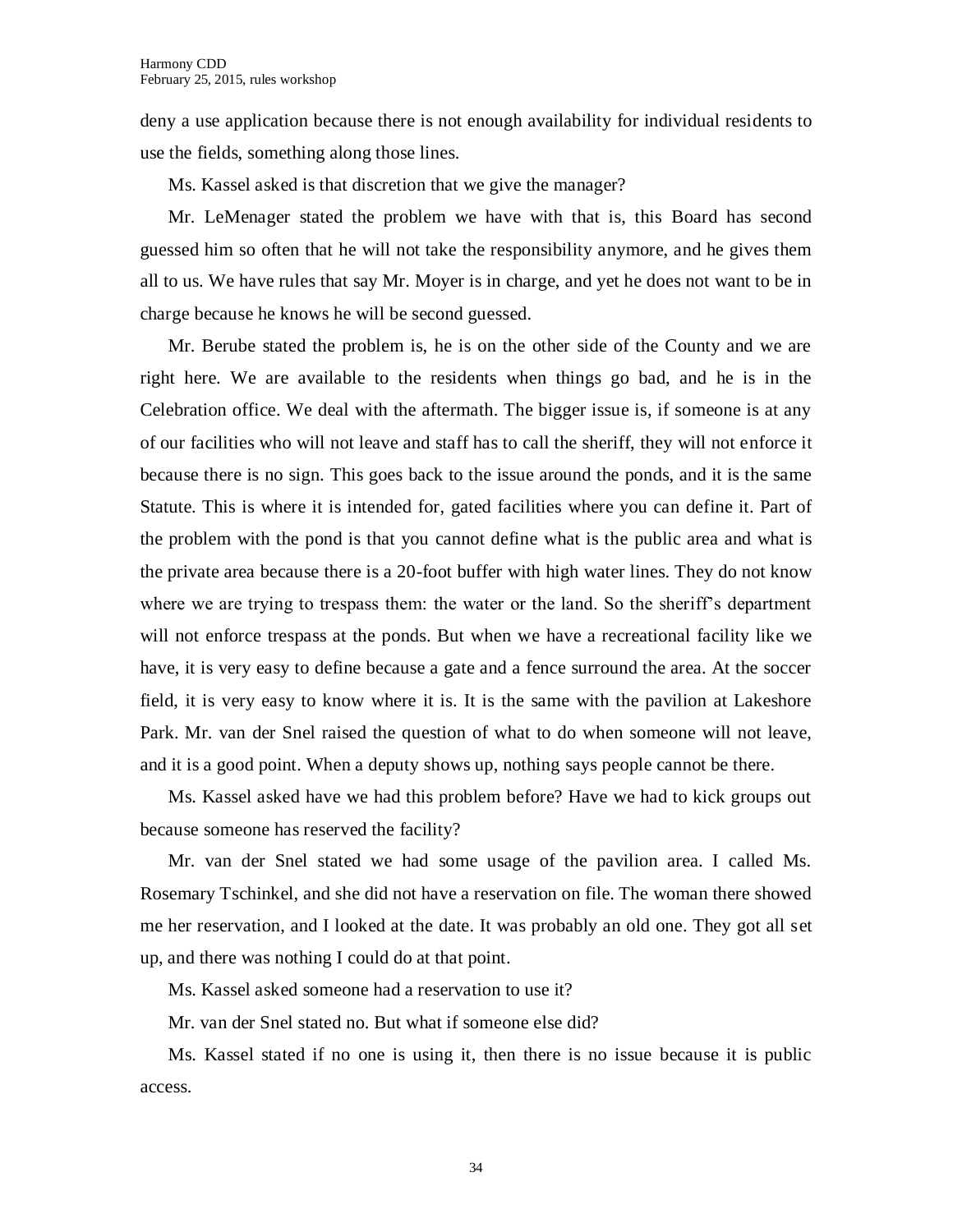Mr. LeMenager stated if someone has a reservation, they will show it to you, and you will tell the other people that this person followed the rules and they will have to move.

Ms. Kassel stated I was wondering if we have actually had situations where someone came in and was using it without a reservation, and then someone else who had a reservation came to that facility, and then there was a problem. If we have not had it, then I think maybe having a sign that says something that is enforceable. We have not needed to enforce it, so maybe if we get to that point, we will have to think about it. Perhaps we can have a sign that says reservations are required for guaranteed use, or that use of this field is not guaranteed unless you have a reservation.

A Resident stated you could have a sign out for that day, similar to the meeting announcement signs, saying the field is reserved from 2:00 p.m. to 5:00 p.m.

Mr. Berube stated we have the signs, but they never get used. The sign at Lakeshore Park is behind the glass window at the restroom doors that says "This pavilion in use."

Ms. Kassel stated then this is how we handle it.

The Resident stated you can also put it on the calendar because we do water aerobics every Friday morning, but two or four times a year, we go down there and we see a sign that the swim team or the schools are using it for the next two weeks. Then we have to go home. It should be put on the calendar to show who is using it on certain days.

Ms. Kassel stated the calendar is provided by the developer.

Mr. LeMenager stated we do not have a calendar.

The Resident stated you can announce it somewhere.

Mr. Walls stated we put it on the website.

Mr. Berube stated that is correct. We post that information on the website when use applications close the pool.

The Resident stated I do not know how to get to the website.

Mr. Berube stated it is listed on the agenda.

A Resident stated Mr. Walls made the comment that possibly a resident might want to have a pick-up soccer game but the field is never available. Has that happened?

Mr. Walls stated no, but we just started allowing other outside groups to use it.

Mr. Qualls stated the rules do not state that only non-residents can make reservations.

Mr. Berube stated that is correct.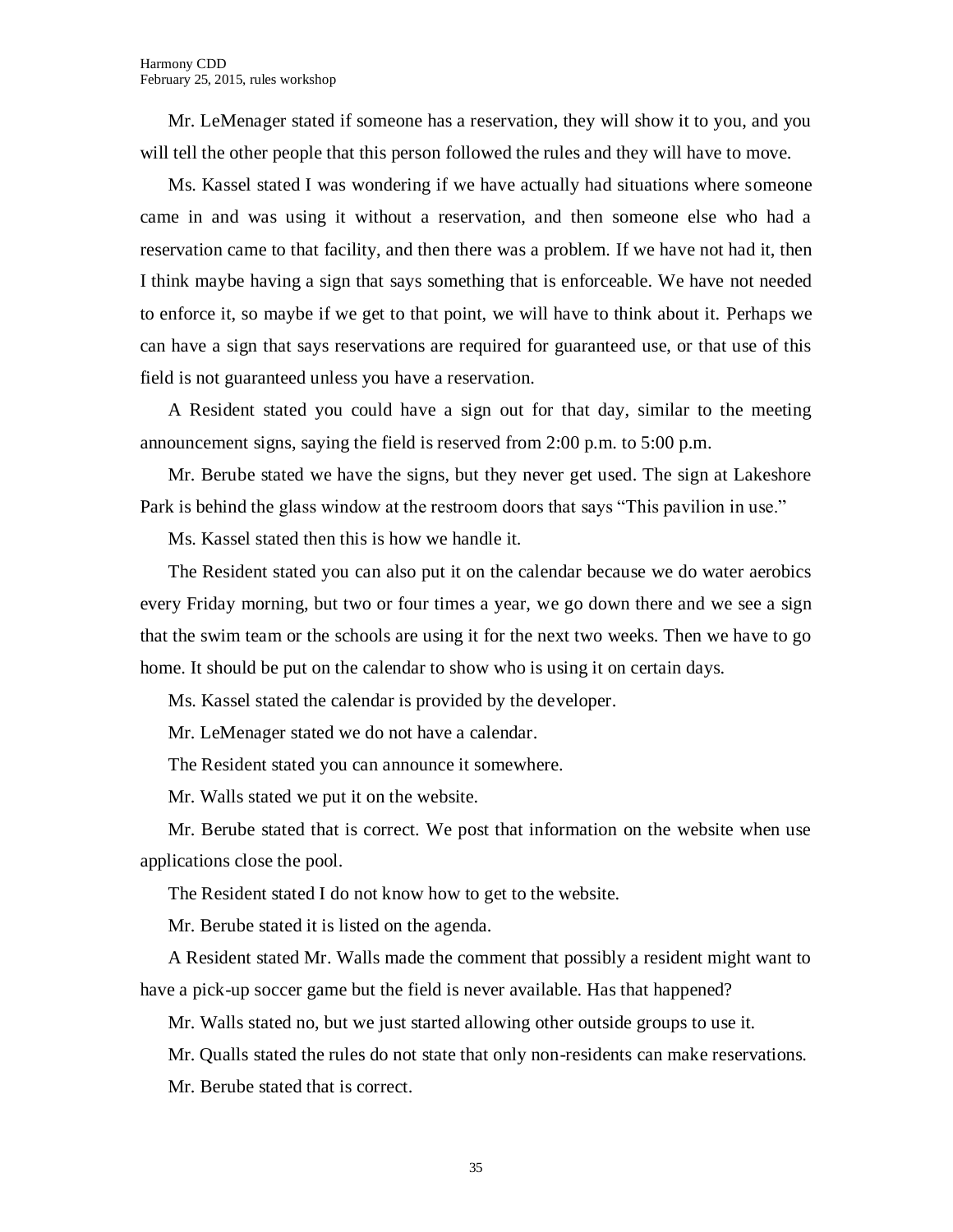Mr. Qualls stated anyone can make reservations. I am not sure I understand what you are trying to fix. If you want to use the facility, just make a reservation. It is like every park that I have ever been to. If you want to have a birthday party at the pavilion, then make a reservation. If you get there and someone else is there, tell them you have a reservation.

Mr. Walls stated all I am looking for is flexibility. We already have two outside groups that filed a request to use the soccer field. All I am looking for is for us to have the ability and the flexibility to say that we have reached our capacity on groups using the field, so if anymore come in, we will say no. We need to have time for residents to be able to use the fields, too. That is all I am looking for, and I want to make sure we have language in the rules that allows us to do that.

Mr. Qualls stated I do not know how you do that without completely doing away with the reservation system. If you want to allow people to reserve it unless a resident wants to use it, I supposed you could have that policy which would give you the flexibility. To me, the other side is that if you are a resident and you want to schedule pick-up games or whatever, then you organize it and you submit a reservation request. I heard someone mention that 15 days in advance seems to be a problem. Maybe you can look at that. The Board sets the policy. I am just trying to understand the unintended consequences of a policy change or a rule change.

Mr. Berube stated the way we got here is, we had some discussions with both the soccer and the Pop Warner football group this week, where they sensed they were going to have conflicts with use of the field. They both requested access, and there was some concern between both groups that they were going to end up wanting access on the same days of the week. I could see that becoming a problem because one already requested access and was changing the dates, and the second group requested access based on the first group's schedule. I could see a conflict potentially brewing, and I was concerned about it.

Mr. LeMenager stated you tell them to put their heads together about it and decide what they want to do.

Mr. Berube stated it all got worked out. As we have more and more residents, and as this place becomes more and more popular with more and more groups that want to use the facilities, we are going to struggle with this more and more and more.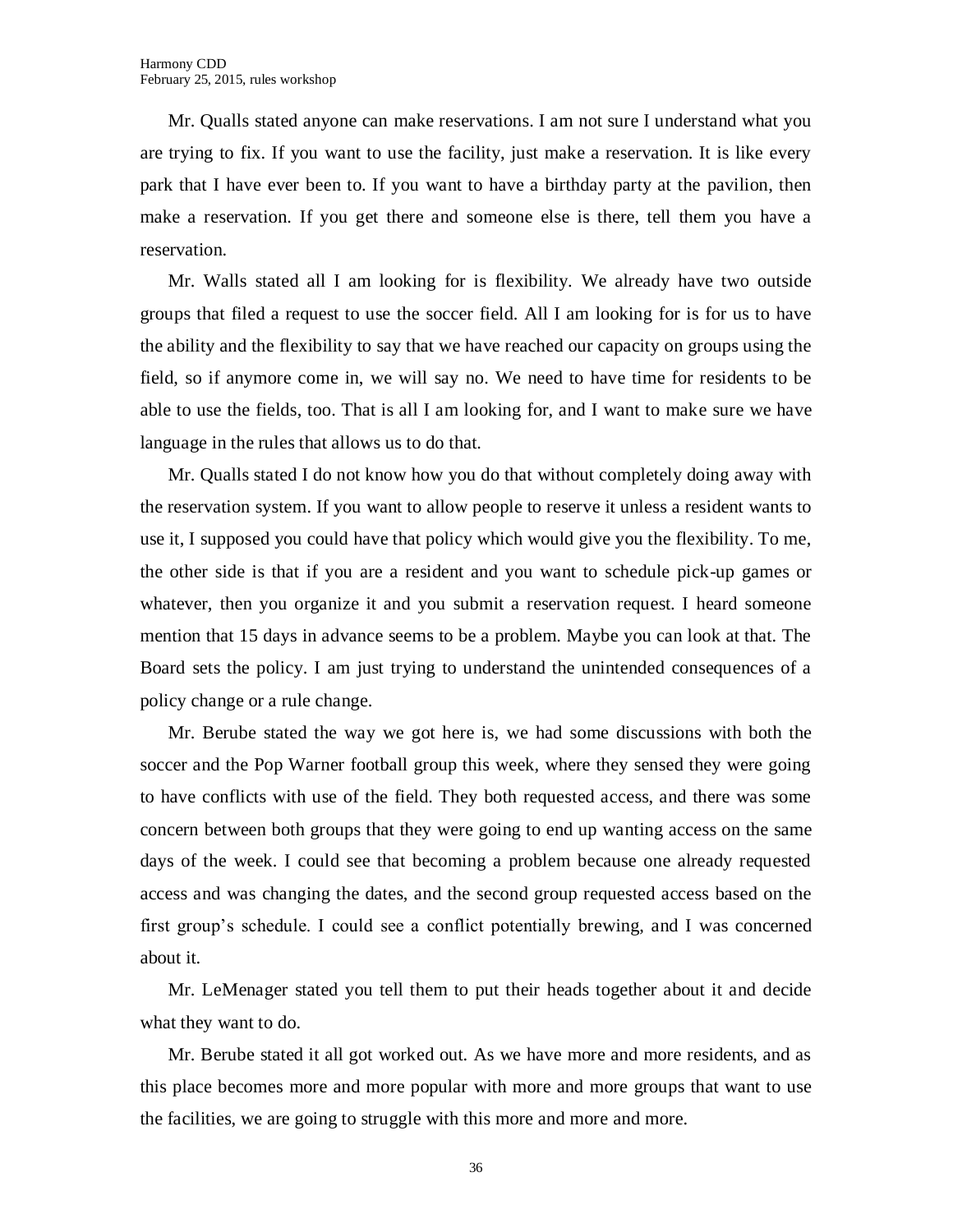Mr. Walls stated I just think we need some way to have discretion.

Mr. Berube stated I think we have it.

Mr. Walls asked if three more groups come in and want access to the soccer field without them being able to claim that we are discriminating against their group, what do you do then?

Mr. LeMenager stated that is why it is first come, first served.

Mr. Walls stated yes, but if you fill up all the slots, then residents are not able to use the fields.

Mr. LeMenager stated that happens now with the boats.

Mr. Walls stated I just think we need that discretion.

Mr. Berube asked how do you write it?

Mr. Walls stated I will work on something.

A Resident stated the theory is that all those groups coming in are residents.

Mr. Walls stated but they are not.

The Resident stated to me, Pop Warner is residents.

Mr. Berube stated no, they are not.

Mr. Walls stated they are from all over the place.

The Resident stated I understand what you are saying, but my son plays in Pop Warner. When I go out to the practice field, I am a resident using the field. I understand that you want to deny access to some. But the fact is, residents are using it.

Mr. LeMenager stated that goes back to the argument that I made last year or the year before, which is, if you want to go swimming at Lakeshore Park in Saint Cloud, you can. We do not pay for it, but it is a public park. Lakeshore Park in Harmony is a public park. Anyone on the face of the planet who wants to use it can do so.

Mr. Berube stated people in Saint Cloud pay City and County taxes. They do not pay CDD assessments and County taxes. Our residents pay a pretty hefty amount of money.

Mr. LeMenager stated we do not pay City of Saint Cloud taxes.

Mr. Berube stated no, but we pay County taxes.

Mr. LeMenager stated that is true, but the City of Saint Cloud provides parks that we can go use. The City of Kissimmee provides parks that we can go use. Harmony CDD provides parks that everyone can go use.

Mr. Berube asked who funds the parks?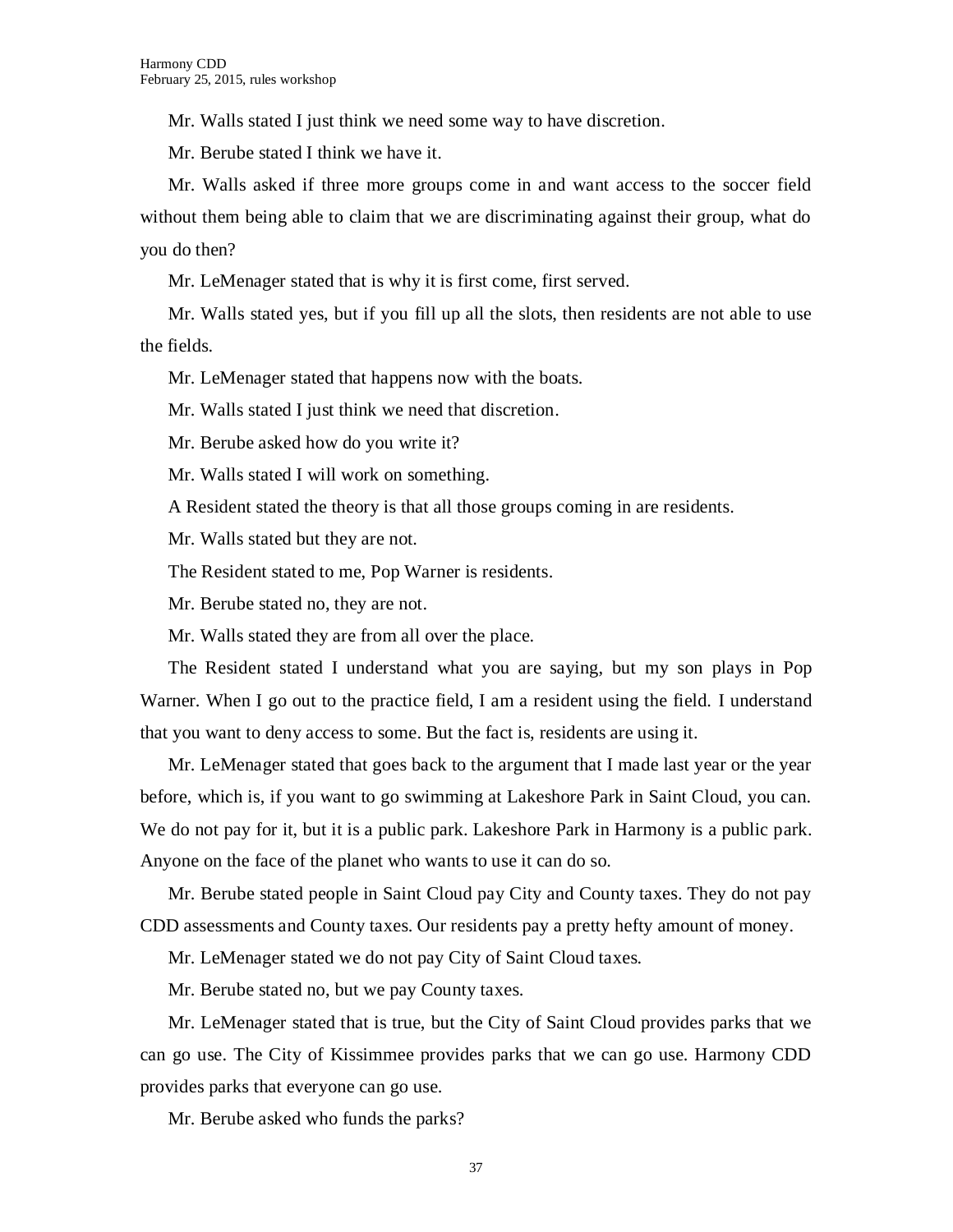Mr. LeMenager stated the City of Saint Cloud, the City of Kissimmee, and the Harmony CDD. We are no different. This is not an HOA. If you have a problem with it not being an HOA, then take it up with the Lentzes.

Mr. Berube stated when my CDD assessments are more than my property taxes, I want someone sitting on this Board who represents my well-being.

Mr. LeMenager stated that is not what we get to do. That is the other Board.

Ms. Kassel stated but CDD property and facilities are public property.

Mr. Berube stated I know, but the problem is that people pay a lot of money to live in Harmony, and they pay for all these facilities. To Mr. Walls's point, they should have first opportunity at all of them.

Mr. LeMenager stated it does not work that way. This is public property. It is a public park.

A Resident stated my point was that you are saying to reserve extra days for it, or maybe not book extra days for that. The reality is, those groups coming in have a lot of residents in those groups.

Mr. Walls stated I understand, but right now, I think four days of daylight hours are used up by these groups. That is four days out of seven. If another group comes in and takes another two or three days, where do we draw the line to say that we need to leave some space for other people to be able to use the fields?

Mr. LeMenager stated I think at some point in time, the soccer field will be in use seven days a week by organized groups. There is nothing we can do about it, and that is the way it is going to work.

The Resident stated that is what he is saying to set aside, that we should set aside something.

Mr. Walls stated there should be days open for the residents, and we should have that ability.

Mr. LeMenager stated like on Tuesdays, we have no boats available, and have one day when no groups can make reservations.

Mr. Walls stated we can move on, and I will put something together.

Ms. Kassel stated this rule talks about the hours of operation being daylight hours.

Mr. Walls stated staff will review the rules and incorporate the new times to the appropriate facilities.

38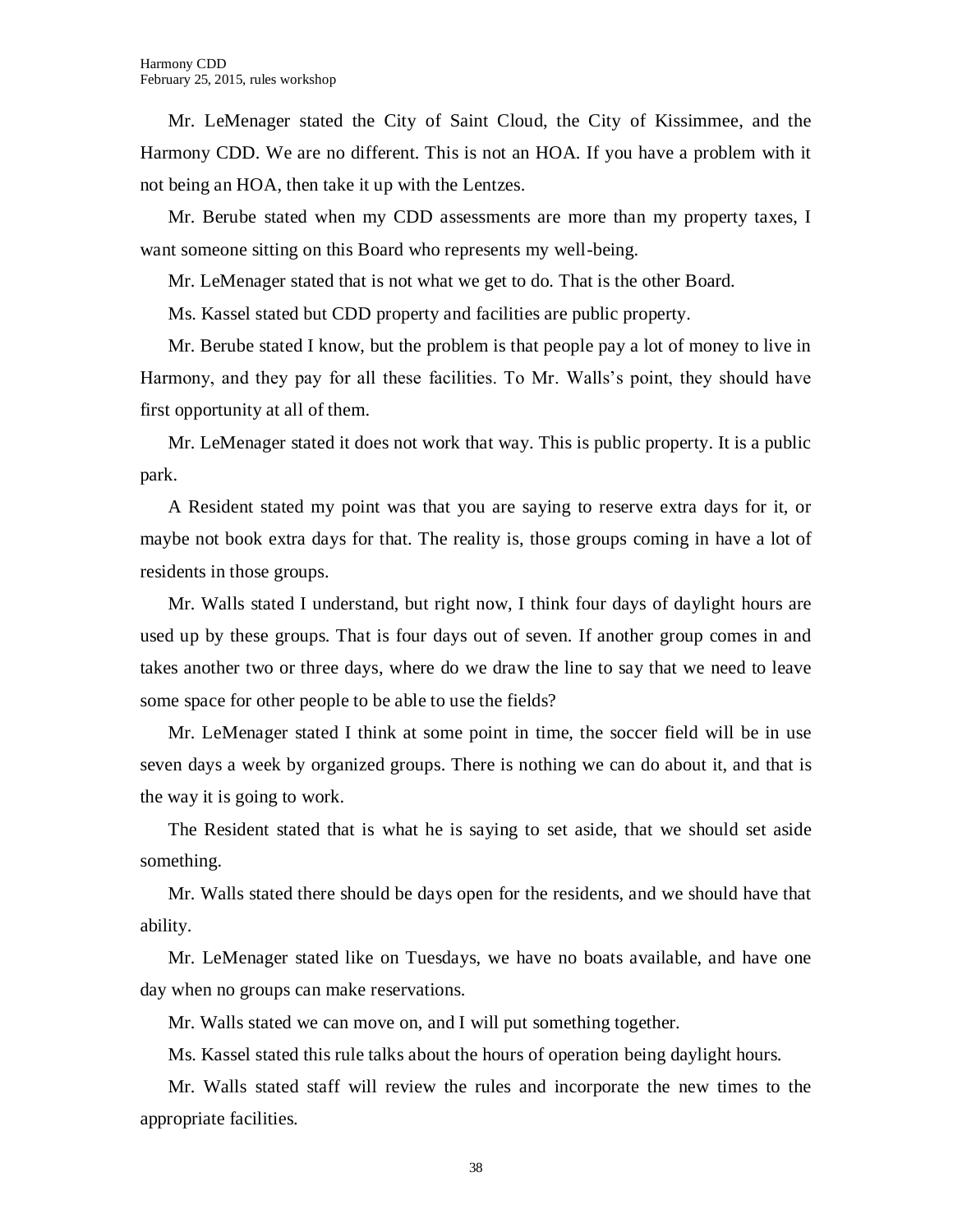- Section 6.2, Waiver of Liability and Indemnification: *no change*
- Section le 6.3, Damages, Repairs and Inspection: *no change*
- Section 6.4, Participants and Attendees: *no change*
- Section 6.5, Abandoned Property: *no change*
- Section 7.1, Recreation Facility Reservations: *no change*
- Section 7.2, Event Approval or Denial: *no change*

Mr. Berube asked do we want to discuss fees?

Ms. Kassel stated no yet. Section 1.2 defines special events, "Any event held on District property, which involves a group of people gathering to participate in an activity involving more than normal, everyday use of the property."

Mr. LeMenager stated that is correct; that is a special event.

Ms. Kassel stated we also have a *No Sign* policy. Section 8.3 applies to special events and recreational use of the facilities, but I think for open houses, realtors should be able to put out *Open House* signs. I do not see why we cannot allow signs for all special events that people can put up a sign in accordance with the rules, which is two days before the event, and by 5:00 p.m. the day afterward, the sign has to be removed. If it is a CDD meeting, an HOA meeting, Conservation Café, someone's wedding, or someone's open house, I would like to add those kinds of things to the list of special events in this rule.

- Section 7.3, Review of Application: *no change*
- Section 7.4, Event Logistics: *no change*
- Section 8.1, Maintenance of District Recreation Facilities for Special Events: *no change*
- Section 8.2, Inspection of Subject Premises Following Event: *no change*
- Section 8.3, Signs: *no change*

Ms. Kassel stated going along with my comment in Rule 7.2, I would also like to amend this rule about signs, that it is not only recreational facilities but for any special event.

Mr. Berube stated we have already addressed the realtor *Open House* signs. On a practical basis, the *Open House* signs are not being touched, but the developer had something in the sign protocol that we adopted by happenstance, which is that *Open House* signs can go up four hours before and stay until four hours after the conclusion of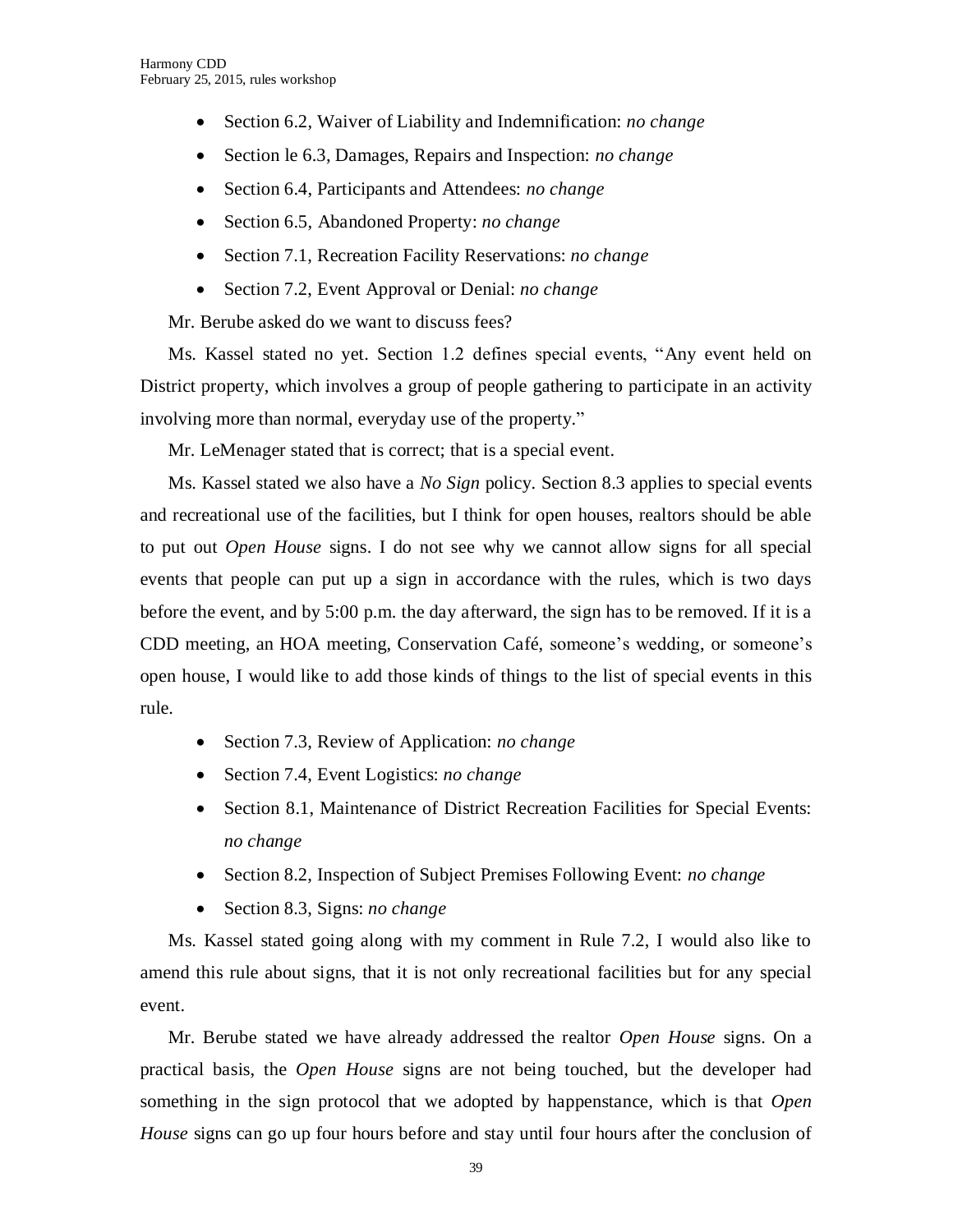the open house, and no one is touching the signs. The sign situation lately has been that no one is complaining about it.

Mr. LeMenager stated except for the one Lennar just put up on Five Oaks. Right as you drive in on Five Oaks, it is so that people will make the turn into their new area.

Mr. van der Snel asked is it on CDD property?

Mr. LeMenager stated yes.

Mr. Berube stated then it needs to be removed.

Mr. van der Snel stated with the *Open House* signs, DR Horton wants to have their *Open House* signs out permanently. I told him that we cannot allow that. I explained the policy for open houses, which means you must have an active open house. He said he has an active open house. I pointed out how many signs he already has. The difference is, I do not think that a permanent *Open House* sign should be allowed.

Ms. Kassel stated I agree.

A Resident stated I totally agree. Are we talking just weekends or seven days a week?

Mr. Berube stated seven days a week. You can have the sign out four hours before and four hours after. No one is touching signs in that timeframe.

The Resident stated I agree with Mr. van der Snel. It is unreasonable to think that a home is going to be open 24 hours a day, seven days a week.

Mr. Berube stated right.

A Resident stated I do not know who it is, but I have seen signs left out for days.

Mr. Berube stated yes, and if we notice them, we remove them.

Mr. van der Snel stated it used to happen on weekends when they would put up a sign on Friday and leave it up. But those are gone.

The Resident stated sometimes I will see a sign up for weeks.

A Resident stated where I see the greatest abuse is from a real estate company that does not typically take a listing in Harmony and is not familiar with the Harmony rules. They may be from Kissimmee or somewhere else and put a sign up that is there 24 hours a day, seven days a week.

Mr. LeMenager stated not if I see it.

Mr. Berube stated there is no discrimination or no favoritism with the signs. I am out and about all the time, and I did not notice the Lennar sign. I might have missed it, but I watch what they are doing. We are pretty much on target. A sign may get missed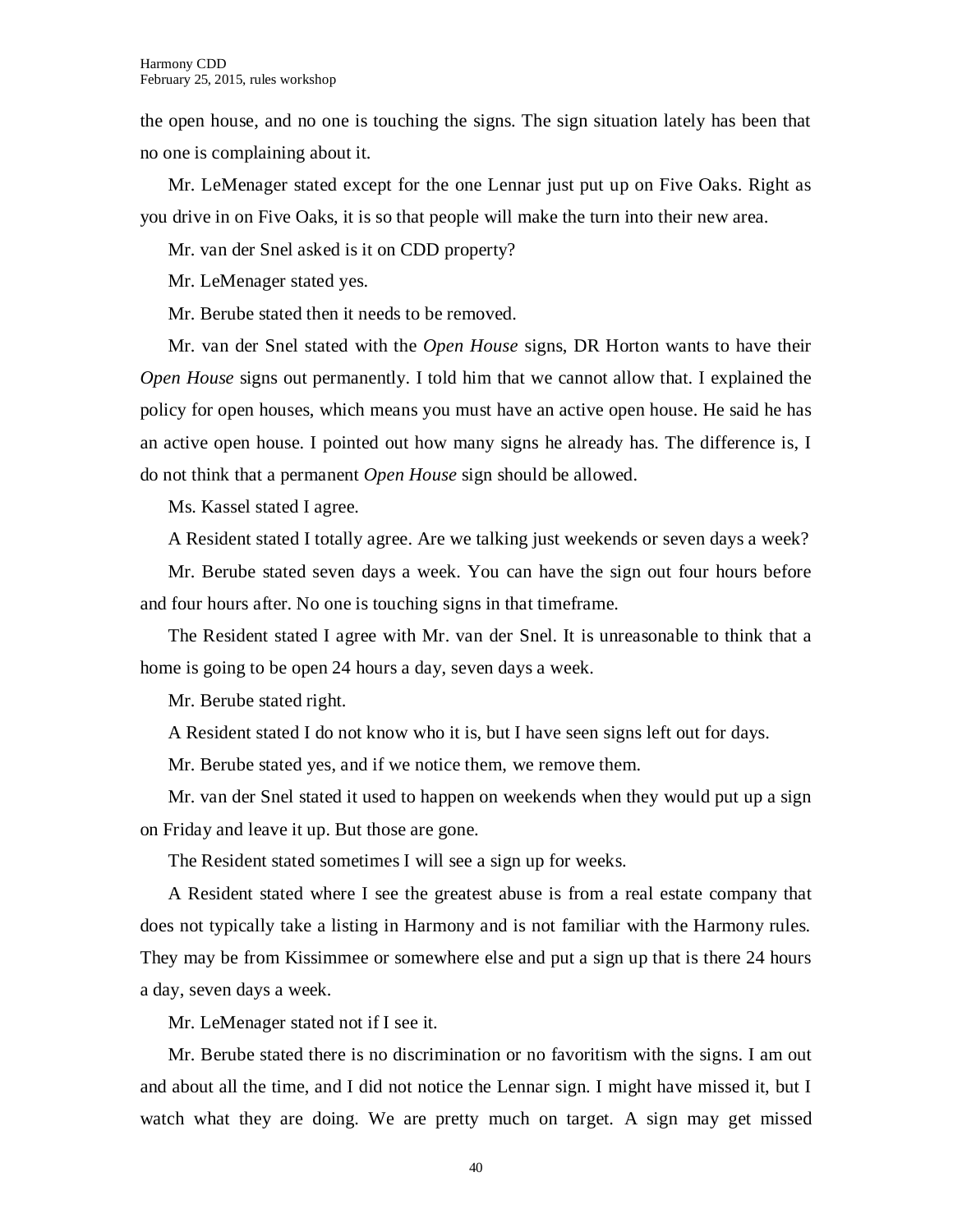overnight because our staff is not on sign patrol all day. No one drives the whole community, but usually someone will notice it and call us so we can remove it.

Mr. van der Snel stated it is mainly the signs for haircuts, exterminators, and so forth, and we remove those.

Mr. Berube stated yes.

A Resident stated I agree with you.

A Resident asked are those signs out for one day, or do they just come down?

Mr. Berube stated no. The only signs that are allowed on CDD property are *Open House* signs, which are four hours before and four hours after.

Ms. Kassel stated that is not true, not according to the rules.

Mr. Berube stated I know what the rules say, but we changed it.

Ms. Kassel stated no, these are the rules.

Mr. Walls stated I think we need a section in the rules that addresses signs and that explains exactly what kinds of signs are permitted, for how long, and for what days.

Mr. LeMenager stated I think we need to start with the policy that the developer got approved by the County. There is a book on that.

Mr. Walls stated yes, and we can incorporate that into this rule.

Mr. LeMenager stated that book is the rule. That is what the County has actually approved.

Mr. Berube stated the timeframe of four hours before and four hours after the open house came from that book, which is the developer's policy.

Ms. Kassel stated that is for open houses. We have a rule for special events, and signs can be put up two days prior to the event.

Mr. Berube stated this rule applies to District recreation facilities. The event has to be at the facility.

Mr. Walls stated if someone has a special event at our facility, they can put up a sign.

Mr. LeMenager stated yes, two days ahead of time.

Mr. Walls stated I think we need a section that lays out exactly what people can put on our property in terms of signs.

Ms. Kassel stated also specifying for how long they can be up. Otherwise, this rule is fine.

41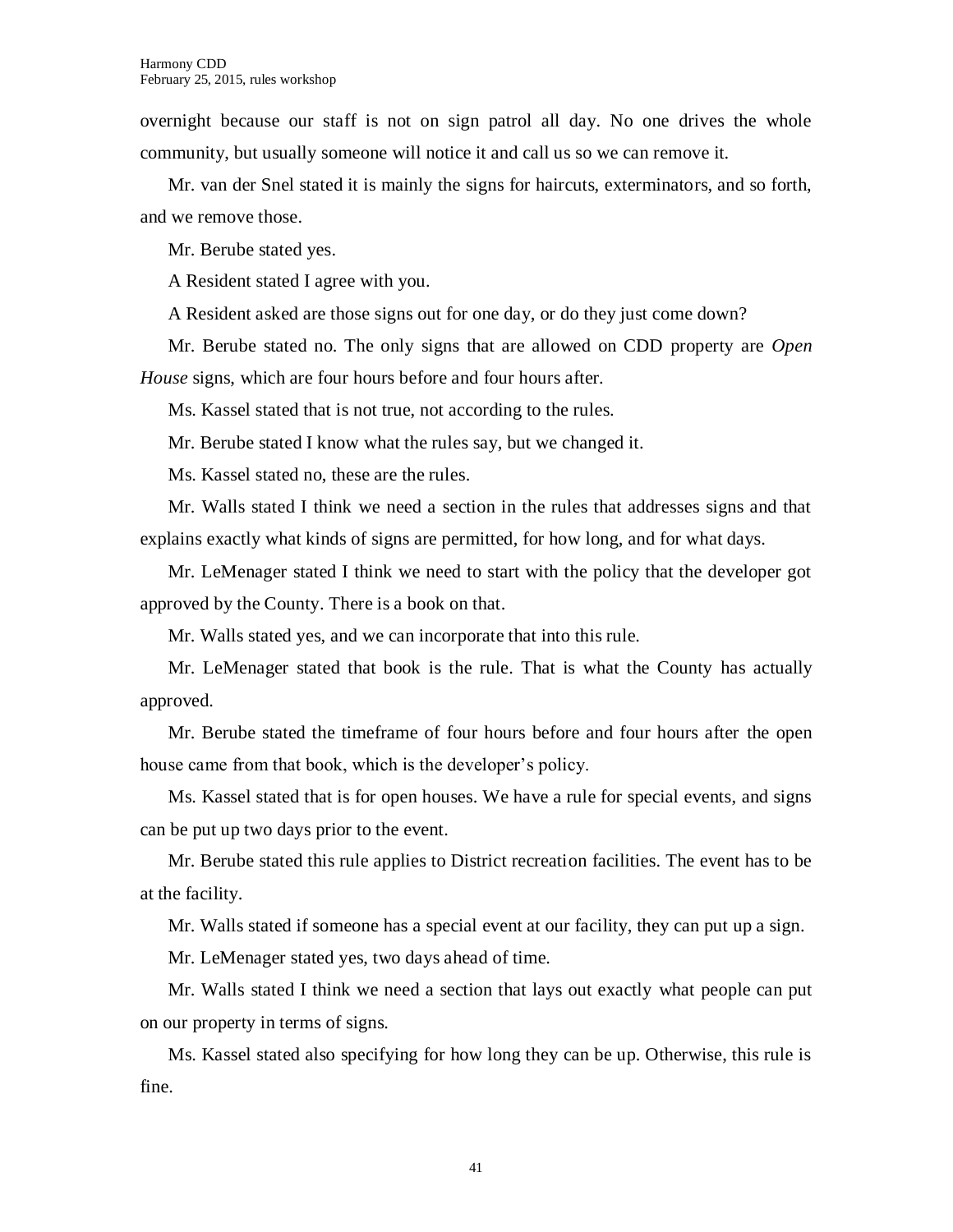Mr. LeMenager stated that language would not be under special events. It sounds like you want a new section.

Ms. Kassel stated yes.

A Resident stated the Dark Sky signs out on the tower and all around the lamp posts have been up for months.

Mr. Berube stated that is not our property.

The Resident asked what about the lamp posts? Who owns the lamp posts?

Mr. Berube stated OUC. They had to get permission from OUC.

The Resident stated now Lennar has "Available" and "Purchased" signs, and all those signs are illegal.

Mr. LeMenager stated all those signs are on private property.

The Resident stated this is where I get confused. Once the builder buys that lot, it falls under the HOA?

Mr. Berube stated no.

Mr. LeMenager stated it is under the HOA today. The only part that we control is between the sidewalk and the curb. The property on the other side of the sidewalk has nothing to do with the CDD.

The Resident asked what if it is between the sidewalk and the curb?

Mr. LeMenager stated then Mr. van der Snel will remove it.

The Resident stated the Lennar signs never come down.

Mr. LeMenager stated he will remove them.

Mr. Berube asked the signs are between the sidewalk and the curb?

The Resident stated yes.

Mr. van der Snel stated there are banners at the west entrance.

The Resident stated they also have an A-frame sign, and they are a mess.

Mr. Walls stated I am referring to signs for the CDD meetings or HOA meetings.

Ms. Kassel stated those are for the entire community.

Mr. Berube stated they are governmental-purpose signs.

Mr. Walls stated also HOA-purpose signs. *Open House* signs are fine for their limited duration as explained.

Ms. Kassel asked what if there is a social committee event?

Mr. Walls stated that falls under the HOA.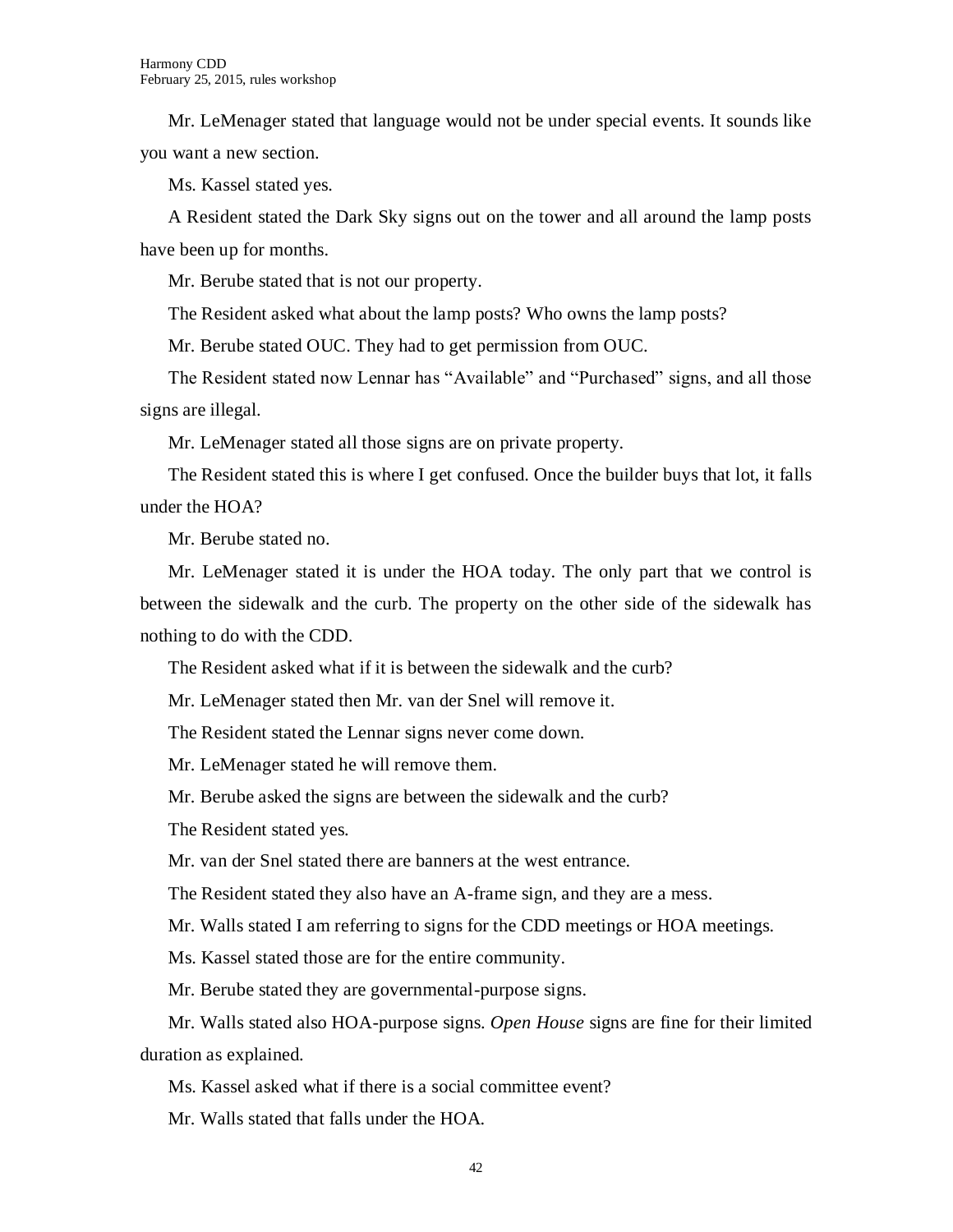Mr. LeMenager stated they will still be on our land.

Mr. Berube stated there is a difference between a civic purpose and a business purpose.

Mr. LeMenager stated yes, but all of us think there are way too many signs in this town, for the size of the town.

Ms. Kassel stated not all of us.

Mr. Berube stated there are too many signs.

A Resident stated all the churches put up signs.

Mr. Walls asked anything beyond what I just mentioned should be allowed?

Mr. Berube stated no.

Mr. van der Snel asked what about a Boy Scout event?

Mr. Berube stated that is civic.

Ms. Kassel stated it is not exactly civic.

Mr. Berube stated it is not a business purpose.

Mr. LeMenager stated look at the logistics. We have two roads in, and that is all. The developer wants to scratch the third one. If someone is having an event, it is probably in our best interest to have people put up some directional signs so we do not create traffic messes. We are going to get bigger. In some ways, these are good problems to have because it means Harmony might become a success.

Ms. Kassel asked what is your recommendation? I do not understand what your point is.

Mr. LeMenager stated I do not know that we need to have rules for all this. We could include language for the realtor signs. If someone is having a birthday party and they want to put up a sign with an arrow to the party, that should be fine. At some point we have to use common sense.

A Resident stated that is not the same as the realtor signs. I think you ought to address an open house for the sale of a house or a property. When you start using realtors, then you say you are only going to allow signs from realtors.

Mr. Berube stated as a practical matter, our staff is not going to pick up and remove a birthday sign as soon as they see it. If it is there on Saturday, which was more than likely the day of the party, then if it is still there Sunday morning, we will probably remove it. Certainly on Monday morning it is gone. We do not have sign police. There is discretion.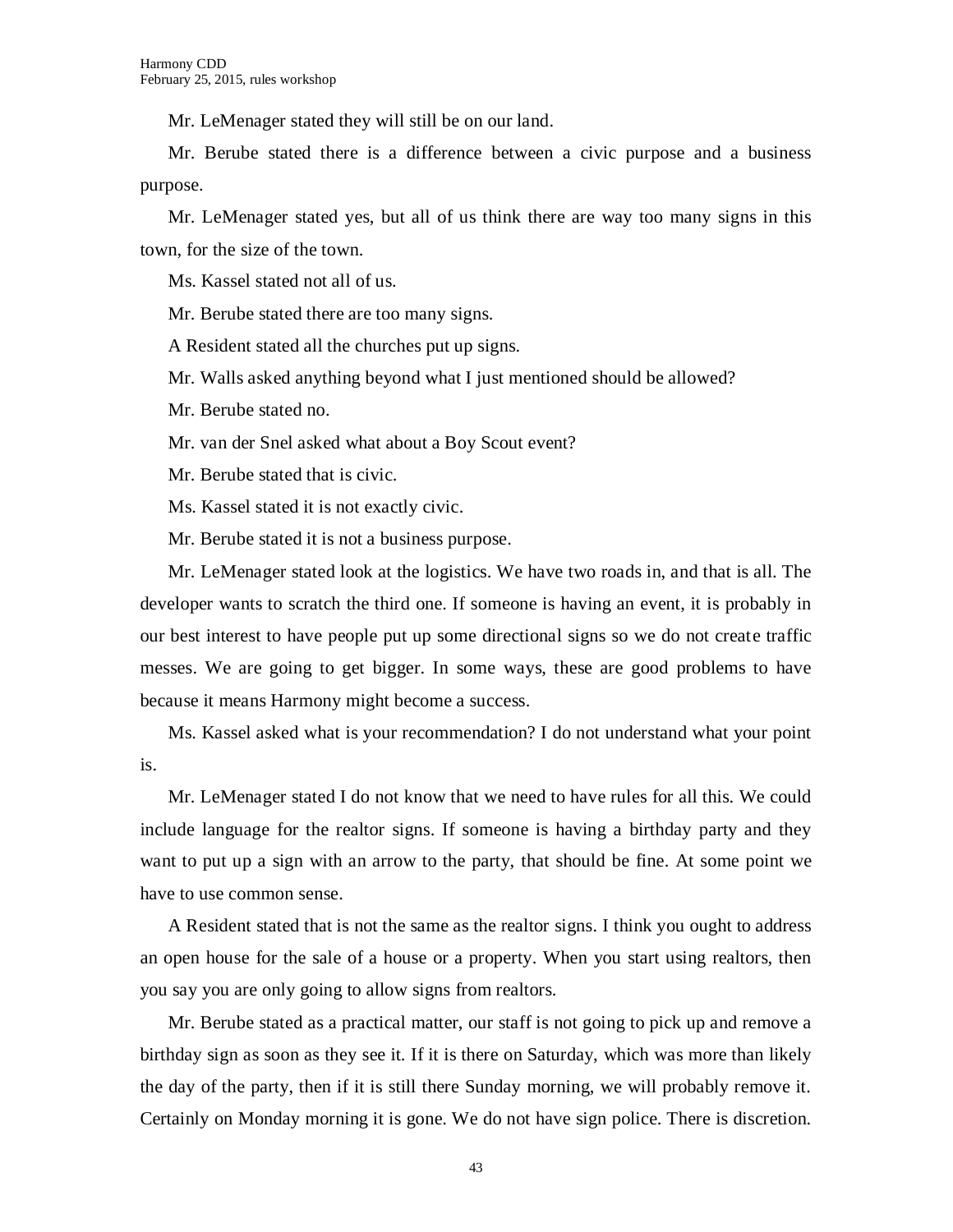I know there is because I know what goes on. We already have discretion built in. The barber shop signs are gone right away. The other signs that have some non-business purpose are left up and they stay there for a reasonable period of time. They are gone the following day but certainly two days afterward because I watch them. If we try to make a rule, then in a couple years, someone will look at all the rules we revised and redo all of the rules we discussed tonight. The more you put on paper, the more you have the ability to play with it more.

Mr. Qualls stated I would like to make a quick point of something to consider. When you say as a rule that no signs are permitted on CDD property except for a governmental purpose of advertising a CDD meeting, I think that is as broad as you want to make it. If you start allowing in other types of signs, for instance, a realtor's open house, once you open that door, then you are getting into a free speech issue. If one group can have speech there in a sign, then other groups can, too. I think you want to limit it to allowing no signs except for signage to announce a CDD meeting.

Mr. Berube stated well said; we understand.

Ms. Kassel stated maybe we just do not address it and have a policy rather than a rule.

Mr. Berube stated that is exactly right.

Mr. Farnsworth stated I think that is almost the way you have to do it.

Mr. LeMenager stated I think that is what he just said.

Mr. Qualls stated you cannot have a policy that takes away someone's free speech rights. If your rule is no signs, then everyone is being treated equally and it is not a free speech concern. I looked at Orange County after the last meeting, and their policy is no signs, period.

Mr. Berube stated they remove them.

Mr. Qualls stated that is fine, but we do not want to have an issue where we are infringing on people's free speech rights, whether by rule or policy or any other manner.

Mr. Berube stated to go along with what is going on today, we had a big uproar over *Open House* signs. We have tweaked that policy. I heard from a developer representative that builders were very upset with our policy of taking their signs, but they have learned to live with it. I think we have found an equilibrium with signs for now, and it seems to be working. The reality is, even with *Open House* signs, I think most people going to an open house put the address into their phone and go right there.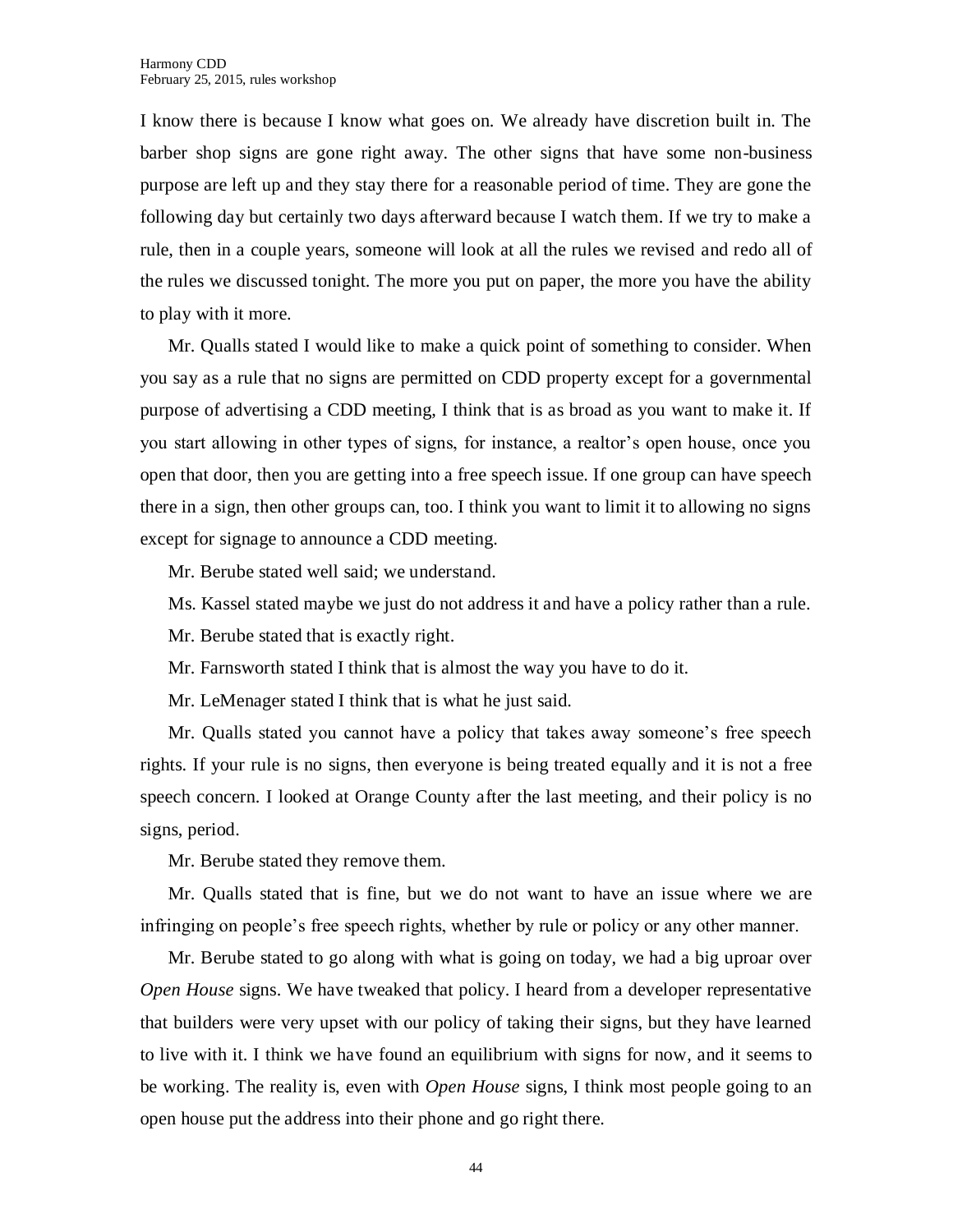Mr. LeMenager stated they are trying to catch people driving by who go there on the spur of the moment so you can get leads. You are not actually trying to sell the house.

- Section 8.4, Event Times: *no change*
- Section 8.5, Assumption of Risk: *no change*
- Section 8.6, Special Events Fees and Charges: *no change*

Mr. Walls stated I do not think we want to put the fee schedule in the rules. I think the rules already provide for us to set a fee schedule. We just need to figure out what it will be.

Mr. Qualls stated the Florida Statutes say that you may have user fees, and you can set those by resolution of the Board.

Mr. Walls stated yes, and that is referenced in the rules already.

Mr. LeMenager stated it is Section 8.6.1, referencing Section 190.011(10), Florida Statutes.

Mr. Berube stated we will do the fees in a separate schedule, which means we can consider the fees at the next meeting.

Mr. Walls stated we can do it at any future meeting. We need to do an analysis first.

Ms. Kassel stated unless we simply assume Orange County's computations are close enough.

Mr. Walls stated I am thinking of something along those lines.

Mr. Berube asked is that \$15 per hour?

Mr. Walls stated Orange County has full-time staff dedicated to those parks.

Mr. Berube stated if a group is going to have a two-hour event at Lakeshore Park and we charge them \$15 per hour, that is \$30. It is not worth going through all the trouble.

Ms. Kassel stated the manager will manage that, not us.

Mr. Walls stated if you have a soccer league, they will use the field two or three nights a week for several months.

Mr. Berube stated we need to think about a minimum fee for any usage of any facility.

Mr. Walls stated we need to work through all that.

Ms. Kassel stated but that is not a rule, so we do not have to address it now.

Mr. Berube stated it is a policy, but we need to think about what we are doing. Otherwise, we will be sitting in a meeting, having this discussion.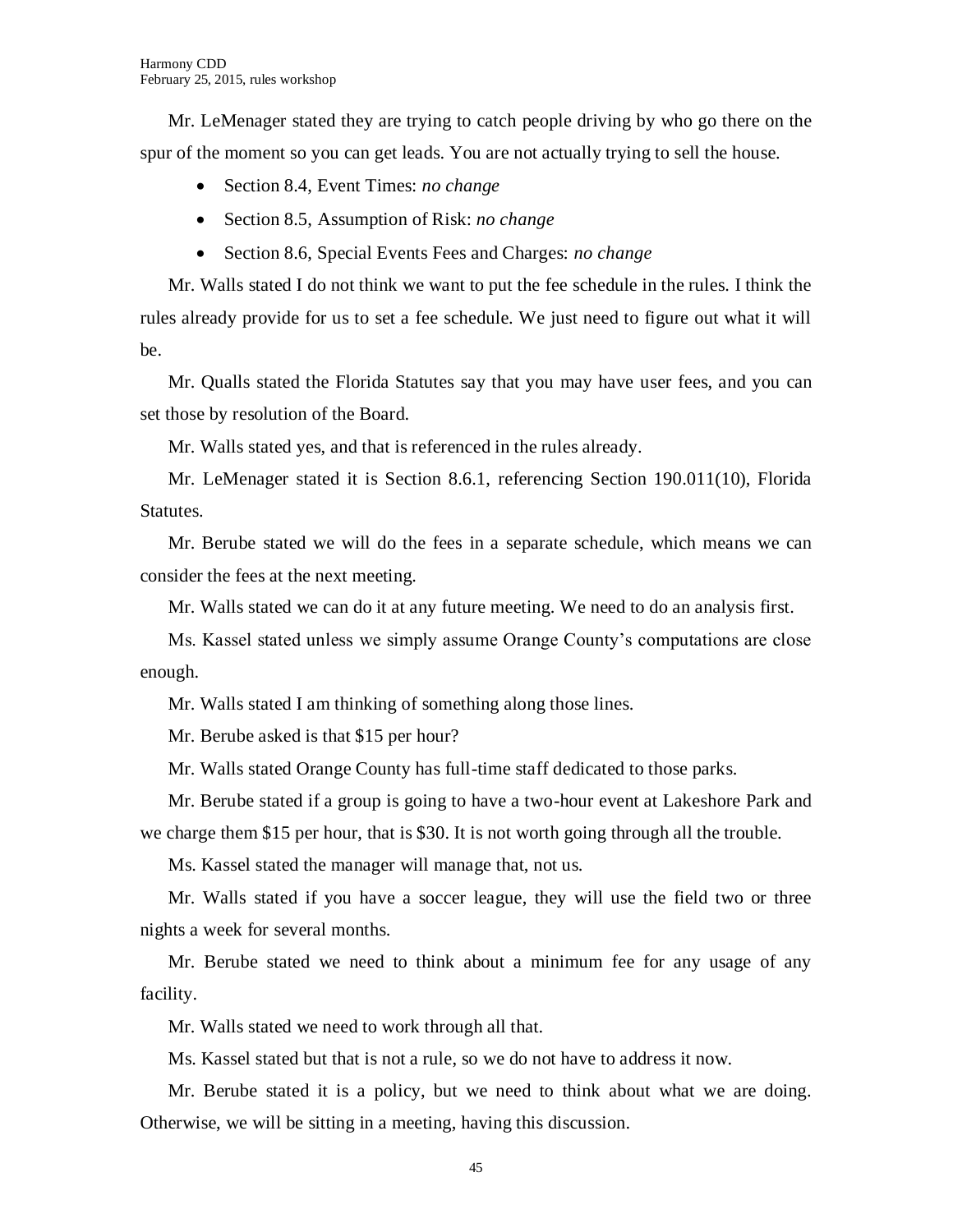Mr. Walls stated we all need to start thinking about it.

Mr. LeMenager stated we need to have some proposals to consider.

Mr. Berube stated I am thinking a minimum fee of \$100 or \$150. Once you get beyond that, like with soccer or football, some hourly charge will go along with it.

Mr. LeMenager stated with respect to fees and comparing ourselves to Orange County or Saint Cloud or Kissimmee, this is still a cow pasture in the middle of nowhere. The developer has made it pretty clear lately that the grandiose plans of this becoming a town are secondary to them selling houses. That is all they care about.

Mr. Berube stated it is a business for them and always has been.

Mr. LeMenager stated let us not overdo the fee issue. I can certainly say we should put something in place, but I do not know about paying \$100 to use the facility one time.

Mr. Berube stated I said for everyone to give some thought to a minimum charge, and I suggested \$100 to \$150.

Mr. LeMenager stated I think it is worth charging someone \$30 just to get the system in place, and \$15 per hour does not seem unreasonable. Let us not lose sight of the fact that we want to encourage Harmony to grow and develop. Let us not get beyond what we really are right now, which is still 2,000 pioneers on Triple R Ranch.

Mr. Berube stated everyone has their thoughts.

Mr. Farnsworth stated I agree with Mr. LeMenager. A large single-use fee right now does not seem appropriate.

Mr. Berube stated I do not think \$100 is a lot of money. My other thought is that if a resident wanted to use a facility for a group of all residents, I am in no way advocating what the developer is doing in charging to use buildings and their facilities. That is their policy. If a resident wanted to use the facility for a group of all residents, I do not think we charge for that, but we should charge outside groups.

Ms. Kassel asked is that legal to charge non-residents a fee but not residents?

Mr. Berube stated residents always pay.

Mr. Qualls stated it is the same with the way you use the pool, as I understand it. You cannot restrict access to non-residents, but you want those non-residents to cover the same costs that residents are already covering through their assessments.

Mr. Berube stated yes.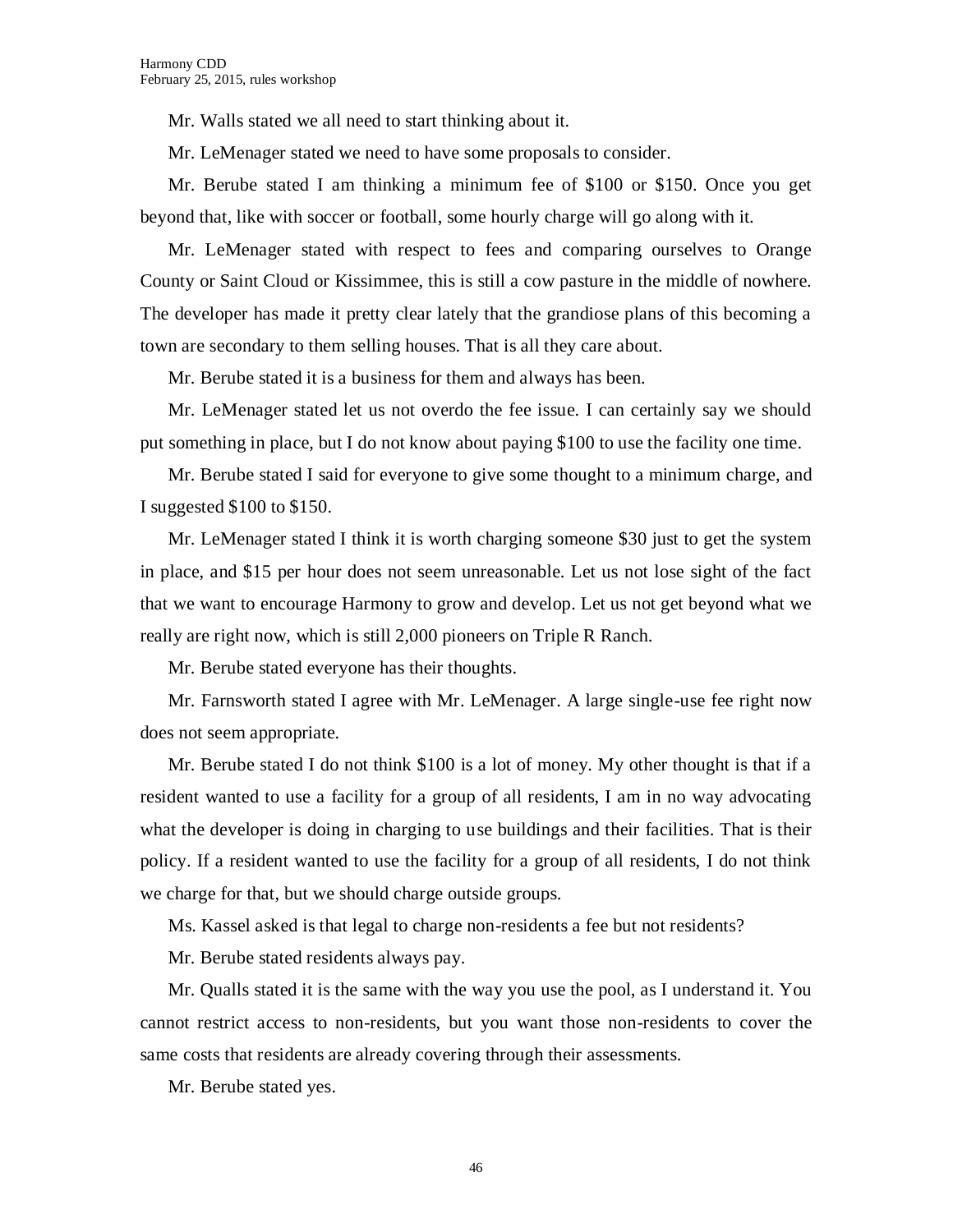Mr. Qualls stated it is fair for everyone, whether you are a resident or a non-resident. You pay the same.

Mr. LeMenager stated no, I do not think Mr. Qualls understands the point.

Ms. Kassel stated residents are already paying.

Mr. Qualls stated that is what I am saying: residents are already paying through their assessments. You have to find whatever the equivalent of that is to charge non-residents.

Mr. Berube stated it is just like the access card. We charge renters \$10 for every access card simply because they are not paying CDD assessments. That is the reason.

Ms. Kassel asked what if it is a resident who is the organizer, but the event is for kids who live elsewhere?

Mr. Berube stated we already did that for the soccer group and Pop Warner football. That is a little different. It is an outside group, and it is also for money. That is the difference, because money is involved. If a resident wants to have a big birthday party for all their friends from overseas, you are the resident and have already paid for it, so I think you should get that. If you are charging all your friends to come to a barbecue at \$10 each, that is different.

Ms. Kassel stated then we should amend our application to ask the question if there is a charge for participants.

Mr. Walls stated it already has an area to describe the purpose.

Mr. Berube stated yes. At the top, I believe it says personal, civic, governmental, nonprofit, and so forth. The churches are non-profit, which we have already received many applications.

Mr. Walls stated we will need to specifically address it in the rules if it is not, that this applies to those situations that you mentioned, for a resident, non-business purpose.

- Section 8.7, Damage Deposit: *no change*
- Section 8.8, Indemnification and Hold Harmless: *no change*
- Section 8.9, Insurance Requirements: *no change*
- Section 8.10, Special Event Approval: *no change*
- Section 8.11, Responsibility Statement: *no change*

#### **FOURTH ORDER OF BUSINESS Other Business**

There being none, the next order of business followed.